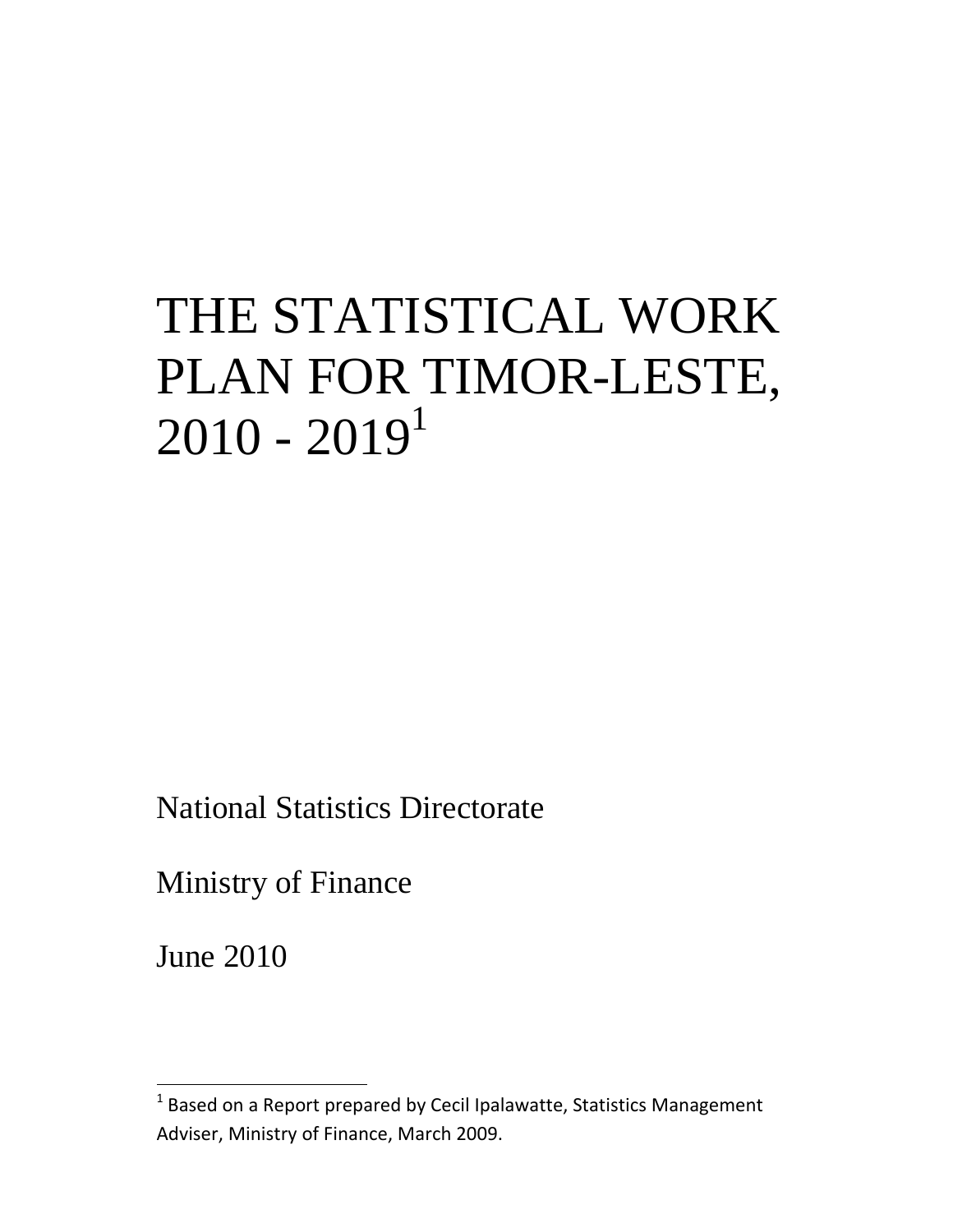## **Contents**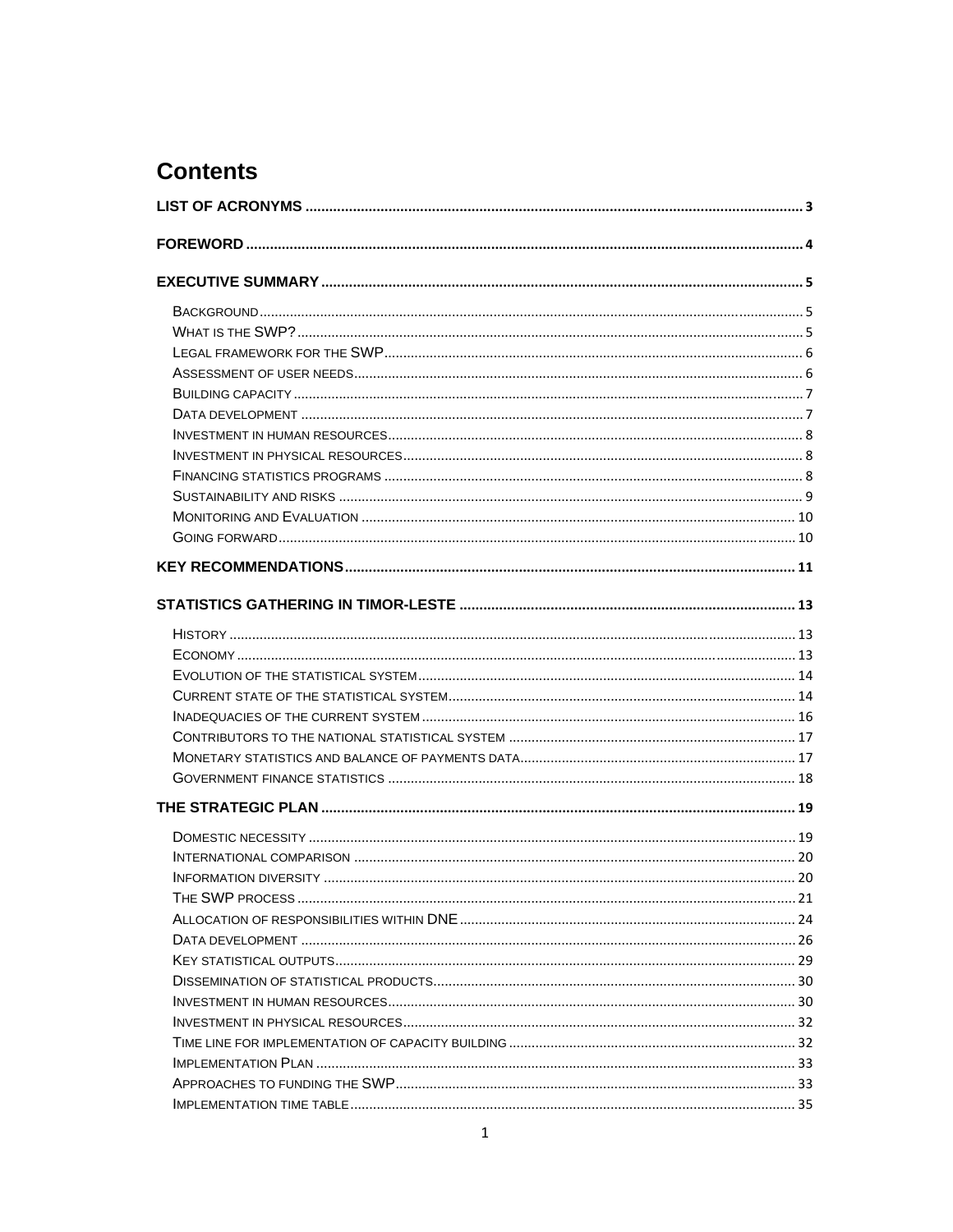| ANNEX I: TERMS OF REFERENCE FOR A SHORT-TERM INTERNATIONAL CONSULTANT:  40<br>ANNEX IV: DEVELOPMENT GOALS IN NATIONAL DEVELOPMENT PLAN - TIMOR-LESTE 43<br>ANNEX V: THE UNITED NATIONS - FUNDAMENTAL PRINCIPLES OF OFFICIAL STATISTICS 45<br>ANNEX XVI: ADVISER'S ASSESSMENT OF THE CURRENT STATISTICS SYSTEM IN TIMOR-LESTE  72 |
|----------------------------------------------------------------------------------------------------------------------------------------------------------------------------------------------------------------------------------------------------------------------------------------------------------------------------------|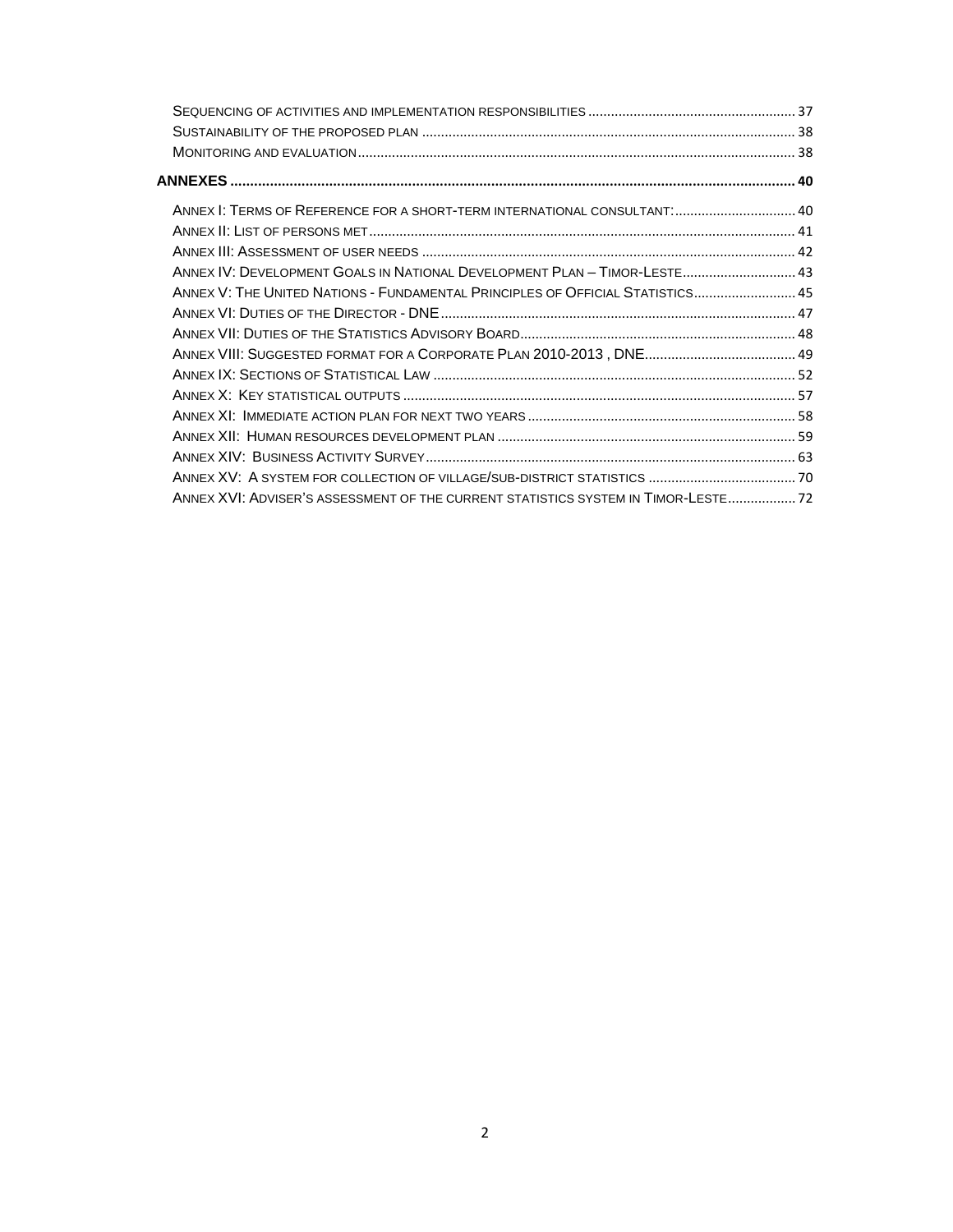## **List of Acronyms**

| <b>ABS</b>     | <b>Australian Bureau of Statistics</b>                                |
|----------------|-----------------------------------------------------------------------|
| <b>ADB</b>     | Asian Development Bank                                                |
| <b>ASYCUDA</b> | <b>Automated System for Customs Procedure</b>                         |
| <b>BOP</b>     | <b>Balance of Payments</b>                                            |
| <b>BPA</b>     | <b>Bank and Payment Authority</b>                                     |
| <b>CPI</b>     | <b>Consumer Price Index</b>                                           |
| <b>DHS</b>     | Demographic Health Survey                                             |
| <b>DNE</b>     | Direcção Nacional de Estatística                                      |
| <b>GDP</b>     | <b>Gross Domestic Product</b>                                         |
| <b>GFS</b>     | <b>Government Finance Statistics</b>                                  |
| GoTL           | <b>Government of Timor-Leste</b>                                      |
| <b>HIES</b>    | Household Income and Expenditure Survey                               |
| <b>IMF</b>     | <b>International Monetary Fund</b>                                    |
| IT             | <b>Information Technology</b>                                         |
| <b>MDGs</b>    | Millennium Development Goals                                          |
| <b>MICS</b>    | Multiple Indicator Cluster Survey                                     |
| PARIS21        | Partnership in Statistics Development in the 21 <sup>st</sup> Century |
| <b>PFMCB</b>   | <b>Public Finance Management Capacity Building</b>                    |
| QSI            | <b>Quarterly Statistical Indicators</b>                               |
| <b>SNA</b>     | <b>System of National Accounts</b>                                    |
| <b>SNZ</b>     | <b>Statistics New Zealand</b>                                         |
| <b>SWP</b>     | <b>Statistical Work Plan</b>                                          |
| <b>TA</b>      | <b>Technical Assistance</b>                                           |
| <b>TLSLS</b>   | <b>Timor-Leste Standard of Living Survey</b>                          |
| <b>UN</b>      | United Nations UNDP United Nations Development Program                |
| <b>UNICEF</b>  | <b>United Nations Children Fund</b>                                   |
| <b>UNFPA</b>   | United Nations Fund for Population Activities                         |
| <b>UNTAET</b>  | United Nations Transitional Authority in East Timor                   |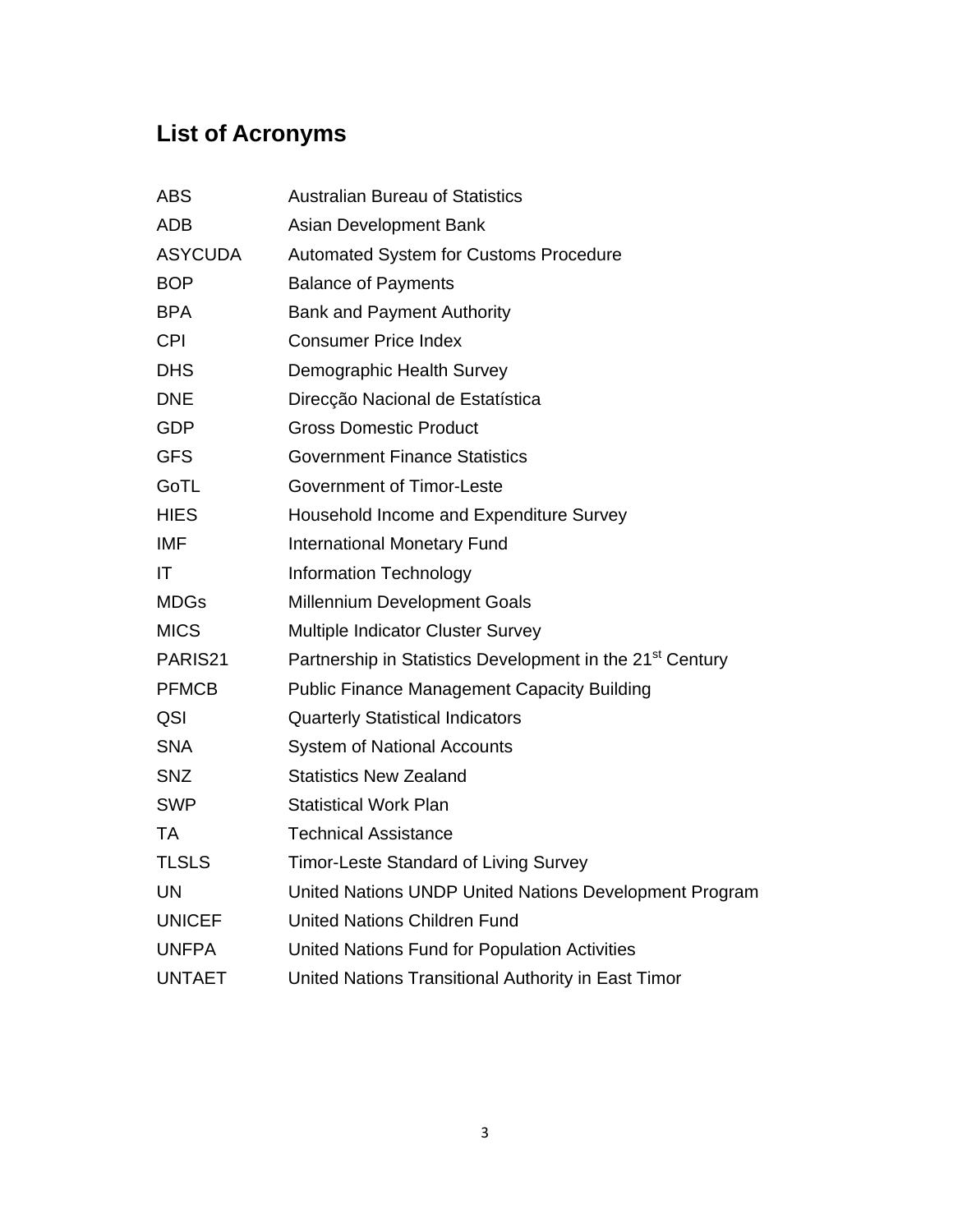## **Foreword**

The Statistical Work Plan (SWP) presented here is based on a report prepared by Cecil Ipalawatte, Statistics Management Adviser, at the request of the Ministry of Finance of the Government of Timor-Leste. It was formally adopted by the Ministry of Finance in 2009. While there have been considerable developments since 2009, the directions established in the Statistical work Plan still apply and it is being widely disseminated for the attention of all parties interested in the development of the national statistical system in Timor-Leste.

Knowing user needs is important for the SWP. The needs assessment comprised document reviews and extensive consultation with a number of government officials within the Direcção Nacional de Estatística, the Ministry of Finance, Bank and Payment Authority and other line ministries. In addition, a number of donor agencies that support various statistical initiatives in the DNE provided their views as well. A list of these is in Annex II.

The SWP provides the context within which more detailed, short to medium term work plans are prepared. We are striving to build a cost-effective national statistical system to provide the statistics essential for informed decision-making and the effective functioning of our democratic society.

Antonio Freitas **Elias dos Santos Ferreira** Director General of Policy, **Director** Director Analysis and Research National Directorate of Ministry of Finance Statistics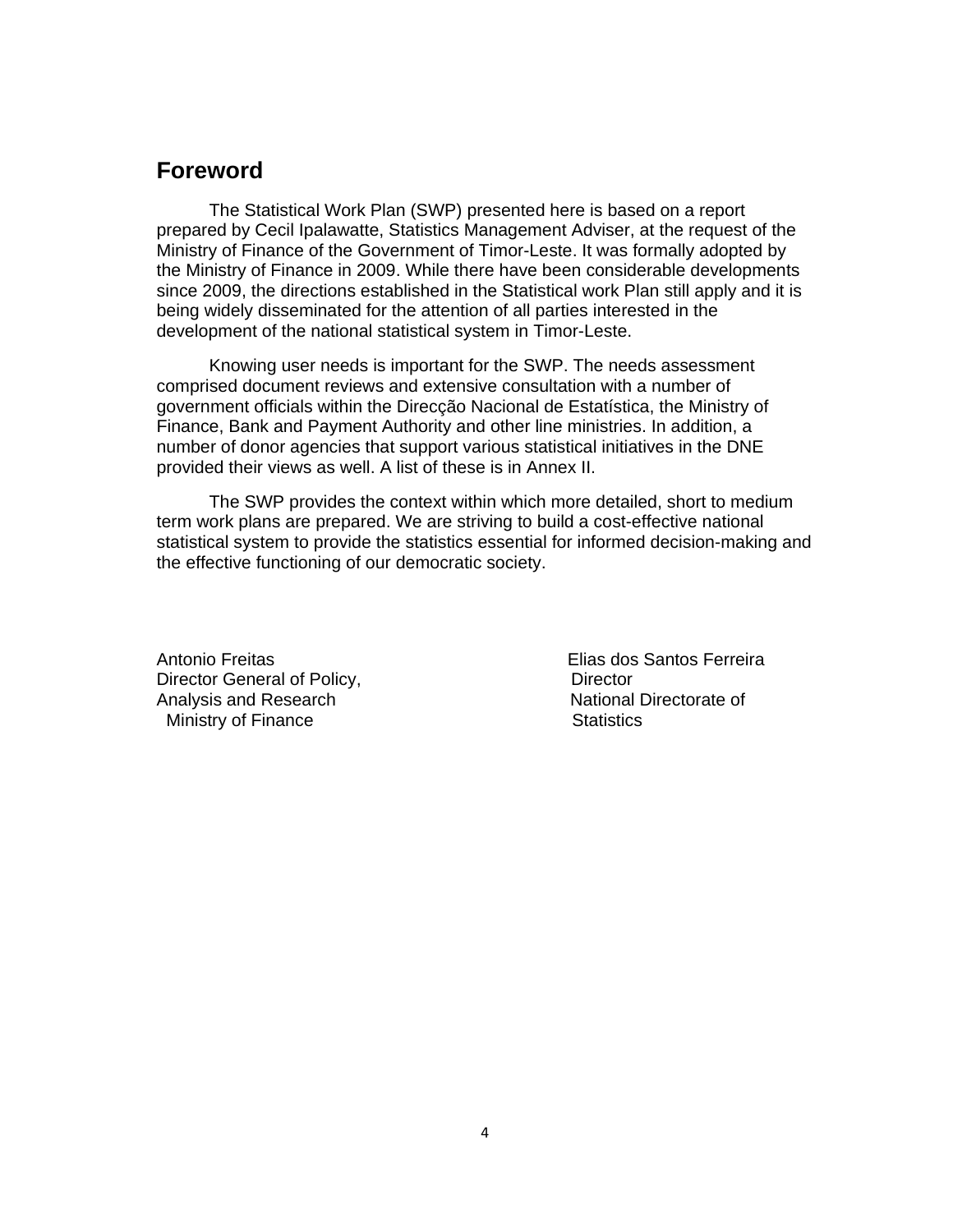## **Executive Summary**

## **Background**

Measured by internationally accepted income and other human development goals Timor-Leste is one of the world's poorest countries<sup>2</sup>. With an economy of about \$330 million<sup>3</sup> and a per capita GDP (non-oil) of about \$360, Timor-Leste shares the characteristics of other poor countries. The agricultural sector employs the majority of the labour force<sup>4</sup>, but generates relatively little income due to low productivity<sup>5</sup>.

The primary economic policy challenge the country faces is how best to use oil-and-gas wealth to lift the non-oil economy onto a higher growth path and reduce poverty<sup>6</sup>. In order to achieve sustainable growth and poverty reduction and to monitor success of its programs the government needs reliable, comprehensive and timely data.

The overall range, quality and timeliness of official statistics in Timor-Leste fall well short of what is required for effective analysis and policy formulation, and the gap is widening between the demand for official statistics and the supply of those statistics (See Annex XVI).

While the World Bank, the International Monetary Fund (IMF) and other donors have invested in statistical development activities for many years in Timor-Leste, much of this investment has been piecemeal, uncoordinated and short-term, often as a component of another program<sup>7</sup>. It has tended to focus more on meeting immediate demands of key users, rather than sustainable capacity-building<sup>8</sup>.

In order to build a sustainable national statistical system, the government of Timor-Leste, with the assistance of the World Bank and other donors, initiated a project to develop a Statistical Work Plan (SWP).

## **What is the SWP?**

The Statistical Work Plan is an approach to capacity-building to cover the

 2 UNDP, *Human Development Report 2006: Beyond scarcity, power, poverty and the global water crisis.* (New York: 2006)<br><sup>3</sup> Particulary 2006)

Data supplied by the DNE, Dili.

<sup>4</sup> At least 78 per cent of the labour force is employed in subsistence agriculture. *Census of Population*  and Housing (Dili: 2004).

According to DNE statistics, the agriculture sector contributed around 25 per cent to GDP in 2003.

<sup>&</sup>lt;sup>6</sup> IMF, *Consultation for Timor-Leste*, Article IV (2008).<br><sup>7</sup> There are concerne that an uncoordinated and mostly

 $7$  There are concerns that an uncoordinated and mostly donor-driven approach to data collection may not provide the greatest benefit for Timor-Leste.

<sup>8</sup> The Government priorities and individual donor priorities are not always harmonized: in some areas donors duplicate or overlap each other, while some government priorities are not priorities for donors.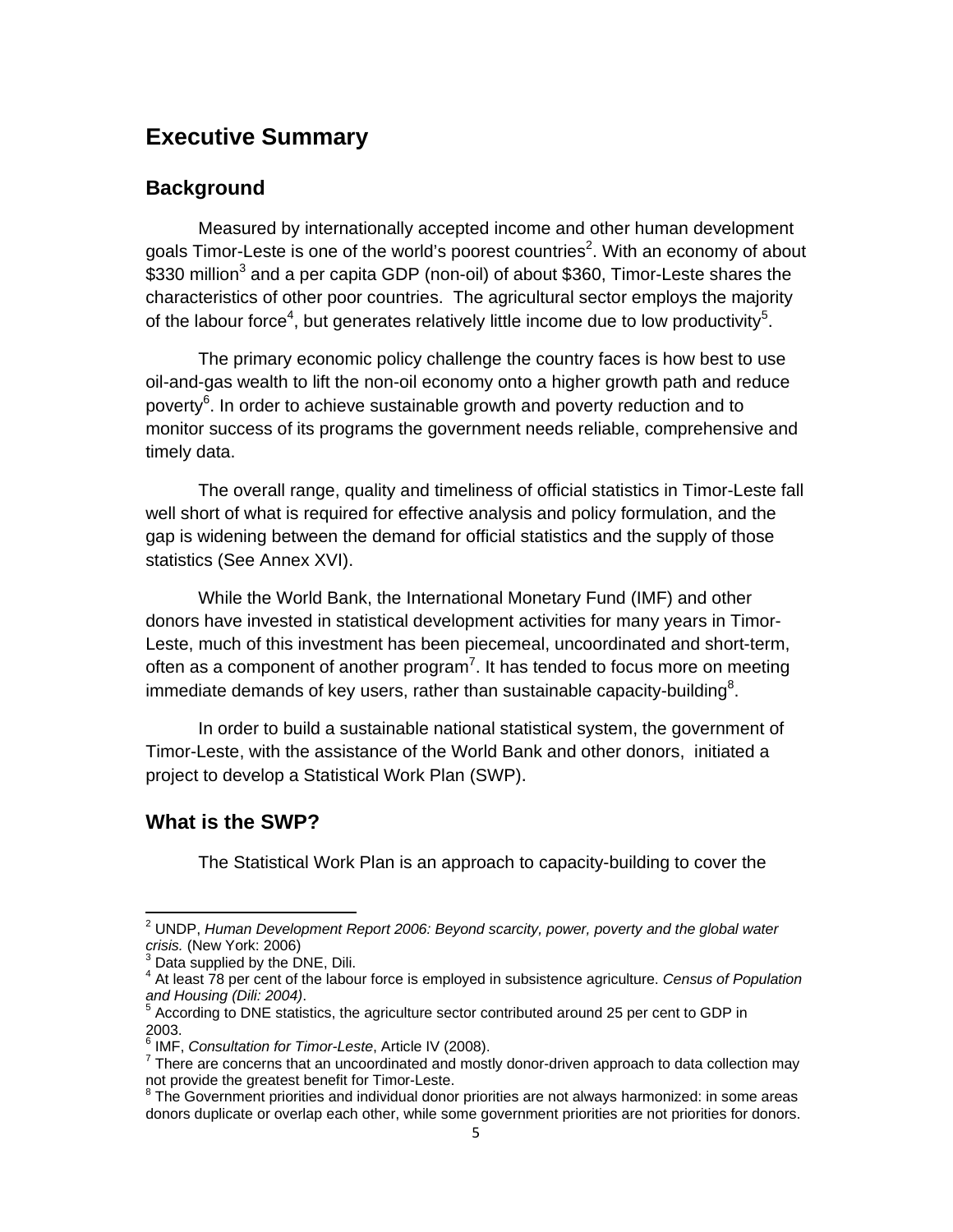whole statistical system, encompassing data gathering, analysis and use $9$ . The SWP recognizes the need for a 'critical mass<sup>10</sup> in order that it be effective – and this applies to the level of resources within the Direcção Nacional de Estatística (DNE) as well as to other resources available from the government of Timor-Leste and international agencies that are providing training and technical assistance to staff. The SWP communicates the primary objectives and raison d'etre for creating a national statistical system for the country.

## **Legal framework for the SWP**

A fundamental requirement for the SWP is an appropriate legal framework (Annex IX). The legal authority under which the DNE operates should be governed by law and this law should explain the duties and responsibilities of the head of the DNE and the staff while collecting data through means of censuses and surveys.

The mission of the national statistical system and a core work program also need to be specified in statistics legislation. The mission statement should focus on the compilation, evaluation, analysis, and dissemination of national statistical information.

Legislation should specify the DNE's role as the coordinator of statistical activities, setting standards and acting as a clearinghouse for data collected by other agencies, particularly in supporting the line ministries and other agencies in building up the required statistical competence.

## **Assessment of user needs**

Knowing the statistics needs of users is important for the development of the SWP<sup>11</sup>. The needs assessment for Timor-Leste comprised reviews of government policy documents and plans, and discussions with a number of government officials and representatives of donor agencies. Some priorities have had to be set<sup>12</sup>, based on the most urgent needs including, but not limited to, the need for monitoring government development programs, Millennium Development Goals (MDGs), and poverty reduction strategies.

 $10$  In this context 'mass' is a composite of both the quantity and quality of available resources.

 $9$  The approach adopted in this study closely follows the methodology used jointly by the World Bank, IMF, ADB and Paris21 in designing SWPs for other developing countries.

 $11$  A questionnaire was emailed to a number of statistical users to find out what they perceive as gaps in the range of statistical products currently available (Annex III).

 $12$  Sometimes users exaggerate their real needs; what the national statistics office can deliver depends on the level of resources given to it.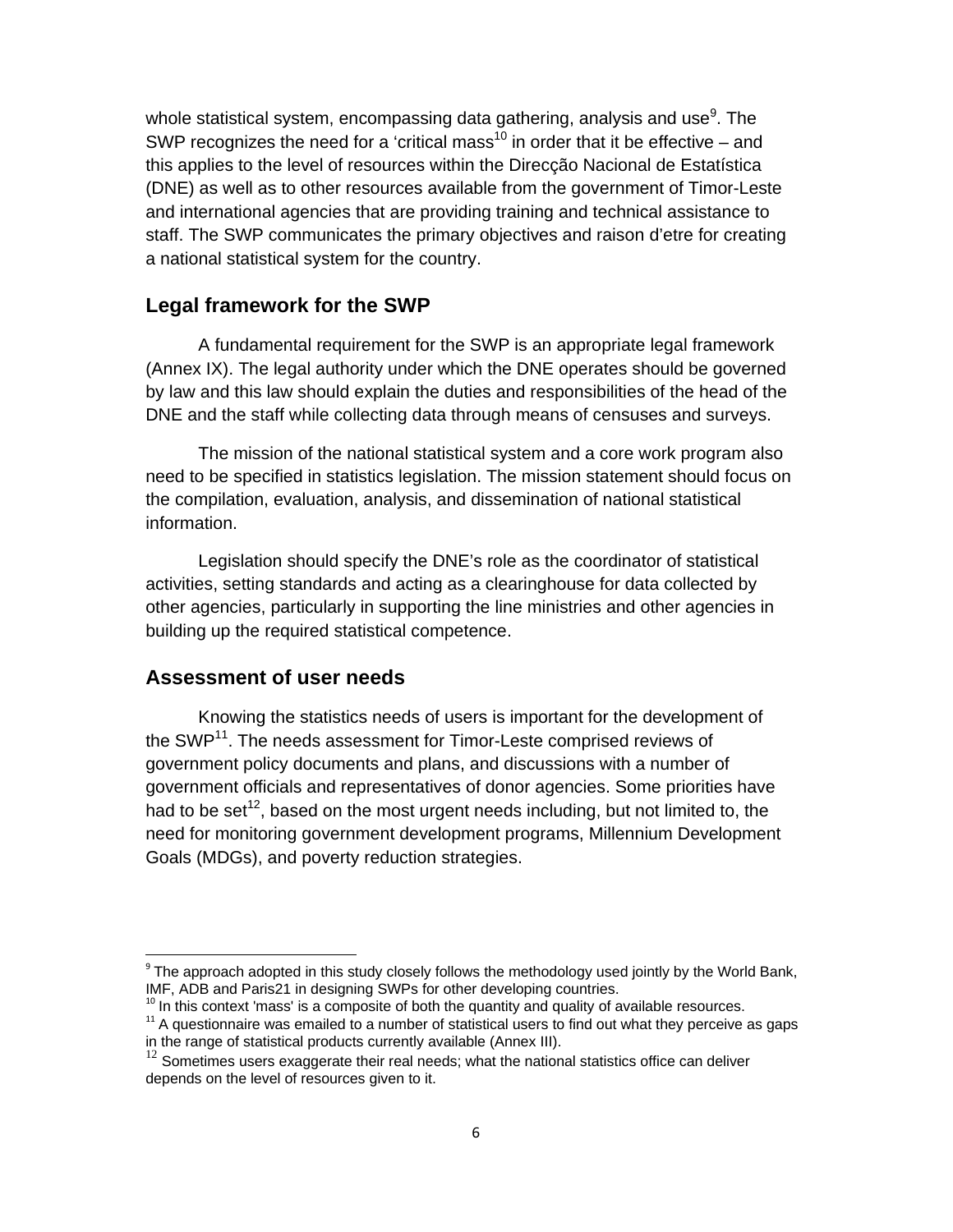## **Building capacity**

The SWP communicates the primary objectives of creating the national statistical system for the country. These objectives are (a) to optimize the effectiveness of resources available to the DNE and other producers of statistics and to avoid duplication; (b) to collect, compile and analyze statistics for policy purposes; and (c) to develop consistent estimates from a variety of statistical and administrative sources in accordance with a pre-specified conceptual framework.

In order to achieve the above objective there is a need to develop the professional capacity of the DNE. As the coordination and monitoring body of the Timor-Leste's official statistical system, on national and local levels, the DNE needs a critical mass of statistical professionals to perform its duties. Extensive training in management issues and statistical methods according to the human resource development plan proposed in the SWP has to be implemented.

## **Data development**

Data development represents the most important and challenging activity to be taken up in the SWP. The proposed data collection program utilizes the UN System of National Accounts (SNA), which offers a broad framework for organizing the range of economic statistics, and the MDG framework for the compilation of social statistics.

Implementation of the core statistical work program demands conducting a series of regular annual surveys such as the Business Activity Survey and the Agriculture Production Survey, in addition to collecting statistics on retail, wholesale and producers' prices, balance of payments, government finance and external trade for the preparation of national accounts and deriving other economic development indicators.

There is also need for periodic large-scale data collection systems such as the Census of Population and Housing, Households Income and Expenditure Survey, Demographic and Health Survey, Labour Force Survey, and Standard of Living Survey, together with the collection of regular administrative data such as for tourism, education, health, and vital registration statistics maintained by the line ministries.

In order to reduce the data collection burden on both the DNE and respondents, it is recommended that sample surveys and administrative data records be used as much as possible. Staff in those line ministries that have small statistical cells to collect, maintain and process statistical information should be given adequate statistical training and necessary IT support to improve data collection and tabulation.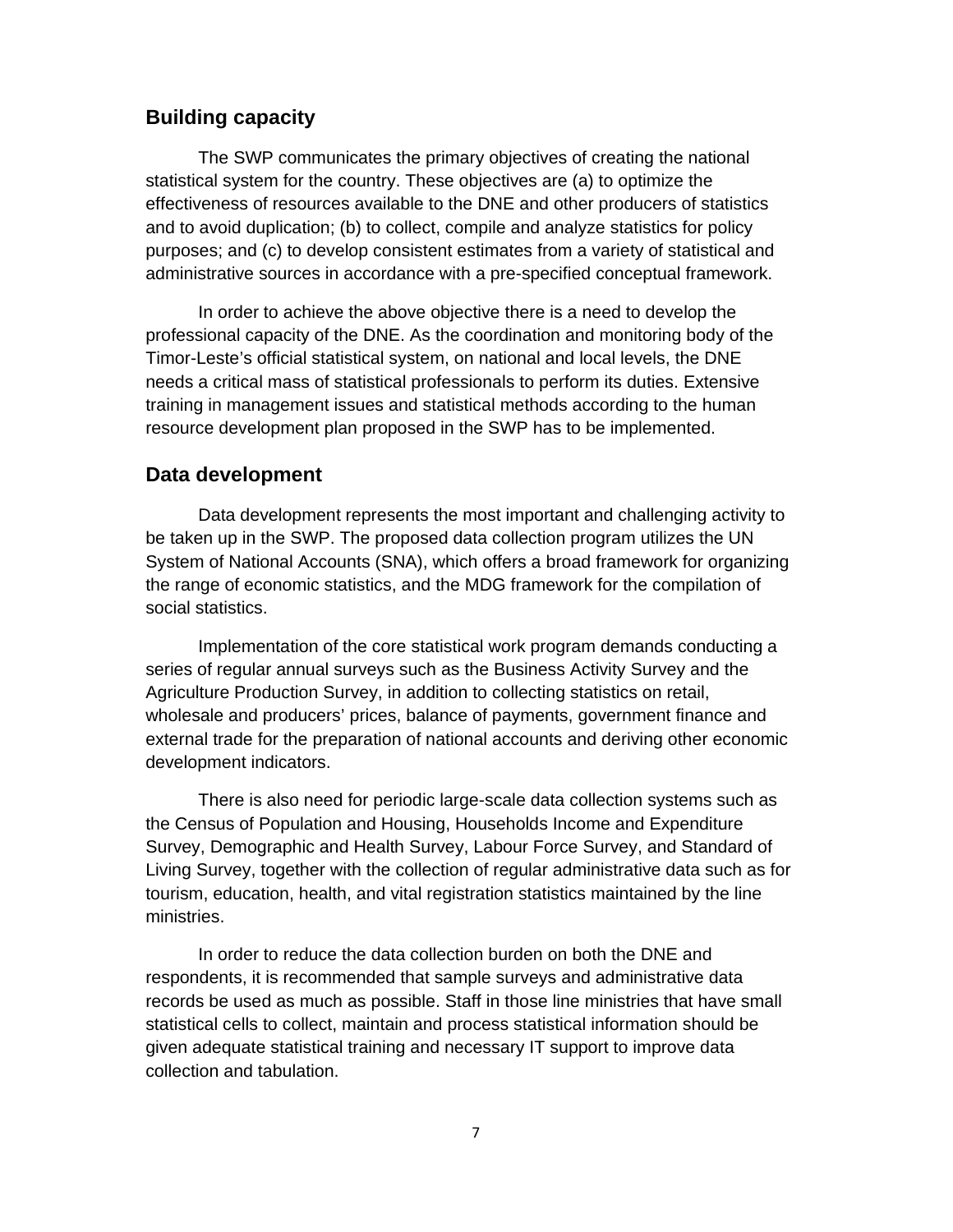## **Investment in human resources**

Staff are the most important single factor for productivity in the DNE; therefore, investment in human resources is critically important and should be the main priority of management. The prioritized work plan suggested in the SWP addresses the urgent need for specialized skills in areas such as sampling, IT, and statistical analysis. A basic statistical course, designed by an international consultant, should be conducted for all statistical staff in the DNE and in the line ministries. Training in application of modern information technology should be provided to staff involved in data collection, processing, and dissemination of the Business Activity Survey.

It is important to hire an international consultant as an institutional development manager who will assist the Director to implement a staff training and development program.

## **Investment in physical resources**

Upgrading IT capacity is a major component of the SWP. An IT consultant should be hired to review, identify, and establish hardware/software requirements for the design and implementation of a database for the Business Activity Survey, the Agricultural Production Survey and the Labour Force Survey. He or she should also provide on-the-job training for staff, and be expected to design and develop a system for meta-data storage and management, including electronic data interchange (EDI) technology for sharing data with line ministries.

The value of statistical data will only be realized fully if they are made available to users in a manner that facilitates further value-added use. The DNE must improve its world-wide-web dissemination process further, allowing users to download trade, CPI and production data series to their own computers. In addition, confidentialised micro data from the recent census and Timor-Leste Standard of Living Survey (TLSLS) should be lodged with DNE data archive where these are available for users.

## **Financing statistics programs**

The estimated costs of implementation of the SWP (Table 1) have been calculated using costs incurred on similar projects and prevailing travel and per diem rates for international consultants. Equipment costs refer mainly to computers and printers.

The government portion of the recurrent cost of implementing the core work program (about \$500,000 per year) includes what is already budgeted in its forward work program.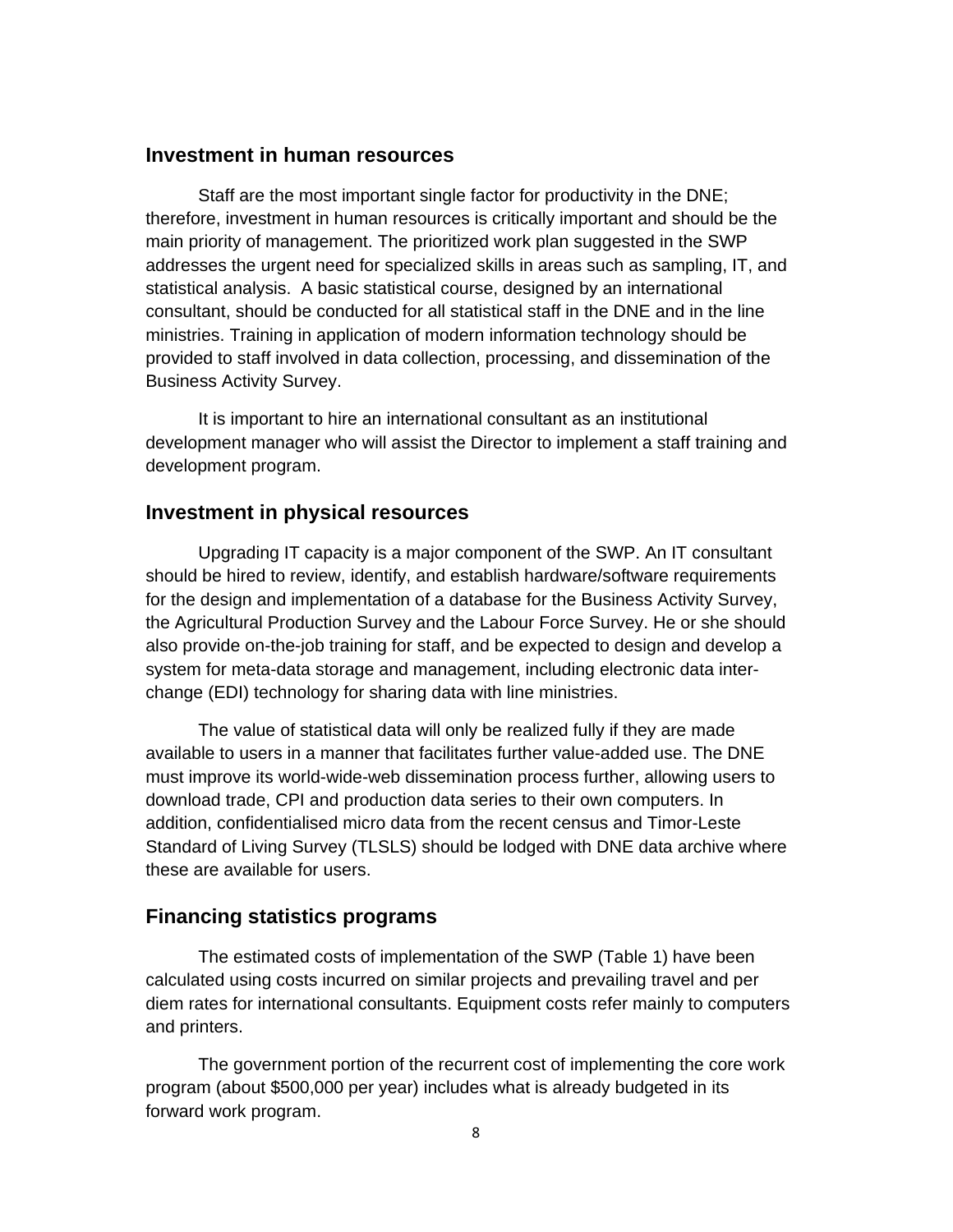## Table 1: Estimated cost of support for capacity building

Estimated cost support for SWP (2010-2019)

|                                                | Technical<br>assistance | Travel<br>and<br>expenses | <b>NDE</b> staff | <b>Materials</b> | Equipment | Total     |
|------------------------------------------------|-------------------------|---------------------------|------------------|------------------|-----------|-----------|
| Maintaining existing<br>statistical activities | $\mathbf 0$             | 0                         | 1,546,134        | 1,316,000        | 0         | 2,862,134 |
| Statistical legislation revision               | 39,600                  | 4,000                     | 0                | 0                | 0         | 43,600    |
| Capacity building (DNE<br>management)          | 291,400                 | 16,000                    | 0                | 0                | 0         | 307,400   |
| National Accounts capacity<br>building         | 291,400                 | 16,000                    | 0                | 0                | 0         | 307,400   |
| National Accounts overseas<br>training*        | 50,000                  | 0                         | 0                | 0                | 0         | 50,000    |
| Basic statistical skills<br>course**           | 77,600                  | 4,000                     | 0                | 2,000            | 0         | 83,600    |
| <b>Business Activity Survey</b>                | 64,800                  | 8,000                     | $\mathbf 0$      | 8,000            | 2,000     | 82,800    |
| <b>Agricultural Production</b><br>Survey       | 64,800                  | 8,000                     | 0                | 8,000            | 2,000     | 82,800    |
| CPI re-base                                    | 64,800                  | 8,000                     | $\Omega$         | $\Omega$         | $\Omega$  | 72,800    |
| Price statistics WPI, PPI                      | 64,800                  | 8,000                     | 0                | 0                | 0         | 72,800    |
| IT capacity building                           | 64,800                  | 8,000                     | 0                | 0                | $\Omega$  | 72,800    |
| Graduate courses - local<br>(DIT)***           | 0                       | 0                         | 10,000           | 0                | $\Omega$  | 10,000    |
| Total                                          | 1,074,000               | 80,000                    | 1,556,134        | 1,334,000        | 4,000     | 4,048,134 |

In constant 2009 US \$

\*study in IMF Institute, Singapore, \*\* study in Indonesia/India, \*\*\* study in Timor-Leste. WPI and PPI stand for wholesale and producer price indexes respectively.

Note: Excludes an estimated \$12 million for conducting the Censuses of Population and Agriculture, and two surveys of Demographics and Labour Force. Also excludes \$50,000/year for the salaries and wages of additional 17 employees proposed for district offices and line ministries.

## **Sustainability and risks**

As in many other developing countries with limited financial resources, manpower and infrastructure resources allocated to a statistical system in Timor-Leste are competing with other government priorities. Commitment by the government to support the activities formulated in the SWP with adequate budgetary resources is essential for maintaining the process. Insufficient capacity and inability to hire, train and retain qualified staff poses another threat to the process.

 There is a possibility that some donors pushing the DNE towards the strengthening of statistical capability for poverty monitoring or similar internationally-compatible objectives may cause some of Timor-Leste's other priority statistical needs mentioned in the SWP to be neglected.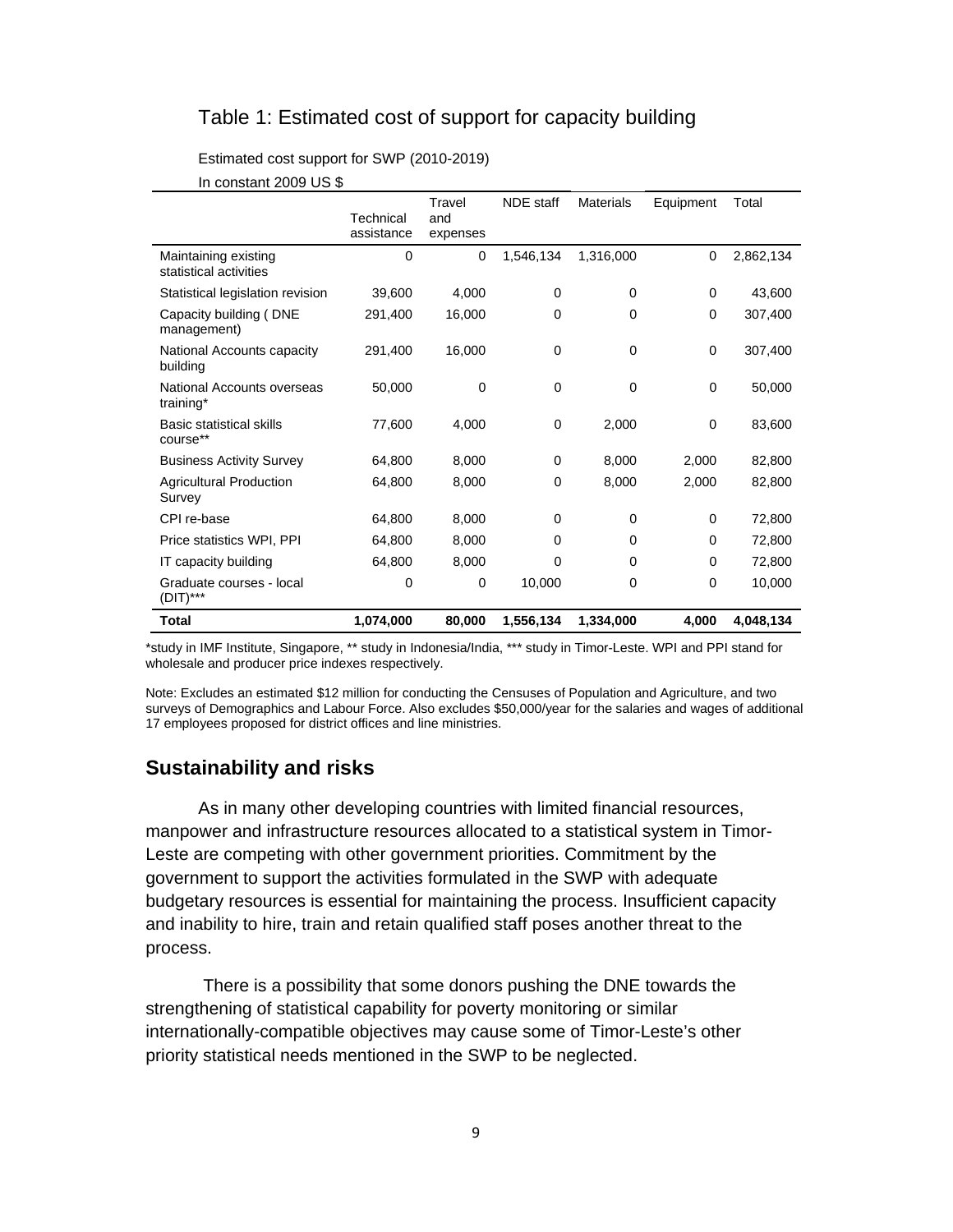## **Monitoring and Evaluation**

An important part of the SWP is monitoring and evaluation of the program suggested in the priority work plan. Monitoring progress will help to assess deficiencies, and find out what extra resources need to be allocated. A specially constituted committee should be set up to monitor how the government of Timor-Leste, the private sector, and civil society are using statistics in their decisionmaking processes.

## **Going forward**

Given its relatively small size and limited capacity, Timor-Leste cannot afford to be unsystematic in its approach to statistical development. In a global environment in which social well-being and economic interests are so interdependent the country can ill afford not to promote and implement statistical development in order to serve the interests of its people, both currently and in future.

Two important conditions are necessary for the SWP to succeed: high-level of political support or commitment by the government; and effective leadership of the DNE. If these are in place, the work on the components suggested in the SWP may succeed.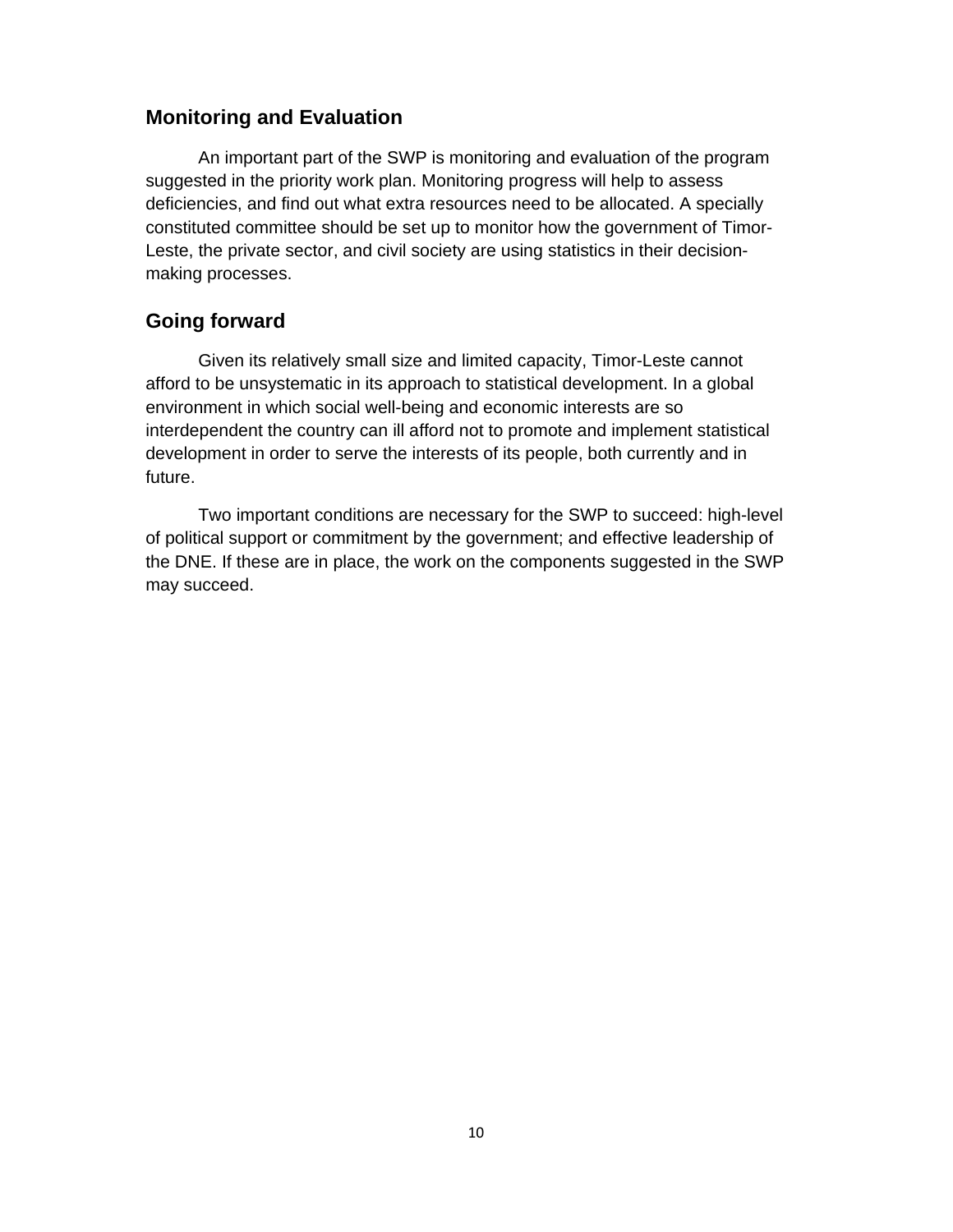## **Key recommendations13**

1 Hire an international consultant with legal experience to amend the existing statistics act with an emphasis on: the mission of the national statistical system; duties and responsibilities of the director of the DNE and his role as the coordinator of statistical activities of government ministries, departments and other agencies.

2 Define the statistical functions and responsibilities of line ministries in the statistical act, and stipulate that line ministries and other government agencies are obliged to provide the DNE with such data in their possession as are necessary for the production of official statistics.

3 Continue to maintain the DNE administratively under the Ministry of Finance for a further ten years from 2009 or until it builds itself as a competent statistical agency through capacity-building measures addressed in the SWP.

4 Form a Statistics Advisory Board and appoint members from line ministries, the Banking and Payment Authority, civil society groups and the private sector. The Board should include representatives of ministries that generate data, and also ministries that are major data users.

5 Assume ownership of the SWP and solicit donor assistance for the execution of specific components of the plan.

6 Appoint a project manager to oversee the development of the SWP. He should be responsible for seeking donor and government funding for implementation of the SWP recommendations.

7 Establish a trust fund into which donors contribute funds to finance components of the SWP.

8 Arrange a meeting of donors to discuss and agree on the funding plan.

9 Prepare a three-year rolling corporate plan with strategic statistical objectives, goals, and activities (a sample is in the Annex VIII) that will be realized by the DNE each year.

10 Discourage 'ad hoc' statistical activities funded by external agencies which risk overwhelming the DNE beyond its capacity and detracting from the key objectives of the SWP.

11 Hire an international consultant as institutional development manager who will assist the director, DNE, for a minimum period of two years.

12 Restructure the  $DNE^{14}$  and allocate necessary funds to hire additional staff and implement the statistical capacity building program.

13 Hire consultants to review:

a. identify, and establish hardware/software requirements for the design and implementation of a database for storage and dissemination of statistical output ensuring data confidentiality and security,

<sup>&</sup>lt;sup>13</sup> The rationale for these is developed more fully in the following sections.

 $14$  It is recommended that the restructuring process looks into re-training and re-deploying staff whose current technical and statistical skills are well below reasonable acceptable standard.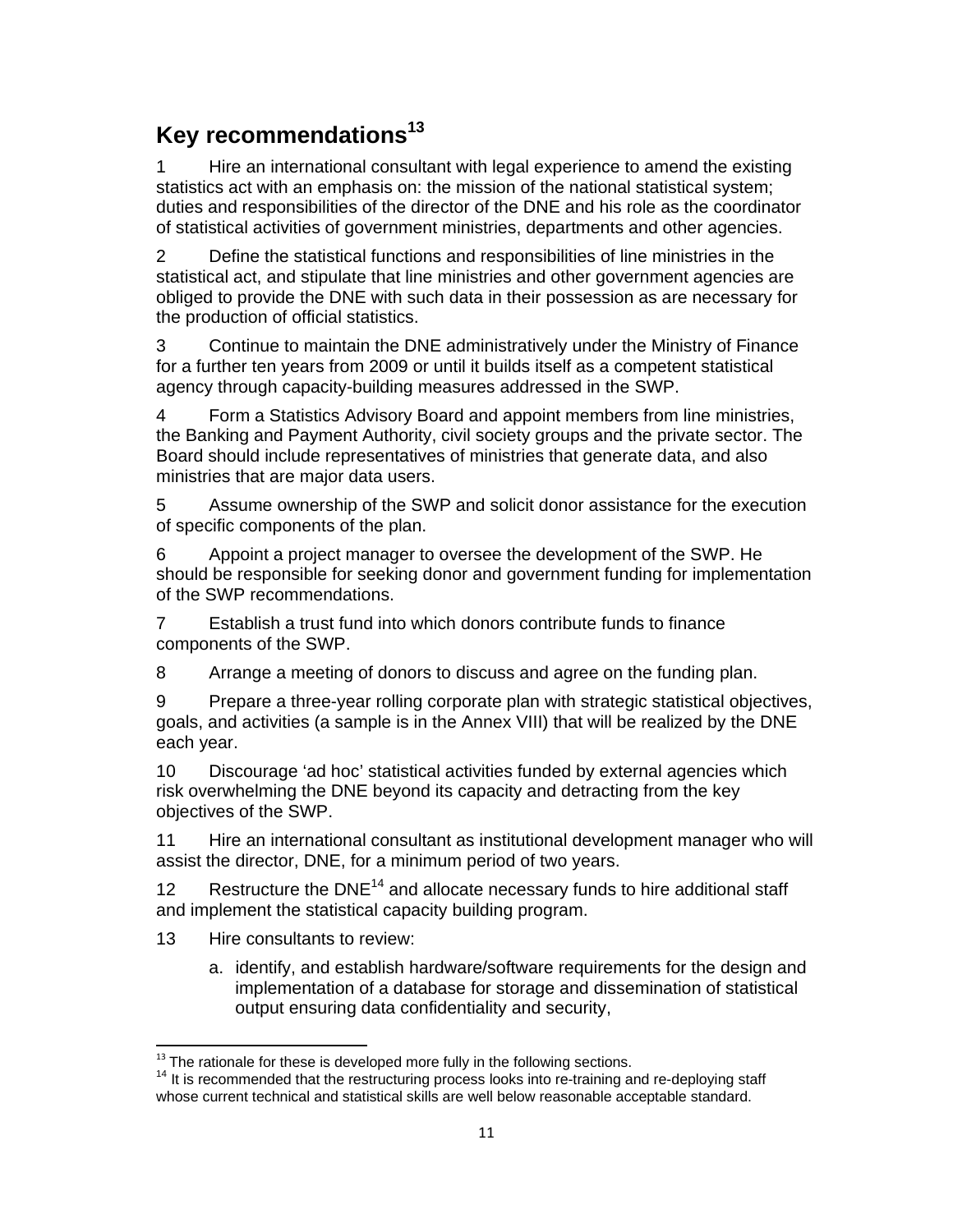- b. design and establish a statistical register of enterprises and individual business establishments,
- c. design and conduct basic statistical course for all statistical staff in the DNE and in the line ministries,
- d. prepare and implement a staff training and career development program, including annual staff performance assessment reviews.

14 Provide adequate statistical training, necessary staff and IT support to those line ministries that have statistical cells in order that statistical data from administrative records is properly processed and tabulated.

15 Develop a statistical course jointly with the Dili Institute of Technology or National University to cover the core skills and knowledge needed by professional government statistical staff working in the DNE and other line ministries.

16 Design a scheme to recruit a selected number of university final year students as 'cadets' and train them to become professional statisticians.

17 Allocate adequate government funding to the DNE and to line ministries to build up statistical expertise through long term training including granting fee assistance for staff willing to study part-time in a graduate-level course.

18 Hire a local consultant to design and implement a sub-district level data collection system.

19 Engage a local agency to design and conduct the Annual Business Activity Survey (a sample questionnaire is in the Annex XIV) and the Annual Agricultural Production Survey.

20 Appoint a committee to monitor and evaluate progress with implementation of the SWP after the first 12 months.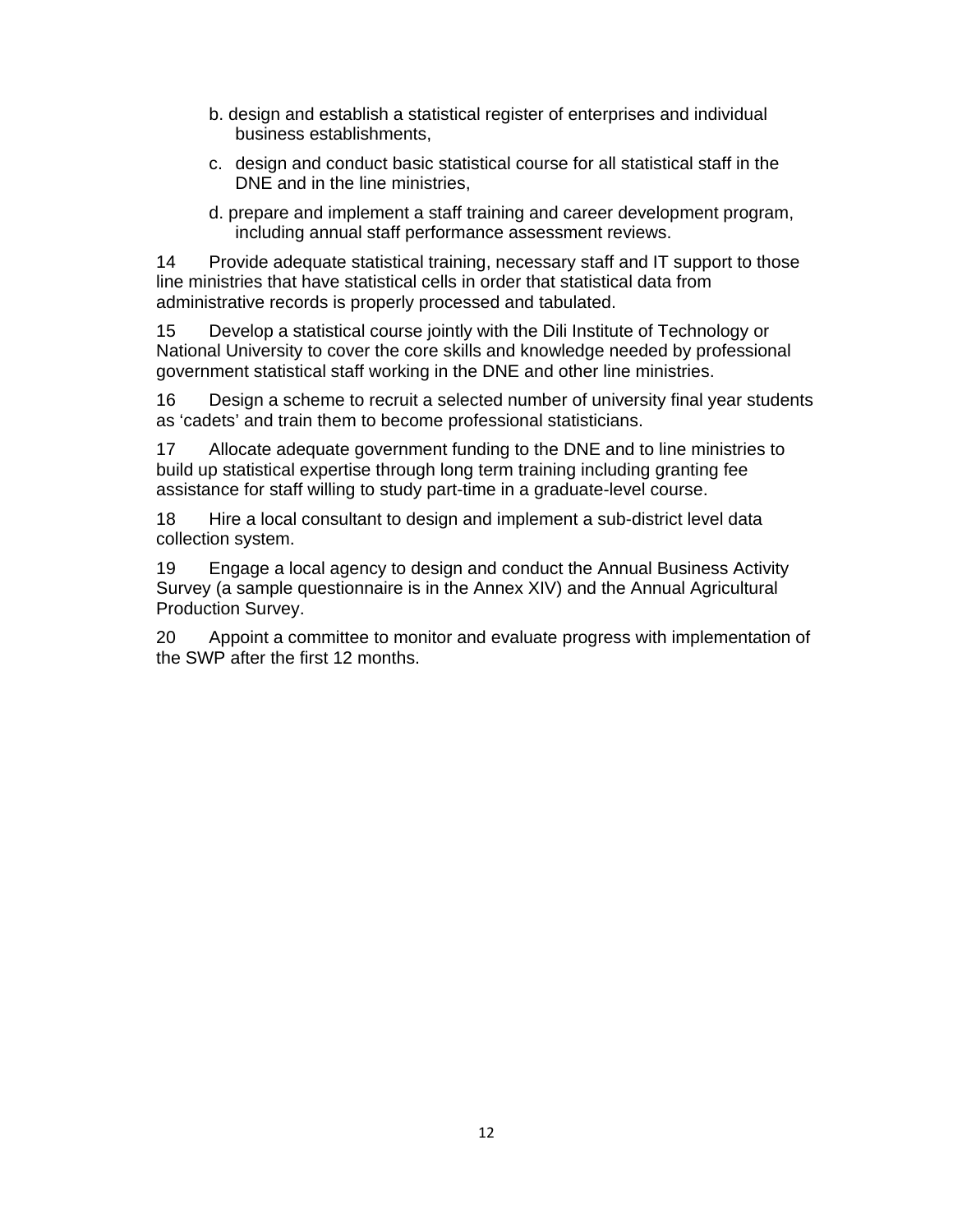## **Statistics Gathering in Timor-Leste**

## **History**

Timor-Leste was first colonized by the Portuguese in 1520 and remained under their control until 1975. Following their sudden departure, Indonesia annexed the former Portuguese colony.

A UN-supervised referendum was held on 30 August 1999 when 78.5 per cent of the population voted to secede from Indonesia. The UN Transitional Authority in Timor-Leste (UNTAET) then governed the territory for nearly three years. On March 2002, the new constitution was adopted and UNTAET turned over the governance of the country to the Timorese.

## **Economy**

Measured by income and broader human development goals, the first new country of the new millennium, Timor-Leste, is one of the world's poorest<sup>15</sup>. The population of Timor-Leste is about one million. More than half is illiterate and fourfifths of the labour force work receives its subsistence income from agriculture and fisheries. About seventy per cent of the population is under 30 years old and life expectancy is about 56 years. Unemployment rates are high, particularly in the capital and among youth, and about half of the population lives below the basic needs poverty line of \$0.88 per day<sup>16</sup>.

The economy shares the characteristics of other poor countries where the agricultural sector employs the majority of the labour force but generates relatively little income due to low productivity. According to the Direcção Nacional de Estatística (DNE) statistics, the agriculture sector contributed around 25 per cent of gross domestic product (at current market prices) in 2003. Food crops are the single most important contributors, followed by nonfood and estate crops, livestock, fisheries and forestry products.

In late 1999, after the referendum, about two-thirds of the economic infrastructure was destroyed by the Indonesian-backed militia. Over the next three years a massive international program led to substantial reconstruction in both urban and rural areas but the country continues to face tremendous challenges in rebuilding its infrastructure, strengthening the civil administration, and generating jobs for young people. The development of oil and gas resources in offshore waters has begun to supplement government revenues. The underlying economic policy challenge the country faces remains how best to use oil and gas revenue to lift the other sectors of

<sup>15</sup> UNDP, *Human Development Report 2006: Beyond Scarcity, power, Poverty and the global water crisis.*  (New York: 2006).

 $^{16}$  DNE, Poverty in a Young Nation, (Dili: 2008).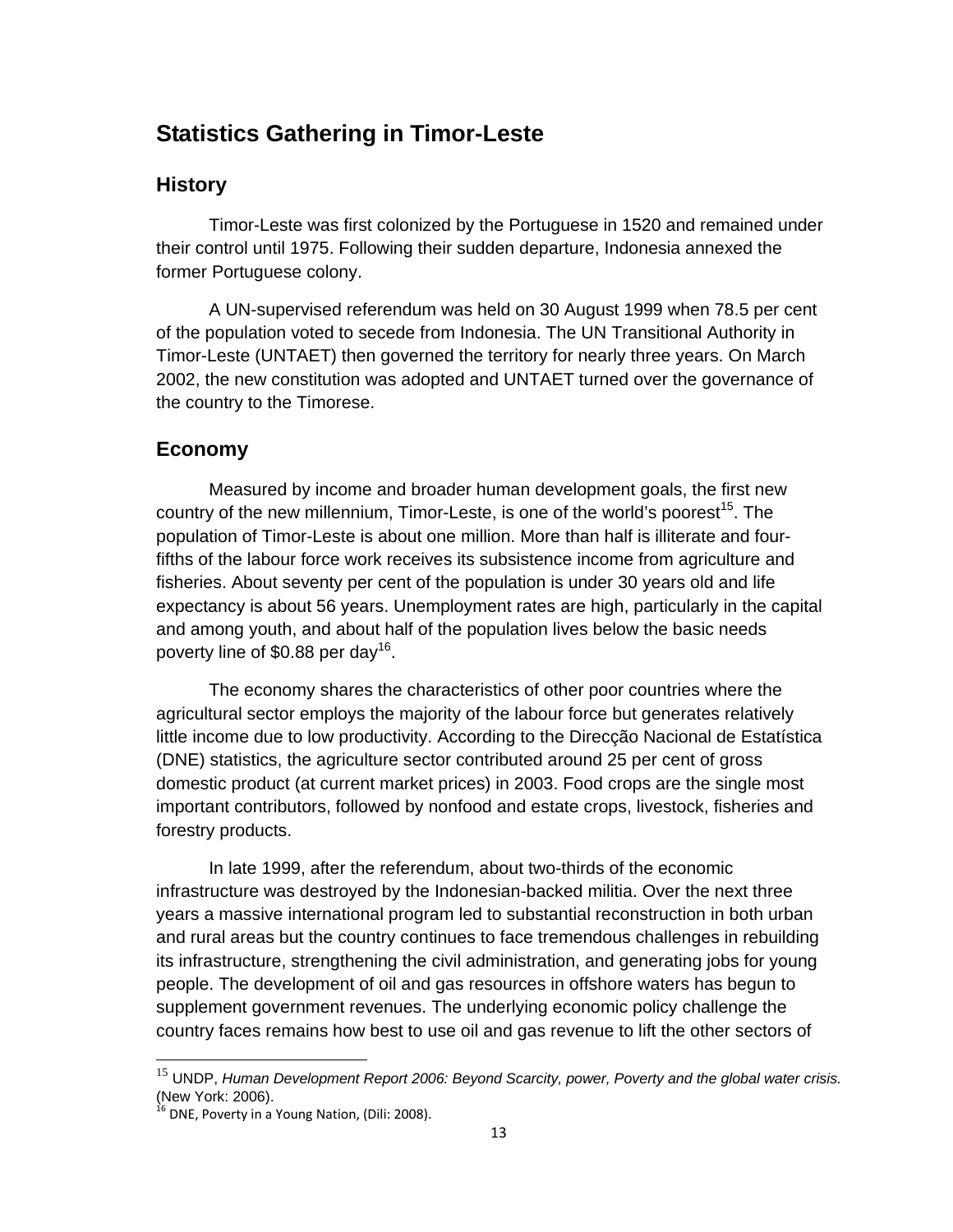the economy in order to have higher growth and reduce poverty.

## **Evolution of the statistical system**

In 2001, the United Nations (UN) established a statistics office in Timor-Leste. The office was renamed Direcção Nacional de Estatística after Timor-Leste gained its sovereignty in 2002.

The DNE has helped international agencies to collect data through a number of surveys. The first of these surveys, the Timor-Leste Living Standard Survey, conducted in 2001, was the basis of the 2003 Poverty Assessment Report<sup>17</sup>. The survey has also been used in the calculation of Gross Domestic Product. Two other surveys conducted in 2002 and 2003 - Multiple Indicator Cluster Survey (MICS) funded by UNICEF and the Demographic and Health Survey (DHS) funded by the World Bank - concentrated on health and fertility related topics. These were followed by the National Population Census in 2004, the Household Income and Expenditure Survey<sup>18</sup> and the Timor-Leste Standard of Living Survey in 2007.

 In 2007, the Asian Development Bank (ADB) initiated a mission to make a preliminary assessment of statistical capacities in Timor-Leste<sup>19</sup>. A national consultant from the country was appointed to prepare a diagnostic study of the statistical system in Timor-Leste<sup>20</sup>. The study discusses in detail the current status of the statistical system and makes recommendations for improvements. The present study also concludes that there is a strong need for development of a sustainable statistical capacity that meets the country's development needs.

Other steps taken by the ADB include the convening of a workshop to discuss developing a strategic plan for statistics. The Government took the further step of requesting the World Bank to provide resources to develop a Statistical Work Plan (SWP) with terms of reference for an international consultant prepared using guidelines developed by the above-mentioned diagnostic study and the capacity constraints prevailing in Timor-Leste (Annex I).

## **Current state of the statistical system**

The DNE is the primary statistical body in Timor-Leste. A number of other institutions, including the Ministry of Finance (MOF) and the Bank and Payment Agency (BPA), also have key data generating responsibilities. In addition, line ministries such as the Ministries of Agriculture, Education, Labour, Health and Trade engage in some data gathering for their own administrative requirements. These together constitute the overall official statistical system for the country.

A recent assessment of the DNE by the adviser reveals that it is trapped in a 'vicious cycle' in which shortage of funds contributes to poor performance and lowquality statistics, which in turn creates a negative view, and lack of support and funding

<sup>&</sup>lt;sup>17</sup> World Bank, *Timor-Leste: Poverty in a New Nation: Analysis for Action* (2003).

 $18$  This survey was conducted to obtain expenditure weights for the CPI rebase, but no efforts so far have been made to process data and publish results.

<sup>19</sup> Philip Turnbull, *Review and Action Plan for the Statistical System in Timor-Leste* (ADB: 2003).

 $^{20}$  Joao Saldanha, Diagnostic Study: Statistical System in Timor-Leste (Dili: 2007).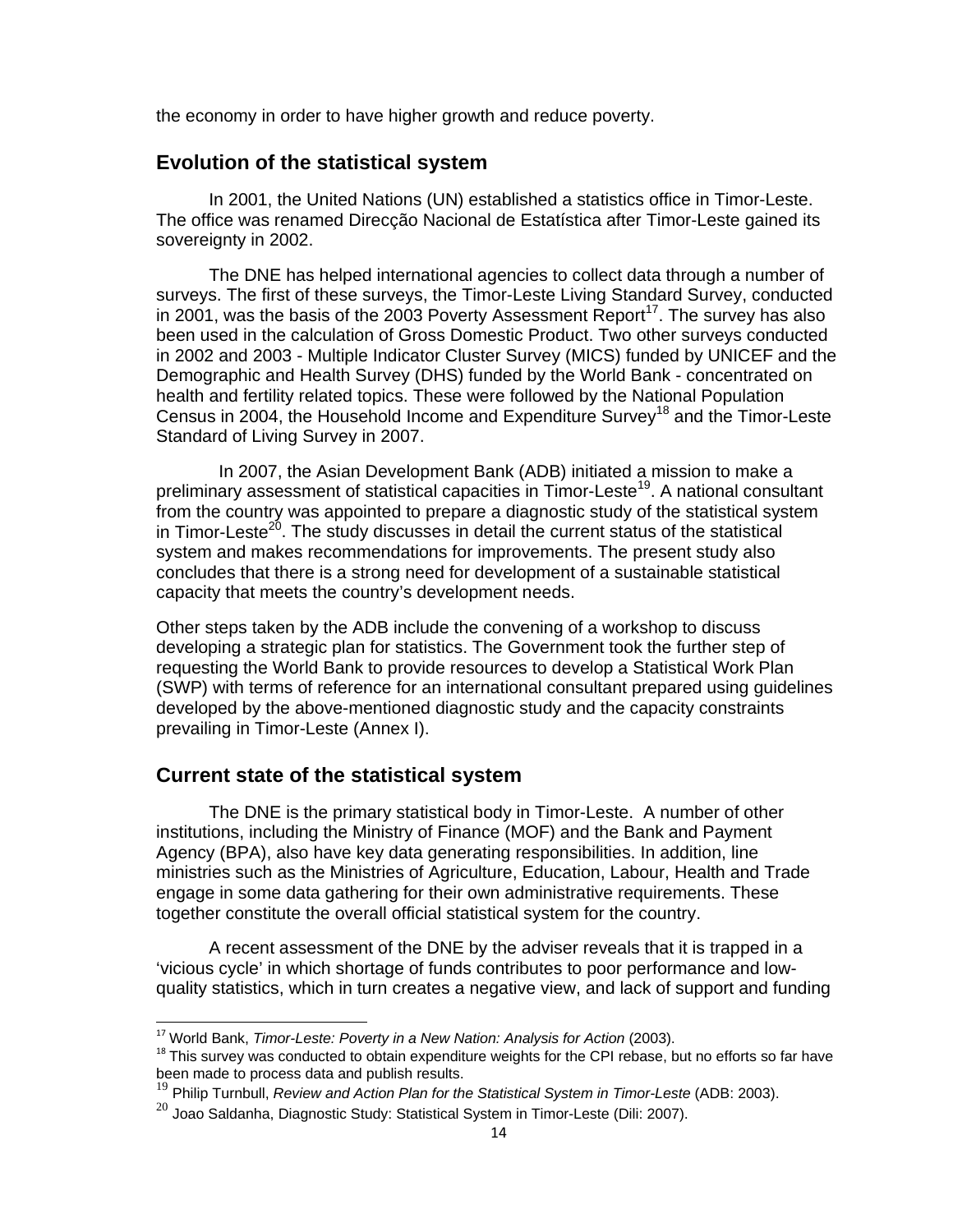for statistical operations and departmental development<sup>21</sup>. Statistics are, by and large, not a priority in national development processes in Timor-Leste. At the national level, inadequate political commitment to statistical development has translated into low priority for statistics, inappropriate profiles of the DNE in government hierarchy, and associated under-funding.

The DNE has not been able to accelerate the pace of statistical development in the country by creating greater awareness among data users, especially planners, policy makers and decision makers, about the strategic importance of statistics, particularly for evidence-based macroeconomic management, policy formulation and decision-making. In particular the DNE has failed to build its capacity to harness information and communications technology and to improve the way data are collected, managed and disseminated to users.

Unlike other developing countries where one can list particular areas of skill shortages, in the case of the DNE, there is an all round shortage of skills. While staff numbers may be adequate for a country of this size<sup>22</sup>, the office lacks people with specialized skills in national accounts, sampling, IT, survey design and analytical abilities.

The current statistical functions of the main sections of the DNE can be described as follows:

The Social-Demographic section is charged with responsibility for the Census of Population. The section handles activities for four statistical functions: (i) population, (ii) labour force, (iii) social statistics, and (iv) criminal data. The Social-Demographic section is also responsible for the collection and processing of the birth and death statistics. However, the completeness of even these statistics is highly questionable.

The Social-Economic section covers four functional activities: (i) production statistics, (ii) the Consumer Price Index, (iii) import and export tabulation, and (iv) national accounts. Timor-Leste's first official Gross Domestic Product (GDP) estimates for the calendar years 2000 to 2003 were tabulated by a team of international consultants from the Boston Institute for Developing Economies (BIDE) of the USA in 2007. After this, compilation of GDP was discontinued as no-one in the office has the conceptual ability or processing skills to put together national accounts aggregates with some tolerable level of accuracy.

The DNE is keen and committed to initiating the process for the compilation of national accounts in accordance with the UN *System of National Accounts (SNA)*; however it lacks the necessary conceptual knowledge<sup>23</sup>.

Basic statistics on economic activities are available but not regularly collected. Subsistence farming is the predominant activity in the country but there is no systematic process to collect production data in agriculture, forestry and fisheries. Although there is a rapidly expanding private sector of small-scale enterprises in

<sup>21</sup> Siripala Ipalawatte, *A Statistical Work Plan for Timor-Leste, Interim Report (*Dili: 2008).

 $22$  As of January 2009 the DNE has 18 permanent and 45 temporary staff.

 $23$  GDP is one element in the national accounts, which tracks a country's production, expenditure, income, wealth, and many other elements in a consistent way.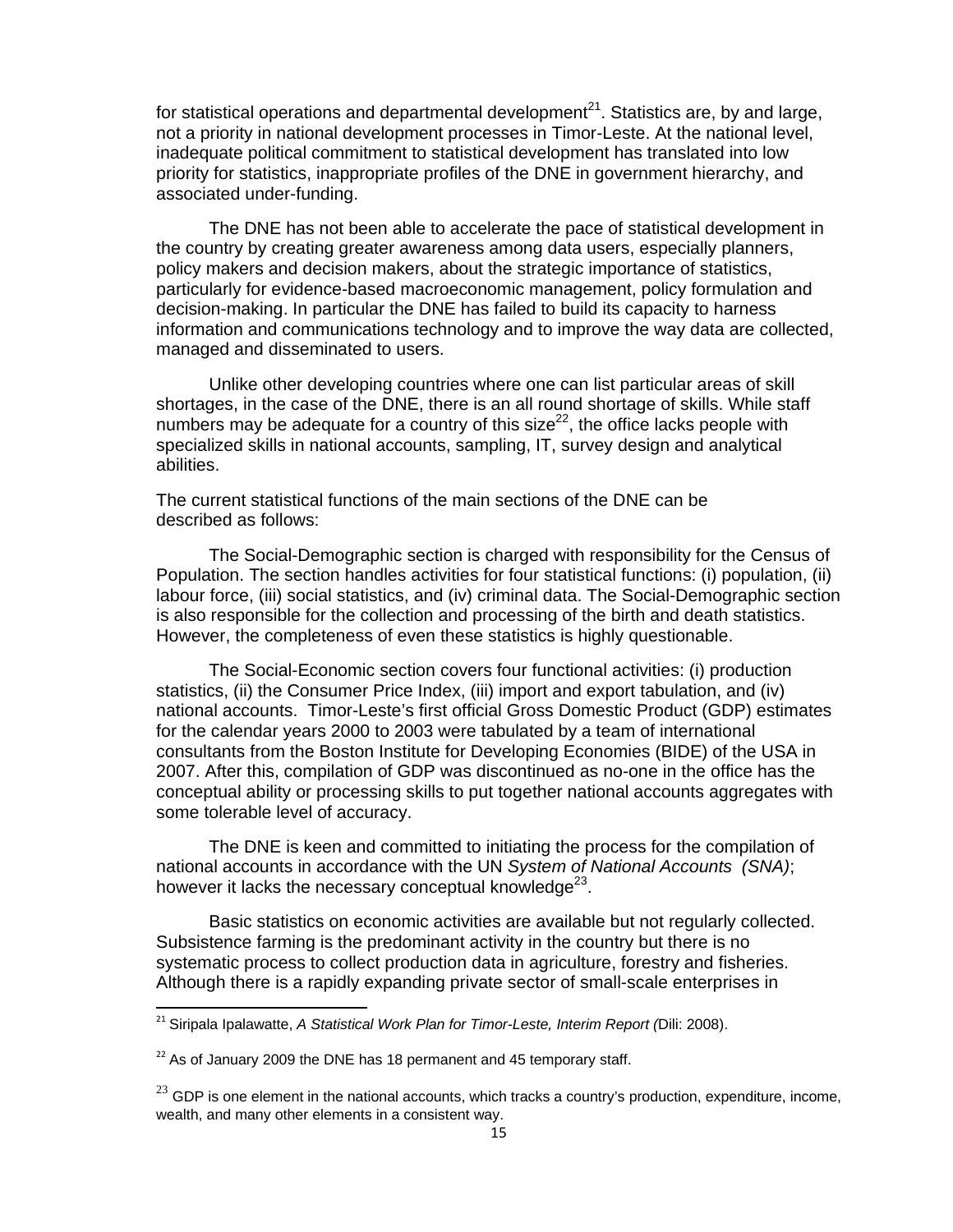Timor-Leste<sup>24</sup>, there is no obligation to report activities to the authorities under the present system, and there is no mechanism in place to collect information from this new sector of the economy.

The Social-Economic section has commenced the calculation and publication of the CPI on a monthly basis. External trade data obtained from the Department of Customs in ASYCUDA system are also compiled, processed and included in its monthly trade statistics publication.

The Publication and Research section consists of four divisions: (i) Census, (ii) MDG statistics, (iii) Technology, and (iv) Development information (DevInfo) and other statistical dissemination.

## **Inadequacies of the current system**

The pattern and frequency of data collection by the DNE have so far been largely motivated, and assisted, by international donor agencies rather than by their importance for the Timorese economy<sup>25</sup>. Since independence the DNE has concentrated on field work and data entry for various surveys promoted and funded by external aid organizations<sup>26</sup>. Analysis and reporting these surveys has been done by external consultants with little transfer of skills to local staff<sup>27</sup>.

 The current organizational structure of the DNE does not reflect any serious effort at functional specialization nor clear depiction of activities. There are no specified job descriptions for any of the staff levels. Furthermore, few have any experience in relevant subject matter, data collection, processing, dissemination and management of complex, or technical operations. The recruitment process at the DNE has not taken into account the different kinds of skills, such as supervisory and IT skills required for managing large data collections, processing, and dissemination, including running complex, technical operations. Furthermore, DNE senior management is mostly untrained in modern-day management techniques of finance and human resource planning, technical and IT capacities.

There is also little coordination of data gathering and little joint interpretation of the country's statistics by the international agencies, resulting in the inevitable 'quesstimates' being included in their reports<sup>28</sup>.

Visits to various Departments and Ministries by the adviser have revealed

<sup>&</sup>lt;sup>24</sup> Vincente C. Queipo, *Survey of Small and Medium Industries in east Timor (Dili: Division of Industry,* Mineral Resources & Tourism, September, 2001).

 $25$  It seems that international agencies make good use of data while domestic use of same data is low; and when much of the basic data collection is still dependent on foreign funding, one gets the perception that international agencies are more keen than the government of Timor-Leste to have data.

<sup>&</sup>lt;sup>26</sup> Since 2001, Timor-Leste has conducted four major household surveys, a national population census and a Suco census. This success in carrying out surveys has indicated the capacity of the DNE in conducting surveys, and this in turn has lead to a demand from users for more surveys. The preparation for the Population Census 2010 and the Demographic Health Survey is already underway.

<sup>27</sup> ADB, *Report on Long Term Capacity Building for Timor-Leste (*January 2008).

 $28$  For example, although there are no official national accounts from the DNE for the country after 2003, the IMF Article IV consultation for Timor-Leste in 2008 estimated and reported that real non-oil GDP during 2001-07 declined by 12 per cent.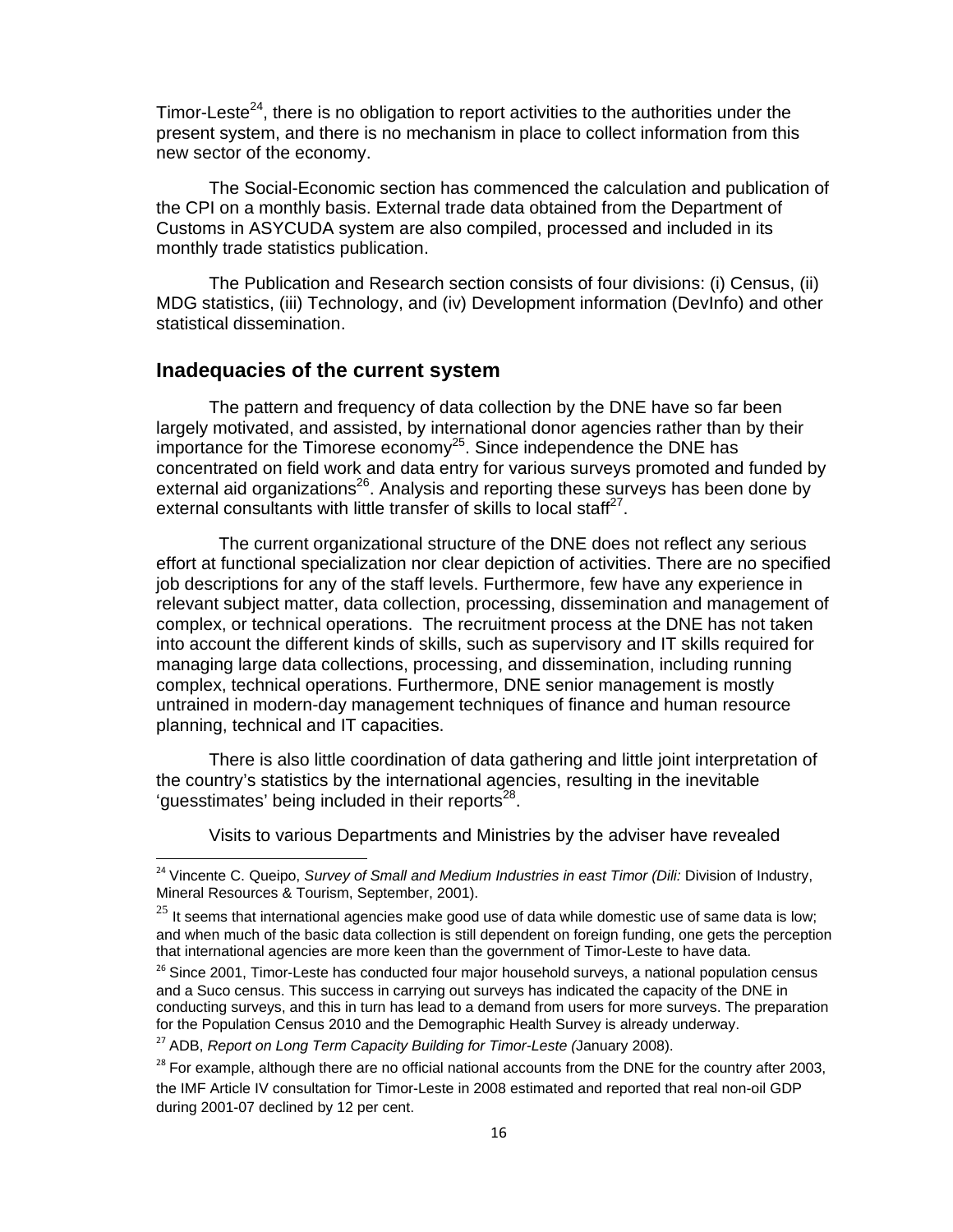that, at present, collection and compilation of various databases are being undertaken in a decentralized manner without any co-ordination mechanism. In many Departments databases are stored in a manner that makes it difficult to retrieve or re-tabulate data. There is no system for making any consistency checks, and it has been noted that in many offices data are being maintained by administrative staff not trained in simple statistical methods.

The organizational structure is inadequately developed, and the facilities are too undeveloped to make employees fully efficient and productive. The DNE will require major restructuring plus long-term technical assistance before it can become a fully functioning statistical office.

The review of the DNE presented above deals with one area of the statistical system. In addition to the efforts of the DNE, there are other data collection efforts taking place in Timor-Leste.

## **Contributors to the national statistical system**

A limited amount of data is collected by the line ministries and other agencies of the government in the process of delivering services, mostly for administrative purposes, e.g. Customs, taxation, government finance statistics and banking data.

Some line ministries have started collecting data of their own to meet information needs, with the help of international agencies such as UNICEF, the World Bank and UNDP. In some instances data is collected without prior consultation with, or the assistance of, the DNE because its current lack of capacity is well known. Some of these data collection efforts do not adhere to accepted norms, concepts and methods and may not comply with conventional frameworks such as SNA; nor is the information collected shared with other agencies. UNFPA, on the other hand, collaborated with the DNE to complete the 2004 Census; UNICEF teamed up with the DNE to conduct the Multiple Cluster Survey and the Demographic and Health Survey; and the World Bank assisted the DNE in a survey to assess vulnerability and issues linked with poverty.

## **Monetary statistics and balance of payments data**

Timor-Leste's monetary sector consists of (1) the Bank and Payment Authority (BPA), which is the central bank as well as the agency responsible for managing the Petroleum Fund on behalf of the government; (2) commercial banks; and (3) stateowned banks.

Monetary statistics are compiled by the  $BPA^{29}$ . They are generally compiled following the methodology of the *Monetary and Financial Statistics Manual*. The BPA publishes a quarterly bulletin and an annual report with key monetary aggregates and submits data to the IMF for publication in the *International Financial Statistics*.

The Banking and Payment Authority is also responsible for the country's balance of payments statistics. It measures the payments that flow between Timor-

 $^{29}$  The monetary statistics are based on monthly balance sheet returns submitted to BPA by the commercial banks and other micro-finance institutions.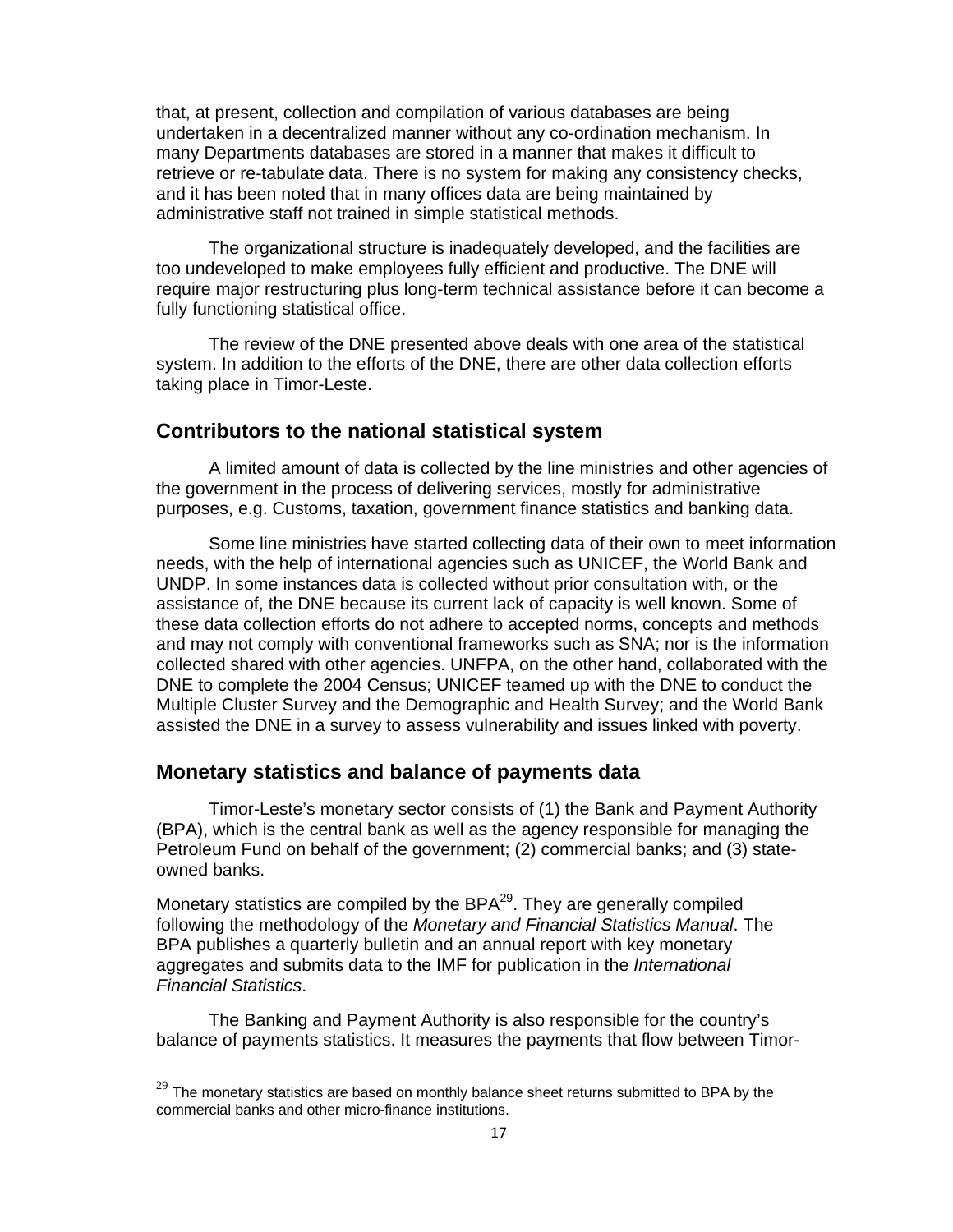Leste and all other countries. The balance of payments is determined by the country's exports and imports of goods and services, and financial capital, as well as financial transfers.

## **Government finance statistics**

Government finance statistics (GFS) are based on data compiled by the Ministry of Finance (MOF). They describe the flows (mostly transactions) and stocks (assets, liabilities, and net worth) that are recorded in the GFS system<sup>30</sup>. These data could be used to compile the general government sector's contribution to the national accounts. Official data on central government revenue and expenditure are published semiannually. In addition, monthly data are available on request through the budget, treasury, and revenue services. The compilation of revenue and expenditure follows the classification of the *Manual on Government Finance Statistics*.

 $30$  Domestic and external debts are currently zero, and the government has a firm policy commitment not to borrow.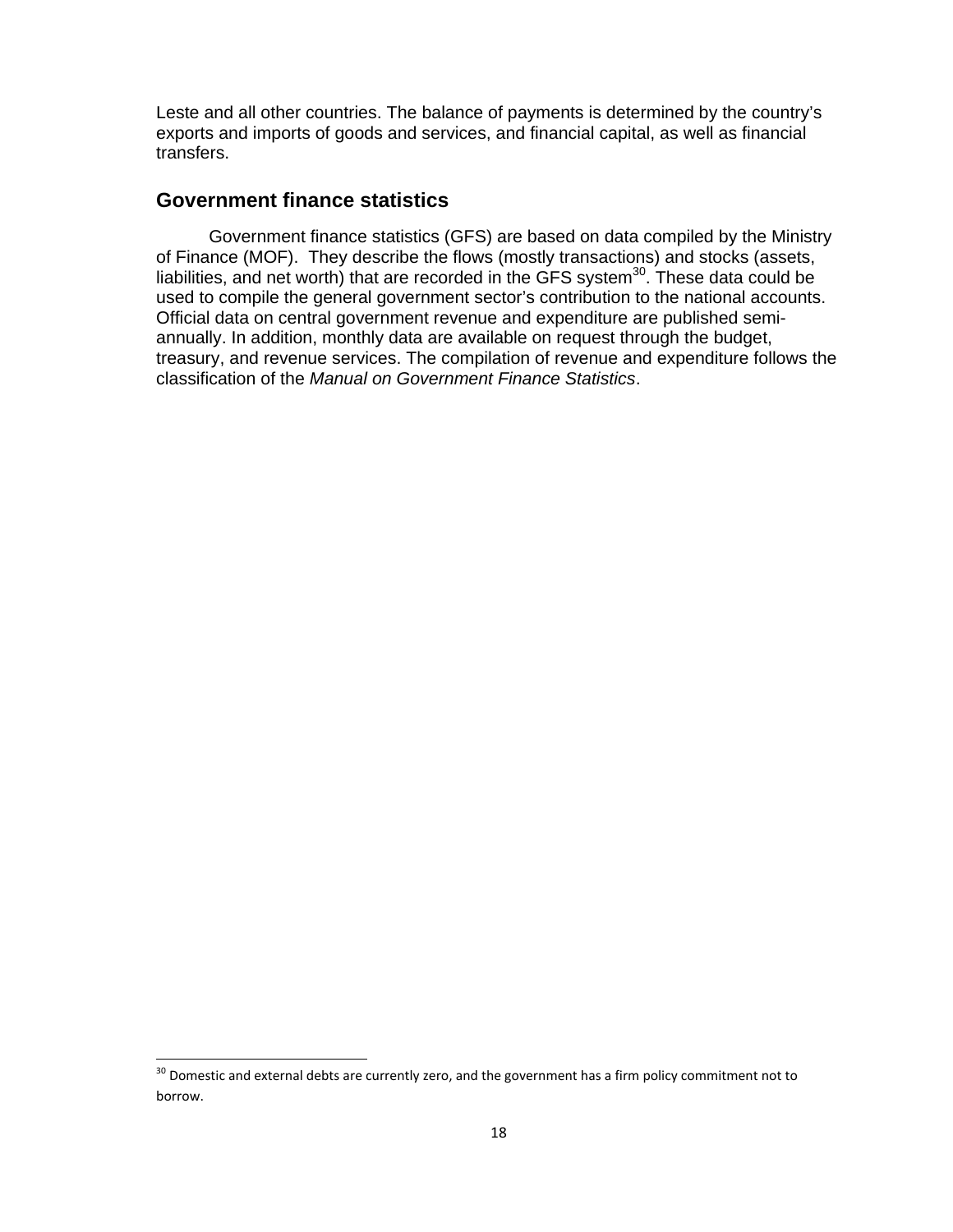## **The Strategic Plan**

The framework for the statistical work plan for Timor-Leste is considered under three headings: (a) domestic necessity; (b) intentional comparison; and (c) information diversity. As these demands are changing continuously, a fundamentally new approach is required to address the national needs for statistical information.

## **Domestic necessity**

 Timor-Leste is a young nation that is currently recovering from a deep political crisis. The country faces great challenges in rebuilding its infrastructure $31$ , strengthening the civil administration, and generating jobs for young people entering the work force. With volatile GDP growth rates, the formal sector remains in an infant state employing only about 14 per cent of the labour force, while the rest is engaged in the vast and growing informal sector. The development of oil and gas resources in offshore waters has begun to supplement government revenues. In late 2007, the new government announced plans aimed at increasing spending, reducing poverty, and improving the country's infrastructure.

These changes have given rise to increased demand for statistics to help measure the impact of government development policies on society and the economy. The changes in Timor-Leste society and the economy are not evenly spread across the country<sup>32</sup>. Around 70 per cent of the population lives in rural areas where the incidence of poverty is high compared to that in urban centres. The factors contributing to rural poverty include low returns in agriculture and limited non-farm livelihood opportunities, as well as limited access to basic services and infrastructure.

There are new demands for detailed district and sub-district social and economic data. The publication of the government National Development Plan underlines the importance attached to the regional dimension $^{33}$ .

The rural economy provides livelihoods, income and jobs to the majority of the Timorese population. Rural infrastructure in some areas is either non-existent or in poor condition for any productive activities. Communities are isolated from one another and there is no flow of services, goods, and information from economic centres to communities of producers. Details of micro enterprises, assistance received, problems in marketing and other problems faced are

 $31$  In late 1999, about 70% of the economic infrastructure of Timor-Leste was laid waste by Indonesian troops and anti-independence militia.

<sup>32</sup> DNE, *Timor-Leste: Poverty in a Young Nation (*Dili: November, 2008).

 $33$  'Promote integral rural development to generate remunerative employment and sustainable livelihoods, increase rural incomes, reduce poverty, accelerate economic growth and reduce the gap between rural and urban areas'.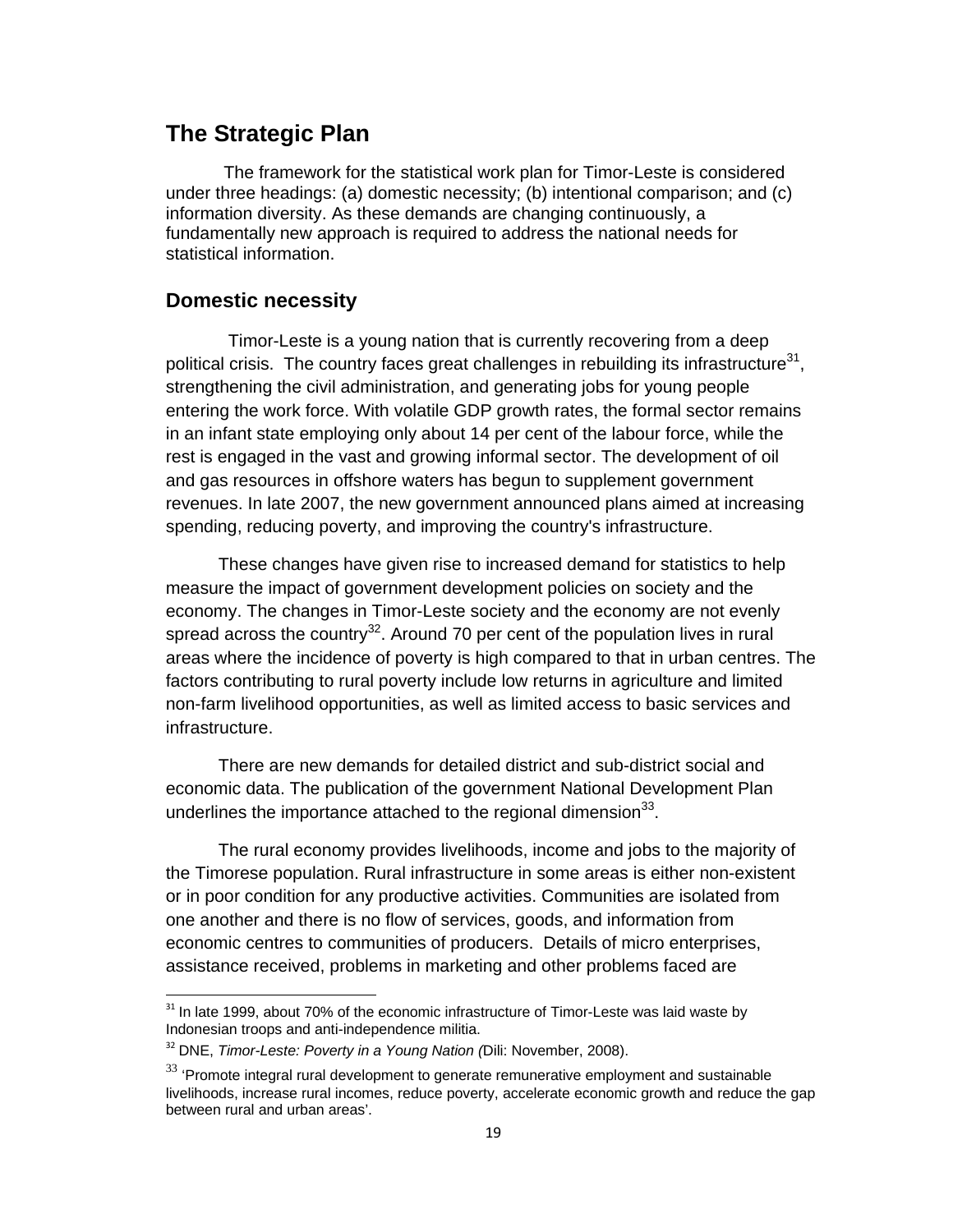unavailable either locally or in aggregate. Details of major agricultural crops and data on employment and unemployment are also not available or not being regularly collected at a district level.

Statistics on infrastructure development programs that can generate employment for local community members are urgently needed. Support for enterprise development in the rural agriculture and fisheries sectors requires good statistics. Furthermore, the emerging emphasis on evidence-based policy-making, has led to an increased importance of rural and district level statistics in policy analysis.

## **International comparison**

Increasing international co-operation and globalization have created a demand for statistics that allow Timor-Leste to compare national economic and social indicators against other countries. A primary requirement for national benchmarking is that the national statistical system can produce high quality information consistent with that gathered for other developing countries. The production of Timor-Leste statistics must be at least as timely as that of other Asian and Pacific countries so that the country can measure its economic and social performance relative to them. Timor-Leste, despite its small size and relatively limited capacity, must develop and maintain a statistical system that facilitates international comparison.

## **Information diversity**

The requirement for diverse information has created many new demands and responsibilities for national statistical agencies. In the past, much of the statistical work focused on meeting the needs of key domestic users and international organizations. Now many see a key role for statistics in the evolution of a more open civil society. A consultative mechanism that allows for userproducer dialogue is now a pre-condition for statistical agencies to ensure that they are producing relevant statistics.

The role of the statistical agencies is gradually changing from the basic tasks of collecting statistics to assisting users make appropriate use of statistics by providing more analysis and interpreting key trends. Since the statistical agencies are familiar with the quality of statistics, their expertise is sought to correctly identify and interpret fundamental messages in the statistics. Presenting the results of surveys in a format that is readily understandable is one of the tasks challenging statistical agencies today.

The traditional paper publication is becoming increasingly irrelevant as users of statistics look for data in an electronic form. Furthermore, users seek more detailed data for undertaking specific analyses. $34$  This leads to the need to create time

<sup>&</sup>lt;sup>34</sup> The development of sophisticated statistical packages that can be used by non-specialists

has increased the demand for statistics.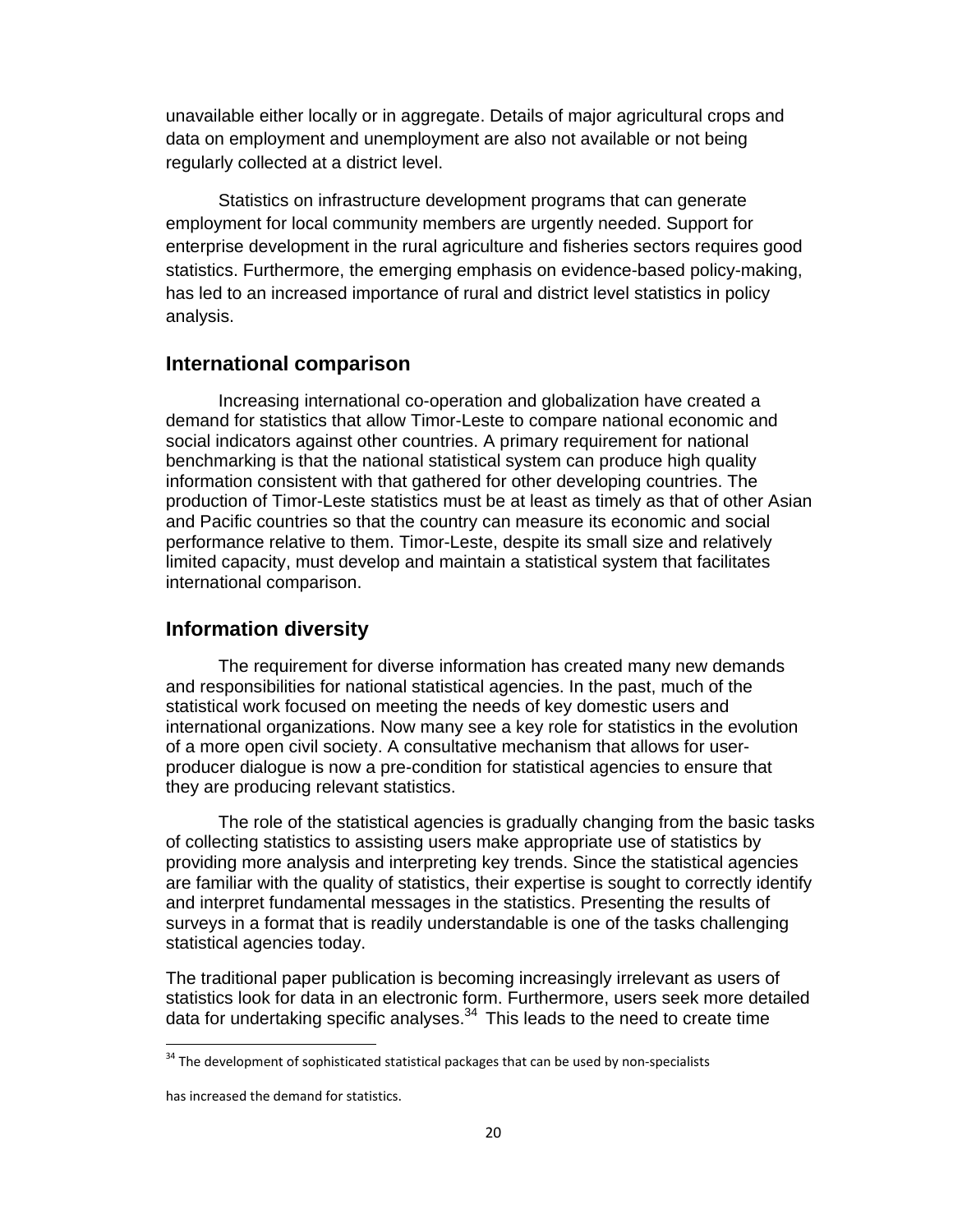series datasets so that the pattern of change over time can be understood.

So, the DNE faces a number of key challenges in the coming years, such as:

- ensure that it can meet the demands for statistics and indicators in an efficient way;
- guarantee that all statistics are compiled to best international standards;
- use existing data sources of line ministries and other government agencies as much as possible to reduce the burden of data collection and costs;
- build datasets that allow longitudinal analysis.

These challenges require that the DNE takes a whole-system approach to developing a statistical system, involving all parts of the public sector where administrative records are maintained.

## **The SWP process**

The SWP serves a number of purposes. The first objective is to put a framework in place to ensure comprehensive coverage of Timor-Leste official statistics. The preliminary report<sup>35</sup> contained a draft framework, encompassing the key national statistics, groups and sub-groups of data and the indicators that would populate them.

Following international practice, all statistical requirements of the country have been considered within two important frames: economic (including financial) and social (including equality). This data-gathering process has already begun with the Population and Housing Census, Demographic Health Survey, and Timor-Leste Survey of Living Standards already completed.

In an effort to decide on an essential set of economic statistics necessary to carry out monitoring of economic development programs by the government and international agencies, a series of user consultations were carried out. It was also necessary to perform an evaluation of data holdings in line ministries across the administrative system to assess the potential for adding greater value to existing records. Consideration was given to improvements necessary to the quality of the underlying economic data to improve the accuracy and timeliness of macroeconomic statistics such as national accounts and balance of payments.

The data collection scheme suggested in the SWP can be used for quantifying budgetary and other resource needs, including the need for international technical support. The donor agencies should be able to understand with greater clarity the expectation and priorities between competing statistical requirements of the government and provide bettercoordinated technical assistance within the context of the priorities established by Timor-Leste.

The process began with a set of statistical frames according to what types of output are to be produced by the DNE (Annex X). In order to produce these statistical outputs the DNE needs to liaise with all government ministries,

<sup>35</sup> Siripala Ipalawatte, *A Statistical Work Plan for Timor-Leste, Preliminary Report (*Dili: 2008).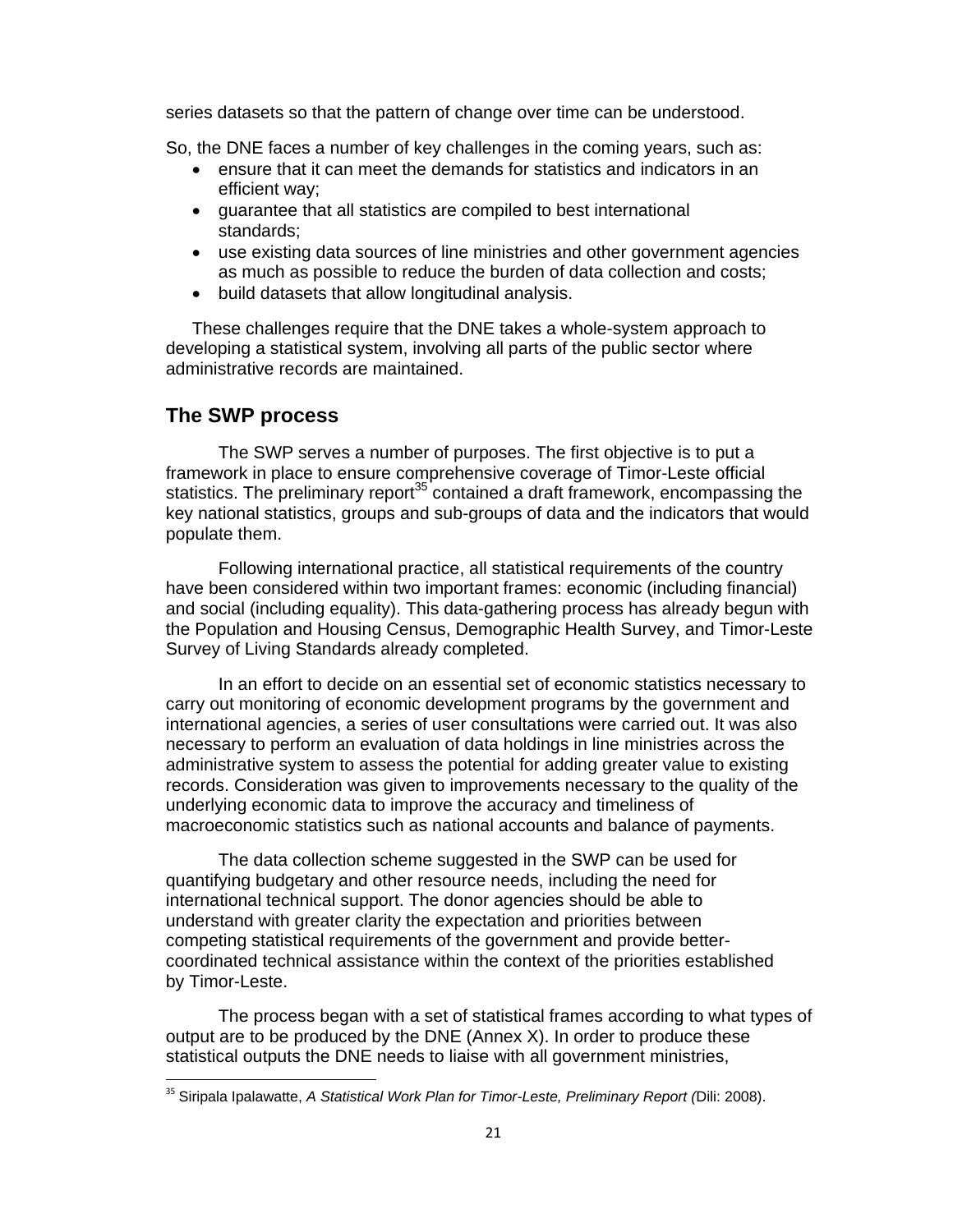departments, and other agencies for the collection of statistical records.

The second element in the process was the development of an infrastructure for delivering the information gathered in the above statistical framework. The SWP recommends that this should be done through networking, with each key line ministry or agency, along with the DNE, having agreed data responsibilities. For this to succeed, it is important that the statistical functions and responsibilities of line ministries are defined in a statistical decree, and the ministries are equipped to fulfill their role. The administrative record-keeping areas in the ministries should, with the assistance of the DNE, develop the competence necessary to make certain that the records are collated and tabulated in such a way that they can be used for policy needs of the government.

The SWP suggests that the DNE takes a central role in the collection of administrative data across the country, including at district and regional levels. In this context, the DNE, supported by the line ministries, should develop best practice guidelines in the preparation and implementation of data tabulation, so that the quality of data meet the standards and norms set by the UN, the IMF, the World Bank and other international organizations (Annex V). Maintaining this network across government ministries is important to the process.

The DNE should not only play the central role, but also facilitate the consultative support to the other agencies so that they too regard the provision of adequate statistical information as a desirable output. The DNE will face a major challenge in working in harmony and in cooperation with the various agencies responsible for maintaining these administrative records. For the DNE in its current context, the challenge is even greater because it lacks capacity, adequate resources and know-how. Under these circumstances, the DNE needs to engage those line ministries and departments in a variety of ways: identify priority data needs; work towards acceptance; arrange for flow of data on timely basis; and train staff in an appropriate manner.

Where specific statistical surveys, such as demographic health or school leavers, are undertaken by, or at the request of, a government ministry or agency, the DNE should have an involvement in survey design and execution. This is necessary to ensure that the surveys follow accepted methodology and standards appropriate to the overall statistical framework. This central coordination will also help in avoiding overlap or duplication.

The third component of the process has been setting priorities for the development of new statistical series and indicators. It is likely that resources will be limited and the approach will be to identify crucial data gaps and consider appropriate responses in order to meet the variety of demands for statistics arising from major economic and social initiatives implemented by the government. A draft priority list should be discussed with key stakeholders to determine who is responsible for providing basic data, and to decide on a final priority list.

The fourth component of the process is the planned development of competence by the DNE in data analysis so that the data generated can be readily studied and used by policy makers, analysts and researchers. In the absence of strong datasets and well-trained analysts, it is difficult to promote evidence-based policy making in the public sector. The DNE should be the 'statistics centre of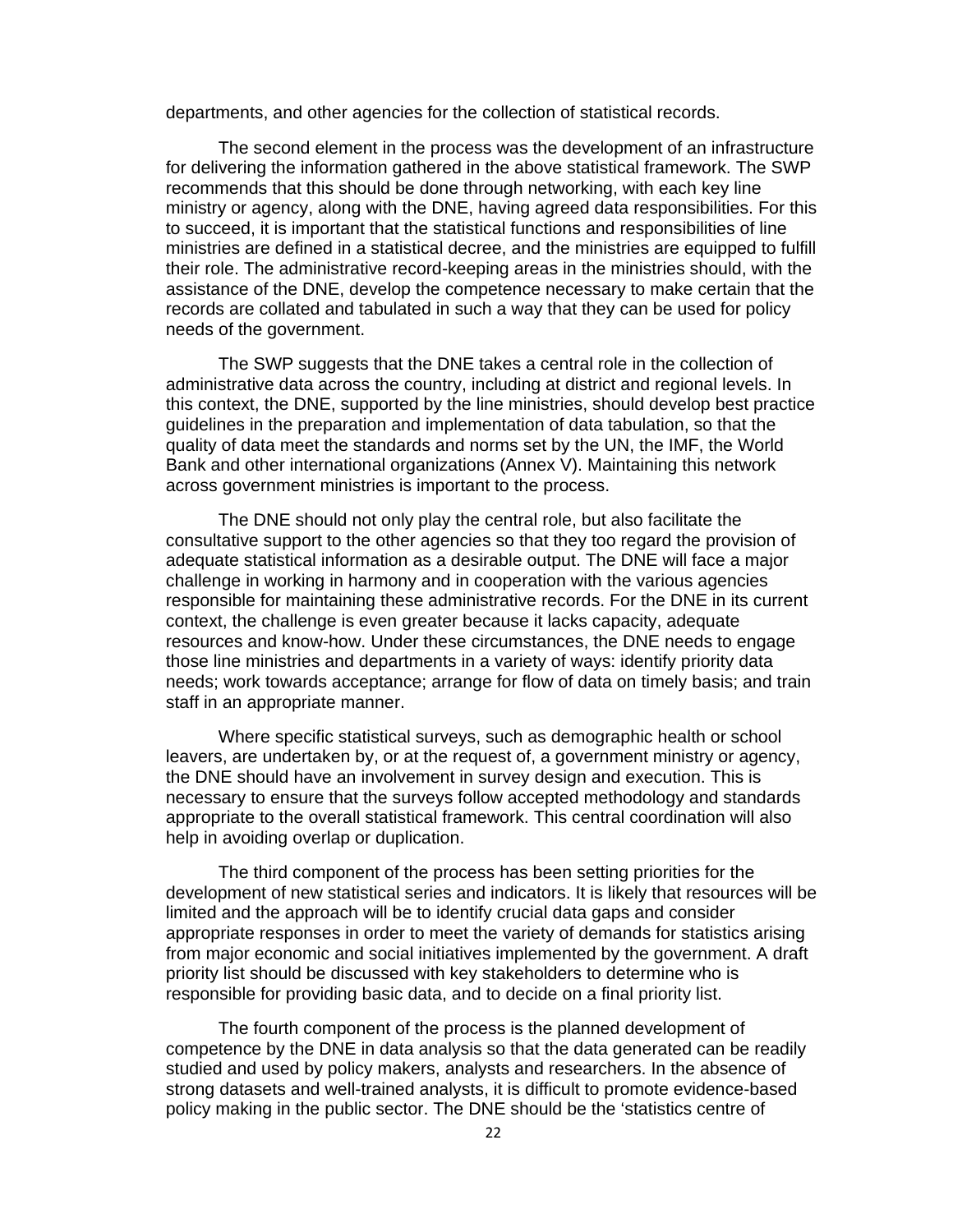excellence' in terms of data analysis. It is also the role of the DNE to support line ministries and other agencies in building up the required statistical competences. The DNE staff should move between the DNE functions and responsibilities within other government agencies to generate a critical mass of statistical expertise.

Figure 1 outlines the main mechanism supporting the SWP strategy in terms of statistical frameworks and producer networks. In this model users and producers of official statistics work together to a set of agreed statistical frameworks, such as producing selected quarterly macroeconomic indicators. They will discuss, identify data gaps and determine priorities for collecting data within the statistical framework to satisfy the total macroeconomic requirements, including standard classifications and common databases.

The main focus of the DNE's collaborative work with line ministries and other agencies will be on social and business/economic information and there should be increasing awareness that these social and economic interests are interdependent.



Figure 1: Model of statistical frameworks and producer networks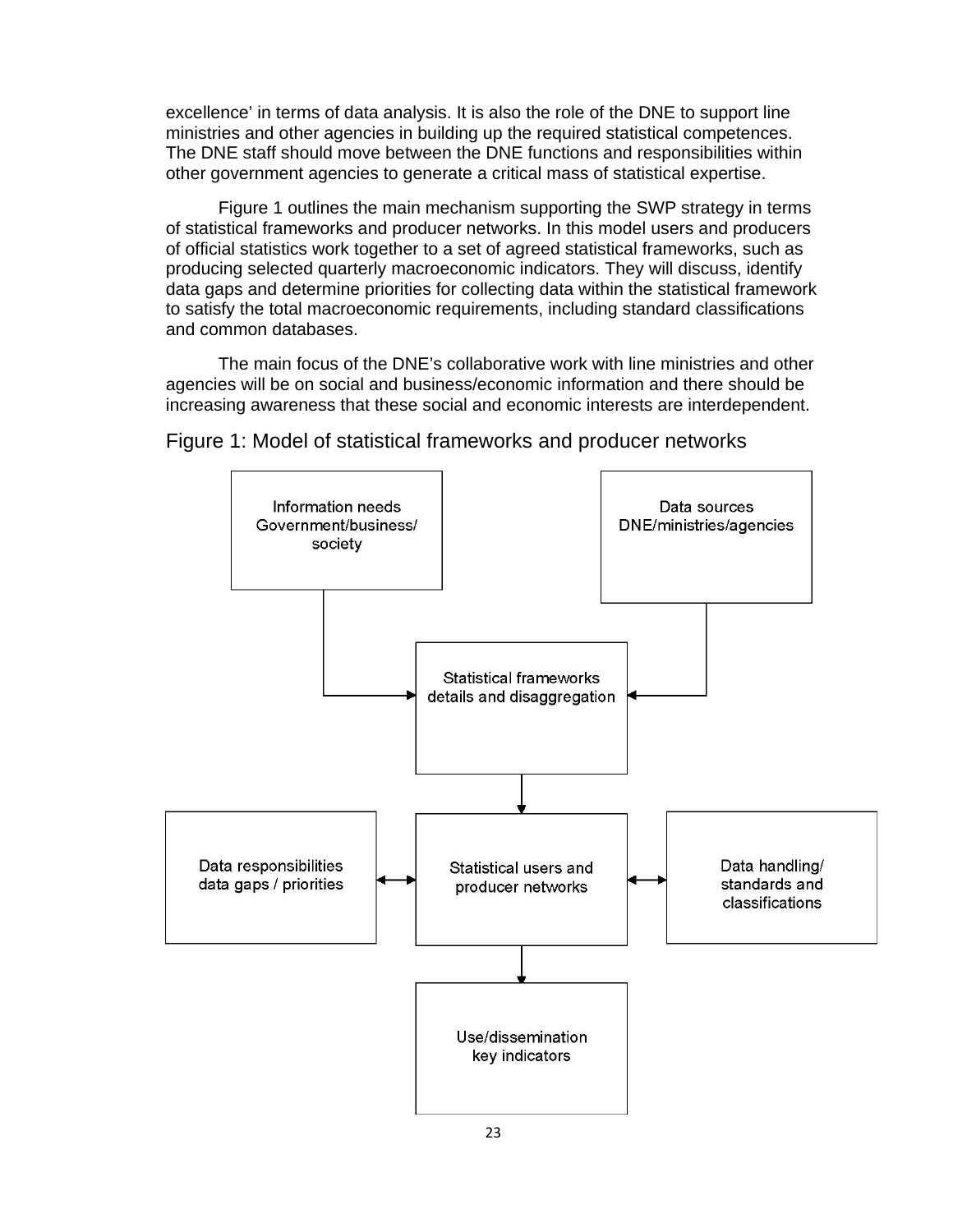## **Allocation of responsibilities within DNE**

Figure 2 shows the proposed new structure for DNE and the total number of staff required for each functional activity.

Figure 2: Proposed organization structure – DNE



\*Includes security, cleaning staff and drivers

In designing the organization structure, account was taken of what is manageable with available resources and the specialization of the DNE staff. There is no reason to accept that all activities mentioned in the prioritized work plan must fall within a single division or unit. The organizational structure of the DNE favours a cross between the subject matter and functional approaches.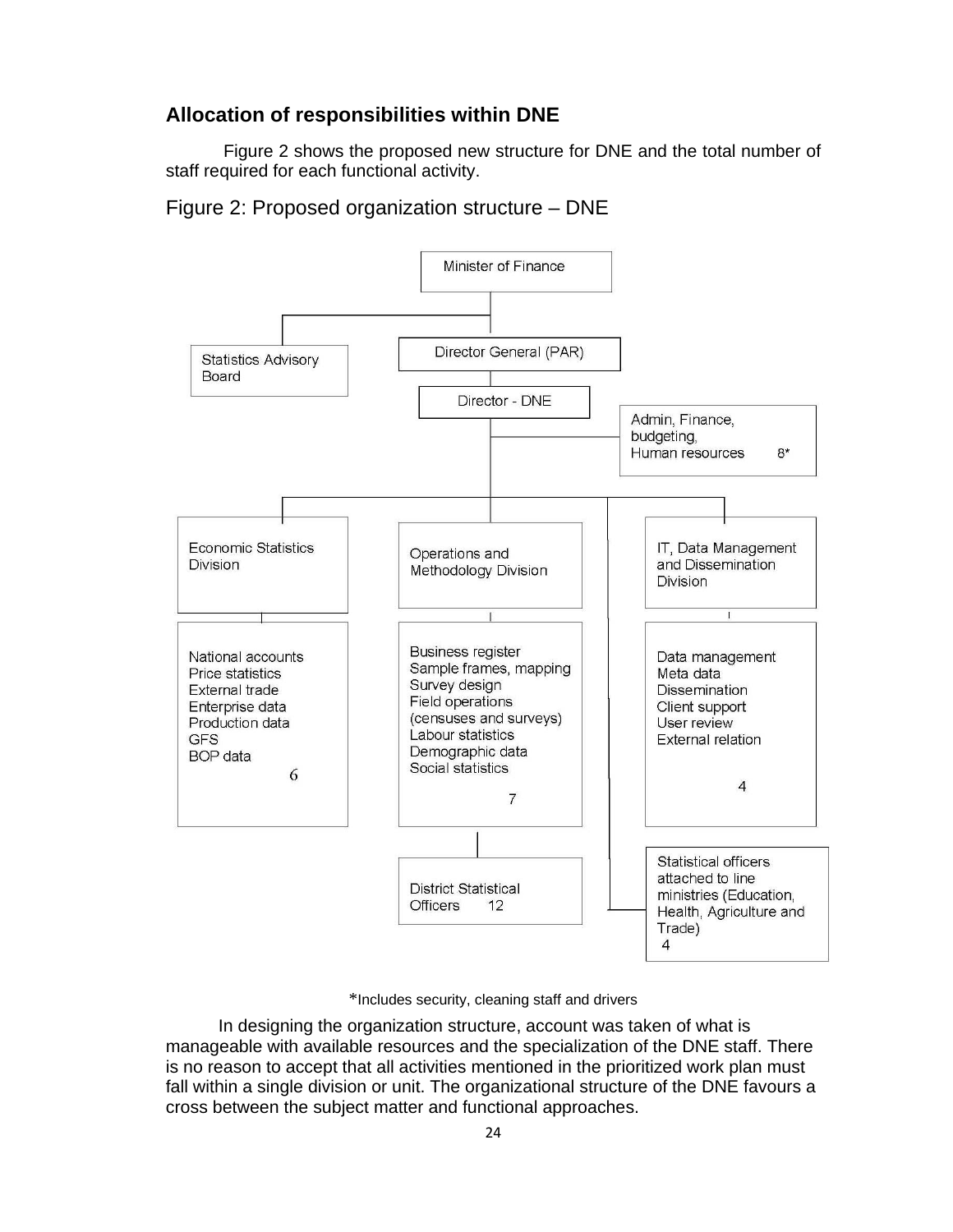The Director, DNE, should be responsible for providing leadership and managing the office by giving direction to its financial, administrative, personnel and other statistical functions. He also should be responsible for management of external relations, most importantly the key government counterparts, the legislative authorities, the media and international organisations.

#### Proposed divisions are:

*Economic Statistics* – The economic statistics division would be responsible for performing a number of unique functions such as the national accounts and other macroeconomic indicators that are used by a well-defined set of users, including the specialized departments in the Ministry of Finance, the Banking and Payment Authority, the World Bank, the International Monetary Fund, the United Nations and other international agencies. Compiling the macroeconomic data effectively depends on the collection of basic economic statistics. The economic statistics division should handle the collection of data such as government finance statistics, balance of payments data, and external trade data.

*Operations and Methodology* – Statistical infrastructure such as sampling, sample frames and survey design should be the responsibility of the operations division. This division should set up and maintain a business register. The businesses register forms the cornerstone upon which a diversity of business statistics production rests. The data sources for the business register are administrative, commercial and survey. The division should also be responsible for maintaining the physical and functional integrity of the data base, keeping it up-to-date, and providing data to other divisions for conducting business, or production surveys. They also should be responsible for conducting major censuses such as population and agriculture. The operations and methodology division should handle the collection of social data such as health, education, labour force and criminal statistics.

*Information Technology, Data Dissemination* – Technical infrastructure, such as computers, application software, and net working as well as all the key statistical activities relating to editing, mapping, tabulating and publishing, should be handled by the IT and Dissemination division. This division would also be responsible for providing IT advice to other divisions to advance the mission of the DNE, and for designing and maintaining a well-considered system for dissemination of statistical information including websites that will strengthen the image of the DNE.

*Administration, Human Resources and Finance* – This division comes under the direct supervision of the director. The division should be responsible for finance, budgeting, personnel, human resources management, and training.

*Statistical officers in the districts* – In order to implement its programs on a district basis and to serve the statistical needs of district administration, the DNE should set up district-level data collections, handled by statistical officers attached to each of the 13 districts (Annex XV). The district statistical officers should be responsible for serving all of the subject matter divisions in the DNE. As the DNE heavily depends on administrative data such as education, health and agricultural statistics, district statistical officers should look after those records as well.

District statistical officers are responsible for the following activities: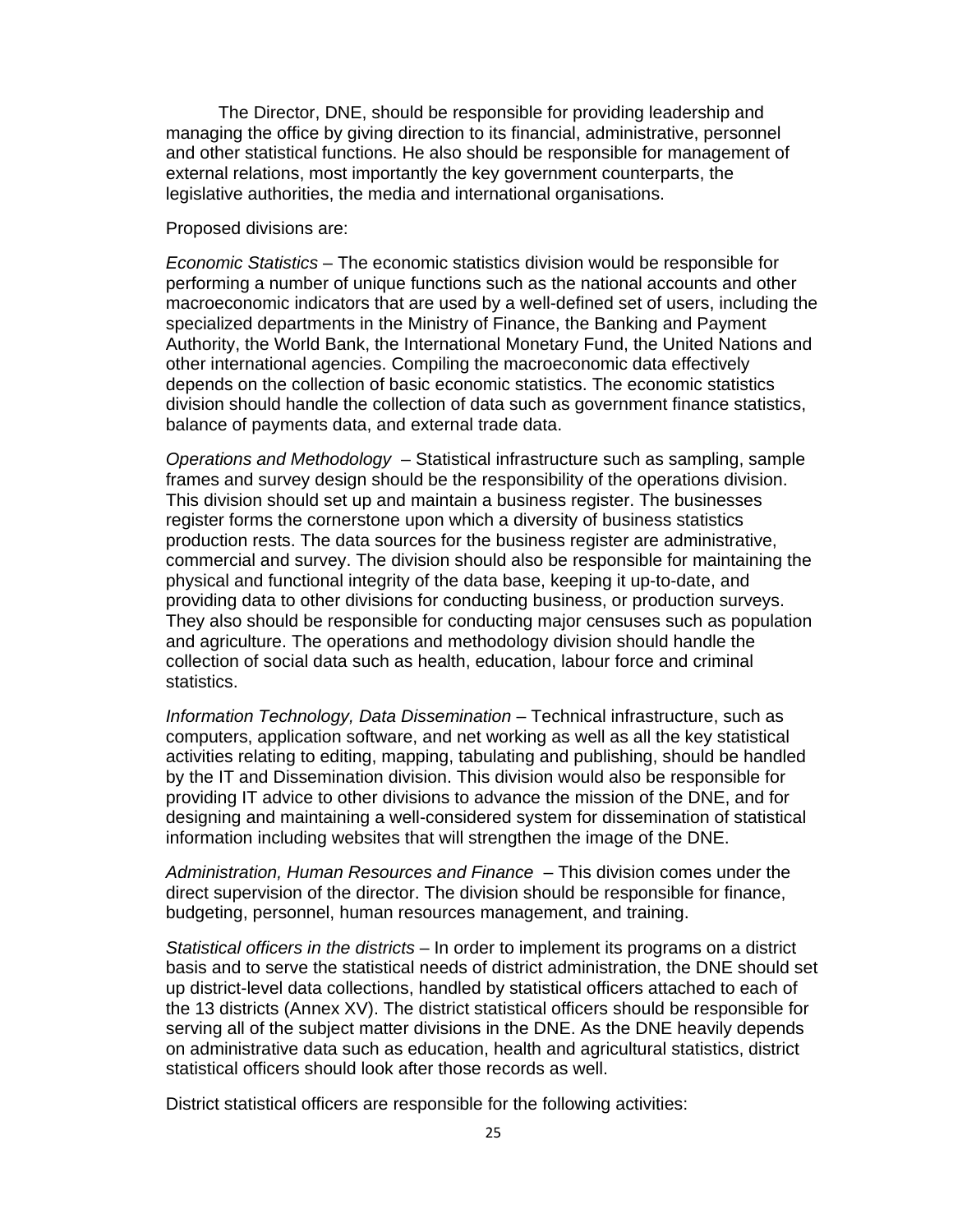- maintaining contact with district offices of various ministries;
- securing cooperation for various surveys conducted by the DNE;
- help conducting censuses and surveys;
- taking charge of initial editing of the information collected;
- researching effective methods of data collection.

*Statistical officers in the line ministries* – The DNE should place a number of statistical officers in the Ministries of Agriculture, Health, Trade and Education. These statistical officers should be under the immediate administrative control of heads of Ministries, even though they belong to the cadre of the DNE, and they should obtain and transmit advice and guidance from the operations division of the DNE.

## **Data development**

Data development represents the most important and challenging activity to be taken up by the SWP. The data collection program is based upon the UN System of National Accounts (SNA), which offers a broad framework for organizing a range of economic statistics, and the Millennium Development Goals (MDG) framework for organizing the compilation of social statistics. Implementation of the core statistical work program demands conducting a series of regular annual surveys such as the Business Activity Survey and the Agriculture Production Survey in addition to collecting statistics on retail, wholesale and producer prices, balance of payments, government finance and external trade for the preparation of national accounts and for deriving other economic development indicators.

There is also need for periodic large-scale data collection such as Census of Population and Housing, Household Income and Expenditure Survey, Demographic and Health Survey, Labour Force Survey, and Standard of Living Survey, together with the collection of regular administrative data such as those for tourism, education, health, and vital registration statistics maintained by the line ministries.

*Household Income and Expenditure Survey (HIES)* – This is a high priority survey and should be conducted at least every five years. It is important that the HIES is designed so that the DNE collects data for use in deriving the household sector of the national accounts. In addition, the survey data could include poverty statistics, calculation of household consumption measure of expenditure of national accounts, and weights for the CPI. Information collected in the different modules should provide both wage data and earnings from agriculture, small business as well as from other household-based secondary activities.

*Business Activity Survey (BAS)* – This survey should be conducted annually and should cover all enterprises in Timor-Leste. It should collect statistics on outputs, intermediate consumption, taxes paid, employment, wages and salaries, capital expenditure and depreciation. This survey should be geared to the generation of indicators of output and input in the manufacturing, construction, wholesale and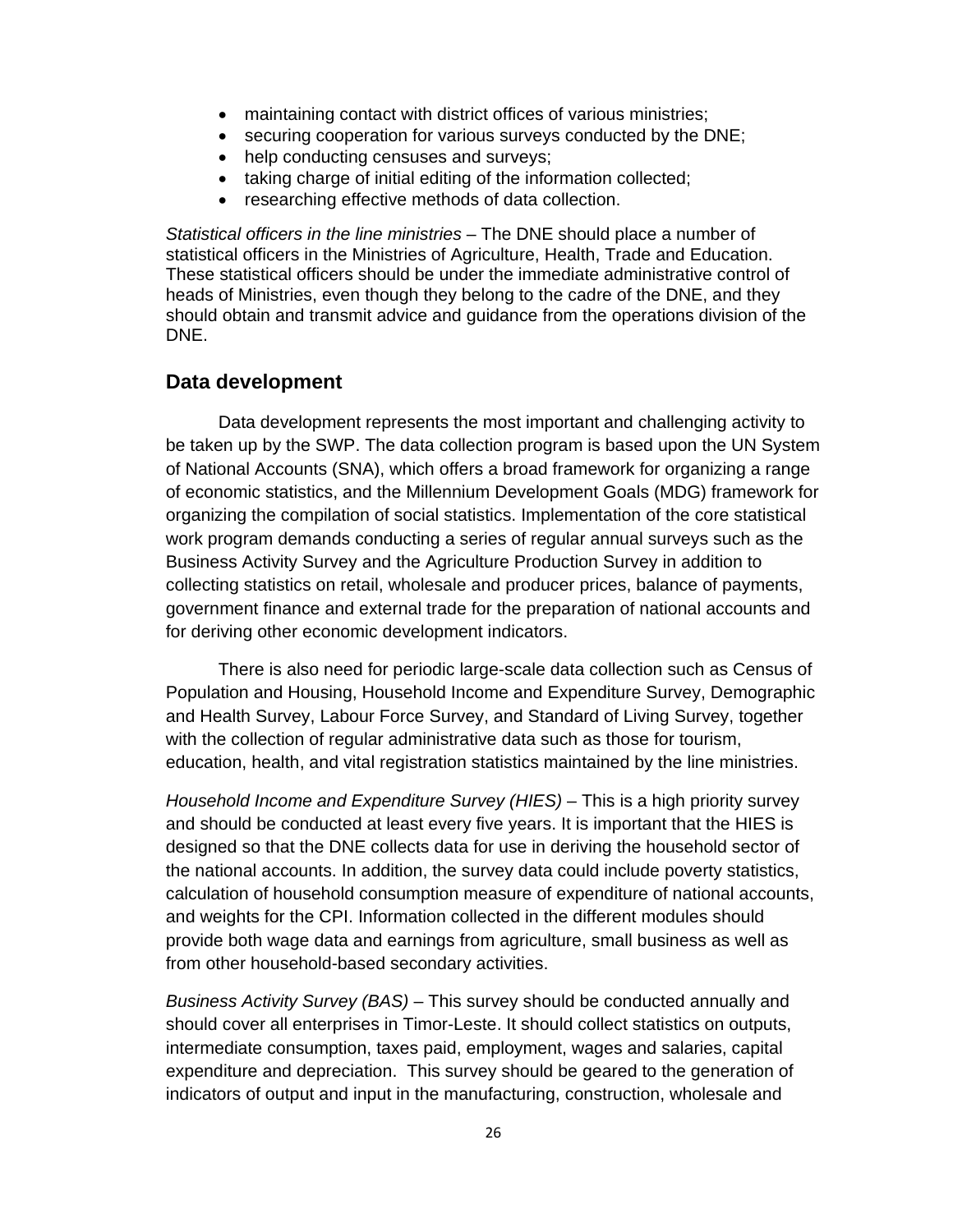retail trade, transportation, and all other services sectors.

*Agriculture Production Survey (APS)* – The DNE and the Ministry of Agriculture should be responsible for conducting this annual survey on a sample basis to collect types of crops, area cultivated, production, inputs used and producer prices for agricultural crops. The survey also should collect estimated production of livestock, forestry and fishing. The DNE's role will be providing specifications, standards and obtaining regular access to the data generated by the Ministry of Agriculture.

*Price statistics* – This is the responsibility of the DNE. It should collect consumer, producer, and wholesale price statistics that provide a basis for the calculation of deflators necessary to derive constant price measures for national accounts estimates. The DNE currently compiles the CPI but does not collect producer prices or wholesale prices.

*Balance of payments data* –The Bank and Payment Agency (BPA) is responsible for collecting, processing and providing balance of payments, money, banking and currency data to the DNE for the compilation of the national accounts of the country.

*Government finance statistics* – The Treasury Department of the Ministry of Finance is responsible for collecting, compiling and providing the data relating to government revenue, expenditure, and debt.

*External trade statistics* – The Customs Department is responsible for providing the external trade data processed through the ASYCUDA system to the DNE.

*Census of population and housing* – The DNE is responsible for conducting this census. It should be treated as part of a larger and more comprehensive mechanism for developing the broader statistical needs of the government. The Census of Population should be conducted at ten yearly intervals.

*Agriculture census* – The DNE and the Ministry of Agriculture are jointly responsible for conducting this census. It too should be treated as part of a larger and more comprehensive mechanism for developing the broader statistical needs of the government. The Agriculture Census should be conducted at ten yearly intervals.

*Demographic and health survey* – The DNE and the Ministry of Health are responsible for this survey. The survey (to obtain statistics on child mortality, child nutrition and health status of children and their mothers) should be conducted at five yearly intervals. However, a decision will have to be made on whether there is value in doing a DHS as well as the Living Standard Survey. One point in favour of continuing to do a DHS is that it is one of the surveys most internationally comparable.

*Vital registration system* – The Ministry of Justice should be responsible for the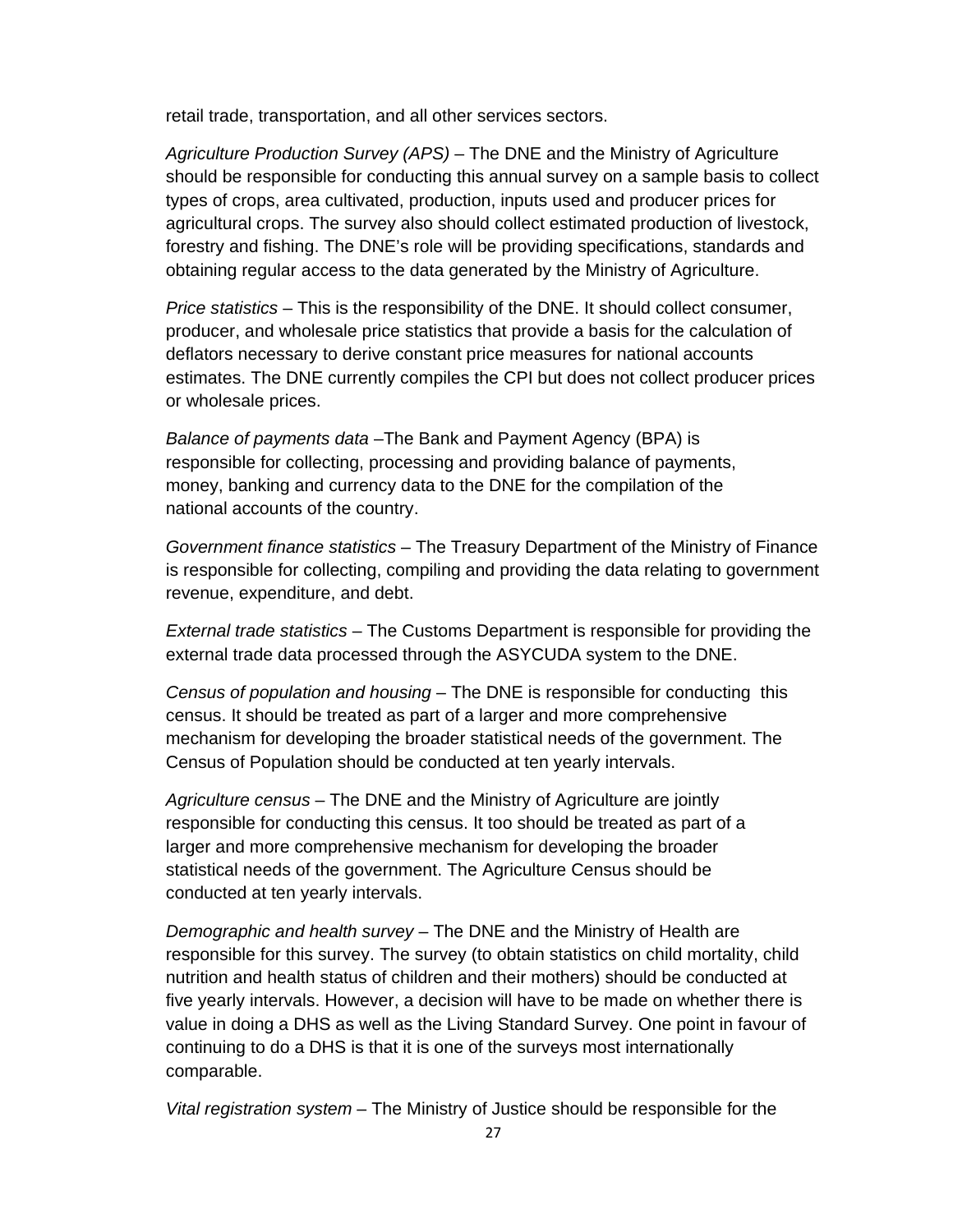collection of births, deaths and marriage records. These records should be forwarded to the DNE for validation and processing. The data processed and collated are important basic demographic indicators.

*Educational statistics* – The Ministry of Education should be responsible for collecting demographic distribution of students, distribution of students by grade of study and by school level. The school principal of the school or his designated appointee should prepare these data and submit completed schedules to the DNE.

*Health statistics* – The Ministry of Health should be responsible for compiling health statistics. The medical officers attached to hospitals should send returns containing patients' particulars including correct diagnosis codes (international classification of diseases) and information on the number of births, birth weights, deaths (infant/mothers), and stillbirths.

*Visitor statistics* – The Immigration Police and the Ministry of Trade and Tourism should be responsible for compiling tourism statistics.

*Vehicle registration* – The Ministry of Infrastructure should be responsible to develop and maintain a database of vehicles by type and age.

*Unemployment statistics* – The National Directorate of Labour Force should be responsible to maintain data on registered job seekers in the urban area.

*Electricity and water production* – Data on volume and value of electricity and water consumption should be maintained by Electricity Timor-Leste and the National Directorate of Water and Sanitation.

*Postal and telecommunication* – statistics on domestic and international postal articles and fixed and cellular phone usage should be maintained by the Directorate of postal services and Telecom Timor-Leste respectively.

*Social assistance received* – The National Directorate of Social Assistance should maintain statistics on the number of persons receiving social assistance.

## *Basic statistics for districts*

Details data on household based-micro enterprises, agricultural crops, fishing as well as data on poverty, employment and unemployment should be collected and published at a sucos / Aldea level. The Directorate of Territory Administration in each district (under the Ministry of State Administration and Territorial Planning) should help to set up data collection. They will be assisted by the statistical officers attached to district offices.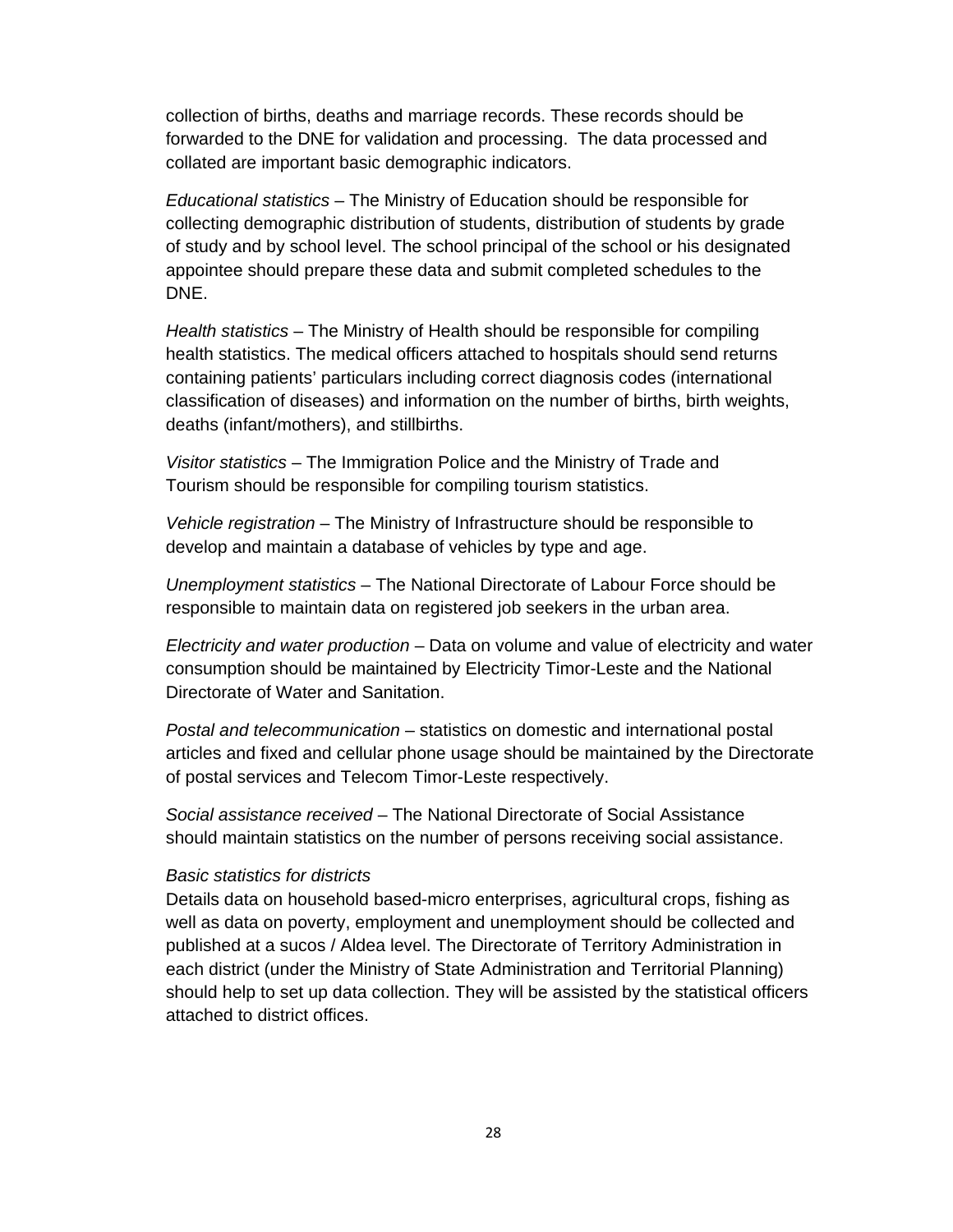## **Key statistical outputs**

The DNE should regularly release major statistical publications<sup>36</sup>, including the Quarterly Statistical Indicators (QSI) and the Statistical Yearbook. These publications should contain the following main statistical series tabulated by the DNE as well as the data obtained from administrative records kept by the line ministries and other agencies:

## *National Accounts (GDP)*

The national accounts should be produced on an annual basis but they need to be revised to be made more accurate.

## *Consumer Price Index*

The consumer price index should continue to be produced on a quarterly basis.

## *Government finance statistics*

Government revenue broken down by type of revenue and expenditure classified by capital and current should be included in the QSI issued by the DNE.

## *Banking and monetary statistics*

Quarterly money and banking statistics should be included in the QSI.

## *Labour statistics*

Quarterly data on registered job seekers in the urban areas should be included in the QSI.

## *Visitors*

Quarterly statistics on the number of visitors by country of residence should be included in the QSI.

## *Imports and exports*

The value and quantity of imports and exports by commodity and country should continue to be tabulated on a monthly, quarterly and annual basis by the DNE.

## *Vehicles registered*

Number of vehicles by type and age should be included in the QSI.

## *Electricity and water production*

Value and volume of water and electricity sales should be included in the QSI.

## *Telecommunication statistics*

Number of fixed and cellular phones should be included in the QSI.

## *Education statistics*

Enrolment data by age and sex should be published annually.

## *Social statistics*

Statistics on births, deaths and marriages should be included in the annual publication.

## *Health statistics*

#### <sup>36</sup> See Annex X.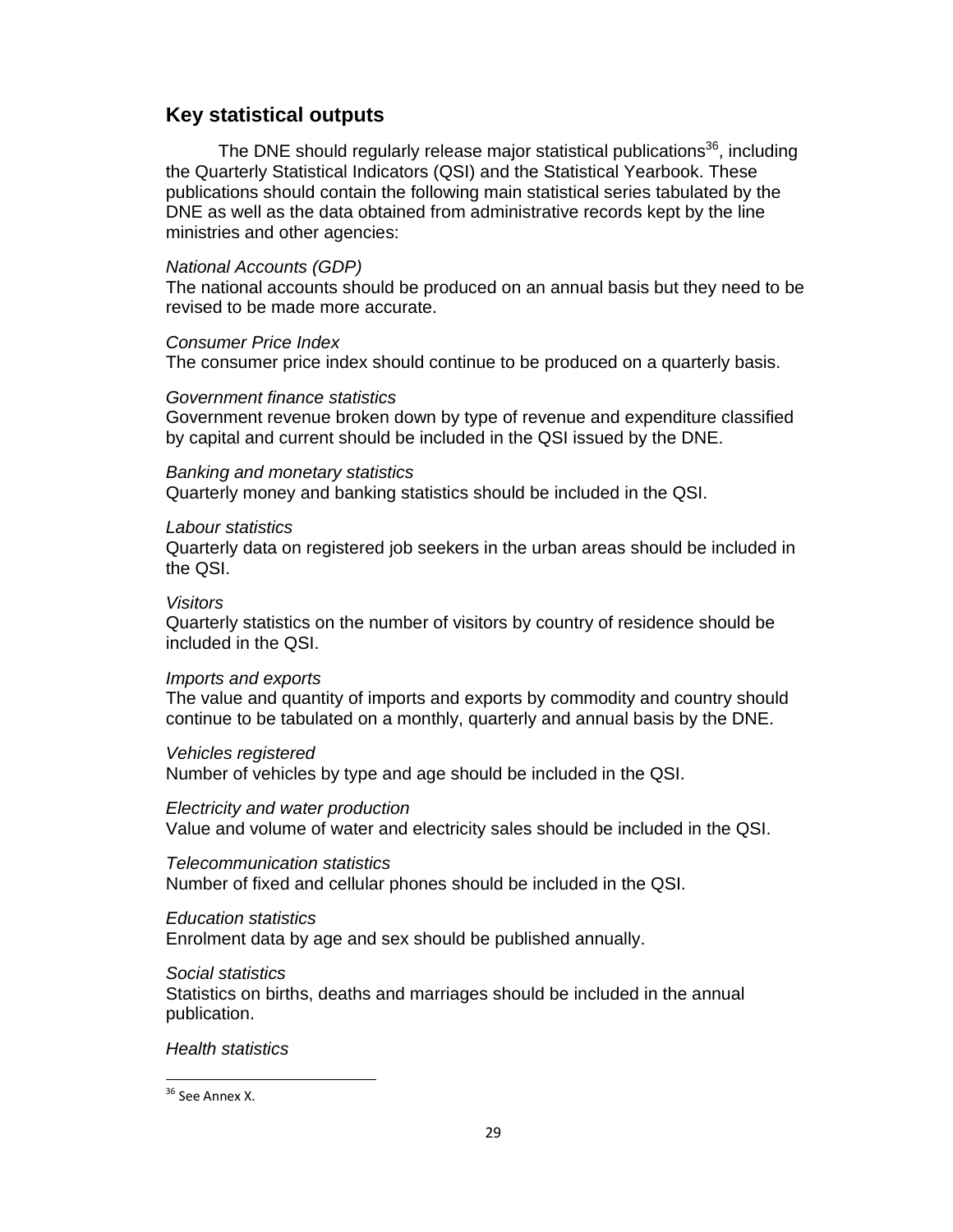Data on health statistics include births by age of mother, deaths of residents by age and cause, hospital morbidity data by age, sex and reason should be included in the annual publication.

## **Dissemination of statistical products**

Open access to official statistics on the economic and social condition of the country and its population is an essential element of a democracy. The DNE, as the provider of official statistical services, should attach considerable importance to easy and widespread access by all levels of government, and society generally, to the statistics it compiles. The DNE should develop its dissemination policy on the following lines:

- statistics should be published in a timely manner proposed Quarterly Statistical Indicators should appear on the internet website within one week of the release date. Publication dates for these and other statistics, such as annual and survey-based statistics, should be pre-announced on the DNE website;
- statistics should be accessible, understandable and disseminated in a format that maximises their usefulness – the DNE statistics homepage should include all statistics products electronically, or carry instructions on how to transfer data into spreadsheets to facilitate further manipulation by users;
- the DNE should work co-operatively with other organisations, including government agencies, to enhance the distribution and use of all official statistics;
- expand the scope of published information by engaging in a program of work to exploit new data sources and increase the scope of the statistical information published.

The DNE should develop and implement a new media policy so that its public image as an official statistical body is improved. The office should conduct different surveys of user satisfaction on a regular basis in order to get information about the quality of service provided as well as to get information about the need and expectations of data users.

The DNE should prepare documentation on micro-data access by users. The staff should be trained on how to manage the micro-data. In order to produce official statistics to meet customers' needs there is a need to have full and accurate information about their statistical requirements and preferences. The DNE should constantly gauge market preferences regarding content, medium chosen for delivery, and the level of explanatory details to be included with the data $37$ 

## **Investment in human resources**

In the context of the statistical work plan, human resources represent the

 $37$  A consultant from the National Statistical Institute of Portugal financed by the Portuguese Co-Operation for the Areas of Dissemination and External Relations is already working with the DNE.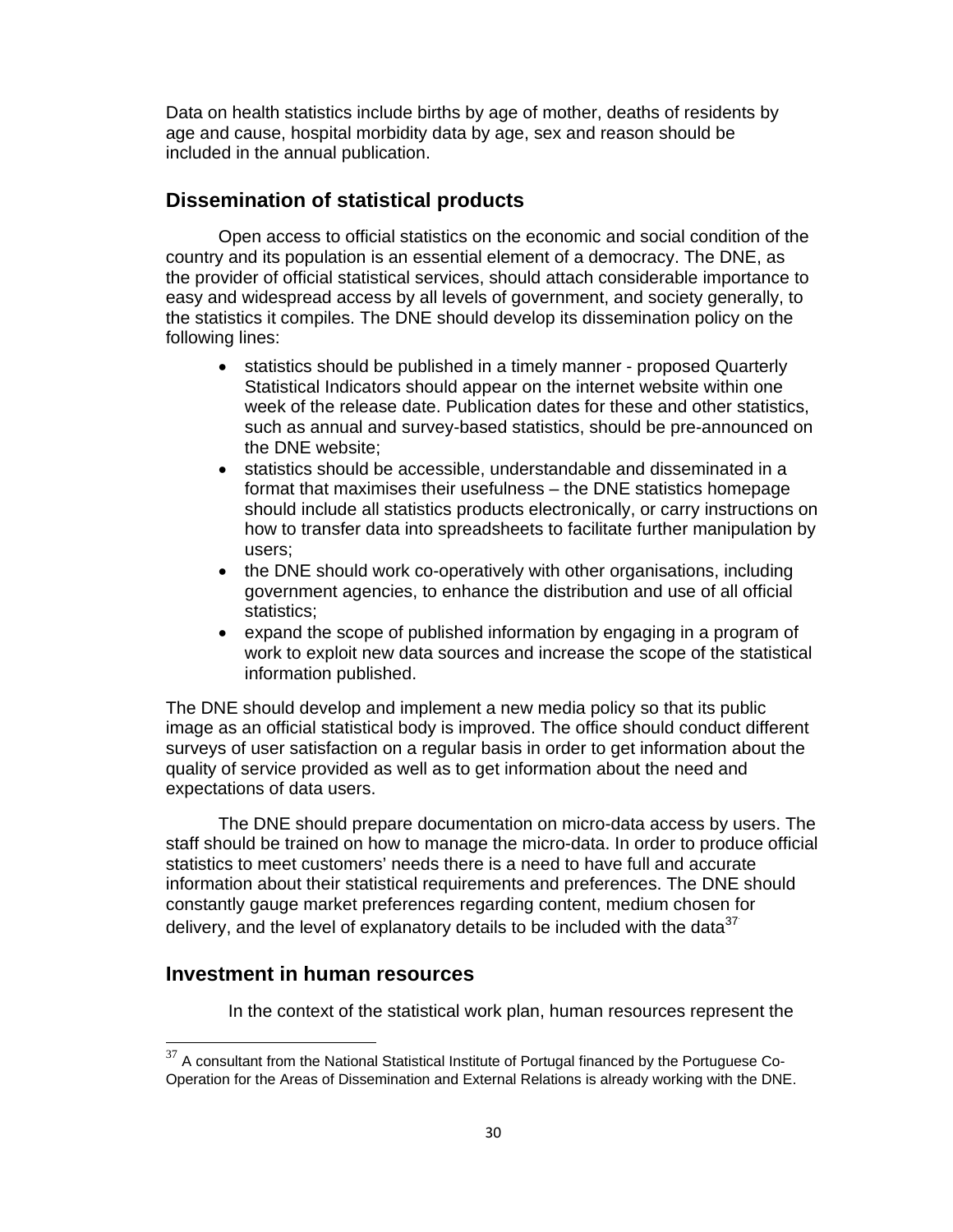most critical constraint in achieving targets. Therefore, it is important to identify what human resources are required to meet those targets. Planning human resources for effective statistical operations is a complex process. It needs to consider both the technical aspects related to the number, skills and distribution of statistical personnel in the organization, and statistical information that should be provided to decision-makers by the DNE within specified time and resource limitations.

Human resources with appropriate statistical skills are limited in the DNE. Of the 18 staff members, only five are responsible for technical statistical activities: the rest are general secretarial data collection staff.<sup>38</sup>

Language is a major communication problem in capacity-building. Most of the DNE staff use Bahasa as their main working language in addition to the local language, Tetum.<sup>39</sup> As most of the technical documentation and manuals relating to national accounts and other related subject matters are in English, key staff should have a working knowledge of English.

The prioritized work plan suggested in the SWP indicates an urgent need for specialized skills in areas such as sampling, IT and analysis. A basic statistical course, designed by an international consultant, should be conducted for all statistical staff in the DNE and in the line ministries. Training in application of modern information technology should be provided to staff involved in data collection, processing, and dissemination of census and survey data.

The development of staff skills should be the main priority of the DNE management, and this should be signaled to staff. It is important to integrate the human resources work and career development plans into the corporate and strategic plan, and the staff should be involved in the discussion in order to make the process transparent and encourage their commitment.

As the DNE is competing with other public and private institutions to attract a limited supply of qualified staff, it is important to design a scheme to recruit a number of university final year students as 'cadets'. A statistical program should be developed jointly by the Dili Institute of Technology and the DNE to cover the core skills and knowledge needed by professional government statistical staff working in the DNE and other line ministries.

It will be crucial to hire an international consultant as an institutional development manager who will assist the director of the DNE to implement a staff training and development program. The consultant should help in identifying existing staff who demonstrate ability and potential for analytical and data processing skills for further domestic or overseas training<sup>40</sup>. The consultant should

 $38$  Unfortunately none of the staff in DNE have any experience in constructing national accounts estimates.

 $39$  The language issue suggests an exploratory mission to prospect the possibility of launching a cooperation project to support the total statistical system of Timor-Leste from Indonesia.

 $^{40}$  The DNE staff only do well in field work and data entry but lack analytical and data processing skills, therefore it is important that they- particularly those who process trade statistics and the CPI -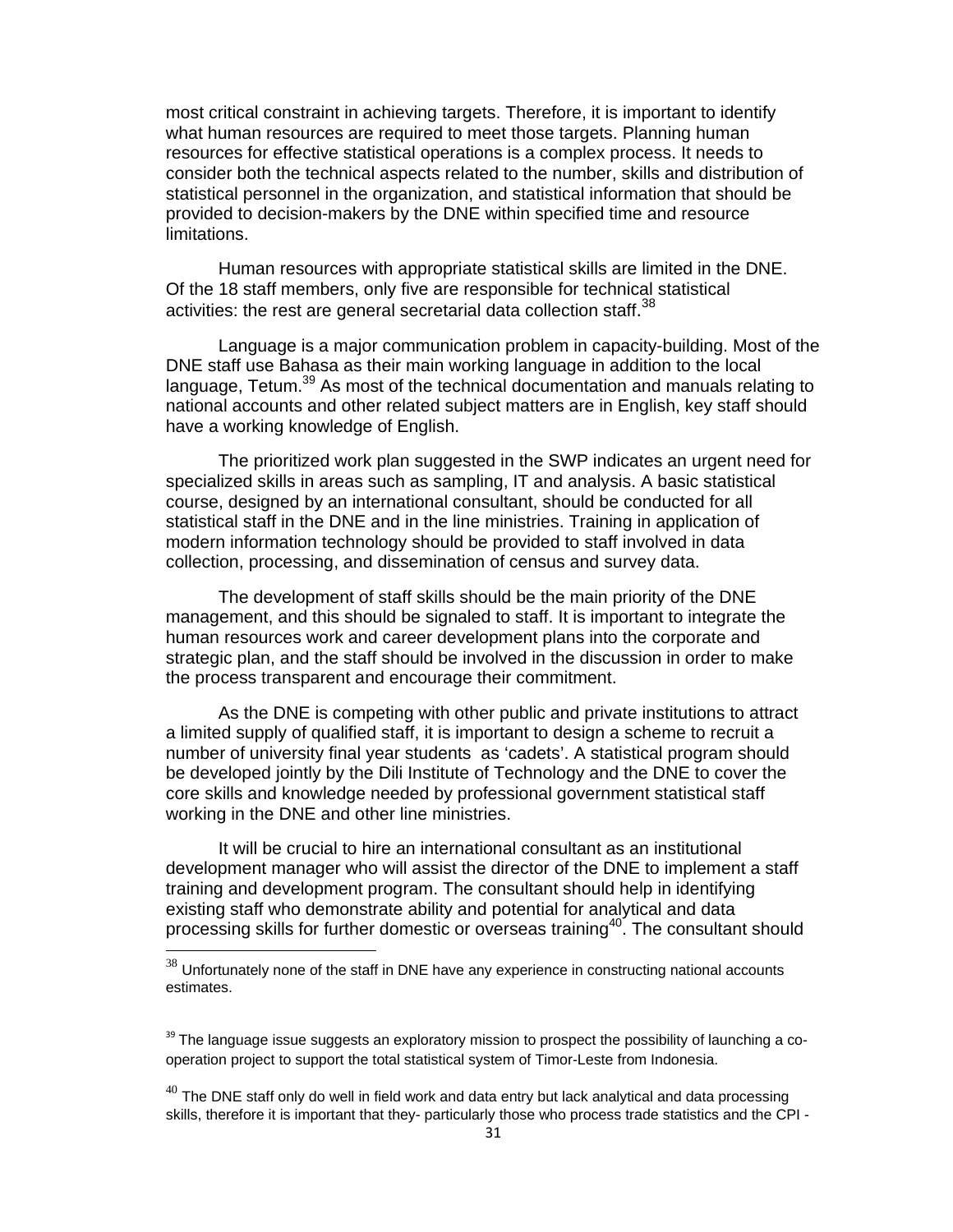prepare a comprehensive human resource development plan including individual development plans for:

- staff to enhance knowledge and skills in core areas of statistics and IT;
- staff selected for certain specialist functions such as IT, estimation techniques and data analysis;
- staff selected for sampling and survey methodology.

## **Investment in physical resources**

Upgrading IT capacity is a major component of the SWP. An IT consultant should be hired for an extended period of time to review, identify, and establish hardware/software requirements for the design and implementation of a database on the Business Activity Survey and the Agriculture Production Survey. He should also provide local on-the-job training for staff and would be expected to design and develop a system for meta-data storage and management, including electronic data interchange (EDI) technology for administrative data. The consultant should suggest the necessary communication equipment, desktop hardware, personal computers and printers.

## **Time line for implementation of capacity building**

The proposals for capacity building (Figure 3) should be implemented over a three year period. The implementation design for staff training and the data collection plan has been structured so as to achieve quick results.

The DNE with participation from the Ministry of Finance should play the central role in executing the work program. The director general of the policy and research of the MOF should be able to play the coordinating role with other line ministries that generate data, and the Bank and Payment Authority. The success of the SWP will depend on the preparation of an annual strategic implementation plan (Annex VIII).



Figure 3: Scheduled capacity development plan

should work under the guidance of an international adviser for a time.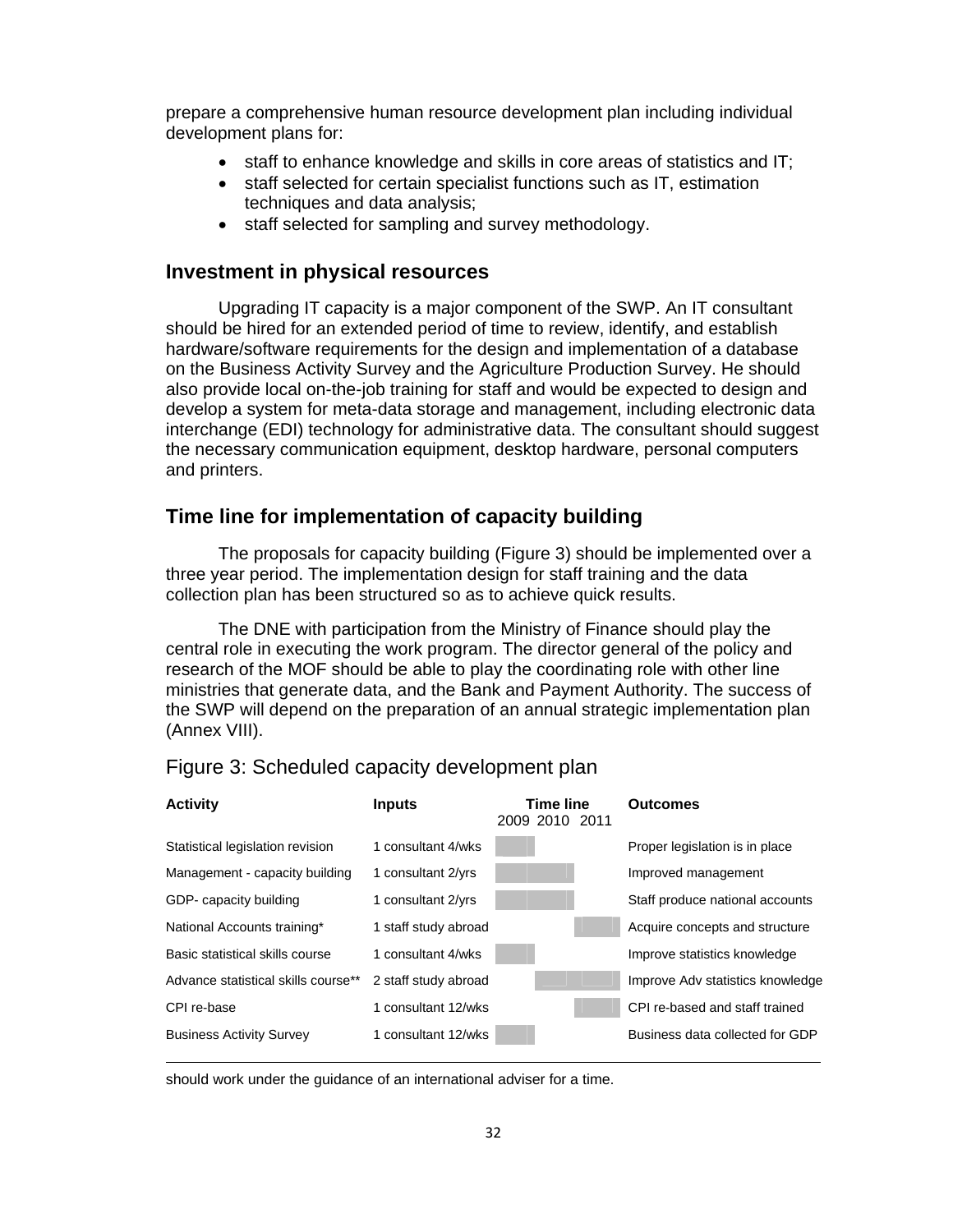| <b>Agricultural Production Survey</b> | 1 consultant 12/wks  | Crops data collected for GDP  |
|---------------------------------------|----------------------|-------------------------------|
| Price Statistics (PPI, WPI)           | 1 consultant 12/wks  | Price data for GDP tabulation |
| IT capacity building                  | 1 consultant 12/wks  | Improved IT services for DNE  |
| Graduate program***                   | 2 staff in DIT 5/yrs | Staff acquire qualification   |

\* Study in the IMF Institute Singapore

\*\* Study in India/Indonesia

\*\*\* Study in Dili Institute of Technology /National University PPI= Producer Price Index, WPI=Wholesale Price Index

## **Implementation Plan**

The SWP is scheduled to be implemented over a ten-year period beginning 2009<sup>41</sup>. It is critical that the Timor-Leste government assumes ownership of the SWP and solicits donor assistance for the execution of specific components of the plan. Instead of allowing 'ad-hoc' statistical activities with aid from external agencies - which runs the risk of overwhelming the DNE beyond its capacity - the Government should negotiate with donors to contribute to a trust fund for the implementation of the work program in the SWP.

## **Approaches to funding the SWP**

The DNE has had its own budget since becoming a directorate in 2002. Table 2 shows the expenditure budget for the period 2009-2012.

|  | Table 2: DNE core budget, 2009-2012 (000' US Dollars) |
|--|-------------------------------------------------------|
|--|-------------------------------------------------------|

|                                | 2009 | 2010 | 2011 | 2012 |
|--------------------------------|------|------|------|------|
| Salaries and wages             | 350  | 351  | 351  | 352  |
| Local Travel and subsistence   | 27   | 28   | 29   | 30   |
| Training and workshop          | 10   | 11   | 12   | 13   |
| Office stationary and supplies | 5    | 6    | 6    | 7    |
| Operational expenses           | 8    | 9    | 9    | 10   |
| Fuel for the generator         | 5    | 6    | 6    | 7    |
| Other miscellaneous services   | 25   | 26   | 27   | 28   |
| Total goods and services       | 80   | 86   | 89   | 95   |
| Total                          | 430  | 437  | 440  | 447  |

The approach taken to funding the statistical program of the DNE can have an effect upon its independence from political influence. It is important they have a budget sufficient to allow them to play a coordinating role with other government

 $41$  The DNE should prepare an annual operating plan incorporating activities proposed in the statistical work plan. A sample operating plan is shown in Appendix VIII.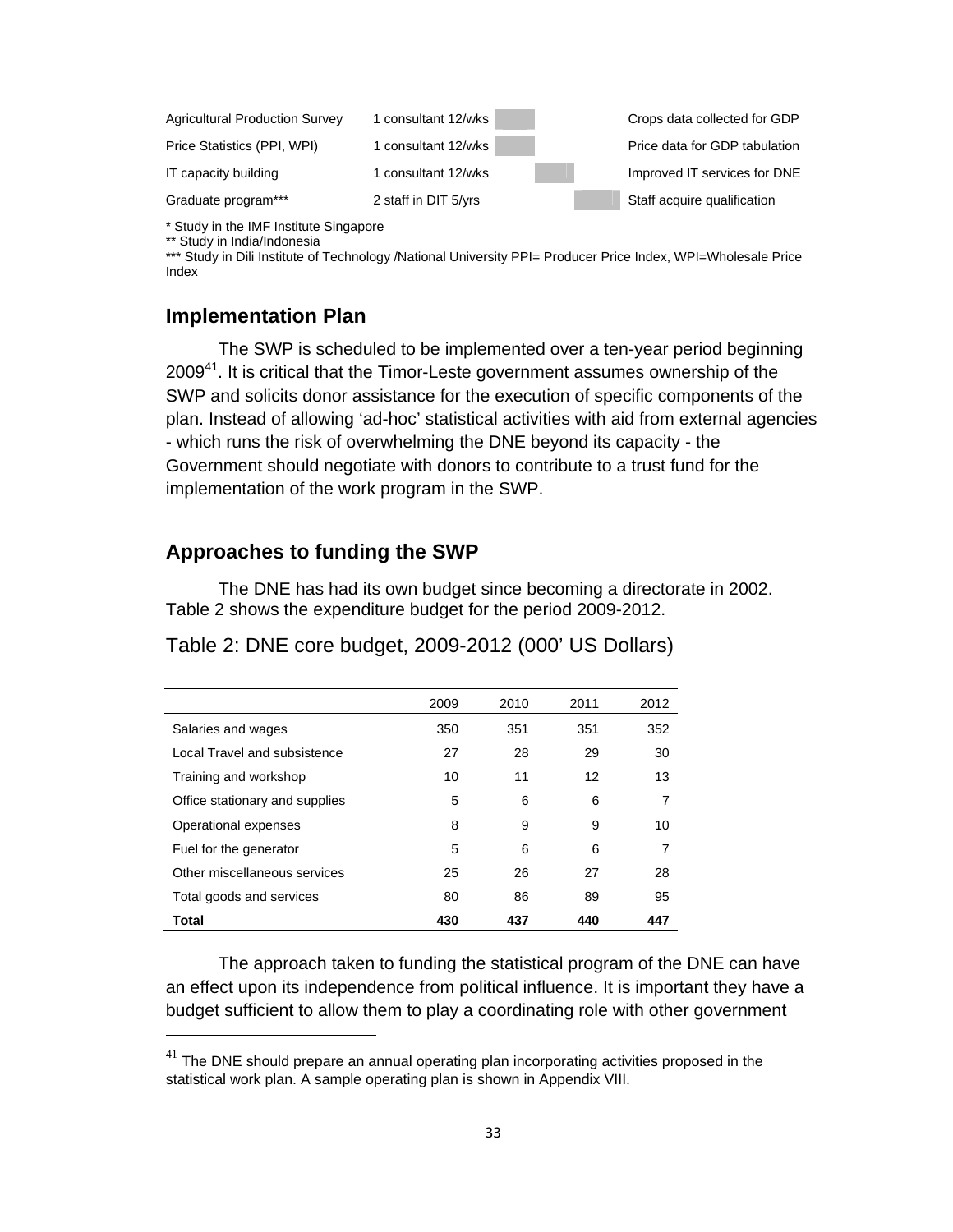ministries, departments and agencies to produce reliable official statistics on a regular basis.

The government of Timor-Leste is moving towards a medium term planning process but at the moment budgeting is on a year to year basis. This SWP document should serve as the basis for a medium term plan for the DNE. Unlike some other government directorates, the DNE needs to have some flexibility in the statistics it produces to meet the needs for information depending on current issues. There will however be core statistics, such as national accounts, the CPI, trade data, which must be produced each year on a timely basis.

Many of the recommendations in the SWP involve databases and computer systems located in other ministries and departments and therefore not part of the budget of the DNE. These include:

- health information system that collects morbidity information from the public hospitals and clinics;
- justice databases used by the courts and police;
- visitor statistics maintained by police-immigration;
- education information system that collects student statistics;
- monetary and balance of payments data maintained by the BPA;
- government financial statistics under the Ministry of Finance;
- unemployment data records that are kept by the National Directorate of Employment; and
- taxation data from the Department of Revenue.

Another reason for the DNE to have adequate core funding is that statistical expertise is built up over a number of years through experience and investment in training. Also there is expensive infrastructure required to carry out many of the statistical programs mentioned in the SWP, especially the database and survey developments.

It is recommended that the funding to do the work of the DNE should be of the following types:

- a core recurrent budget to fund the wages and salaries, utilities, building maintenance, vehicle operation and office supplies ;
- capital budget to replace computer systems, vehicles and office furniture items;
- adequate funds to conduct at least one sample households survey every year. This will allow a flexible social statistics collection;
- a cost-recoverable budget or revenue source, which would allow the DNE to fund statistical services such as major surveys which are not expected to be financed from their core budget.

The estimated total cost of implementation of the SWP (Table 3) has been calculated using expenses incurred on similar projects and prevailing travel and per diem rates for international consultants. Equipment costs refer mainly to computers and printers.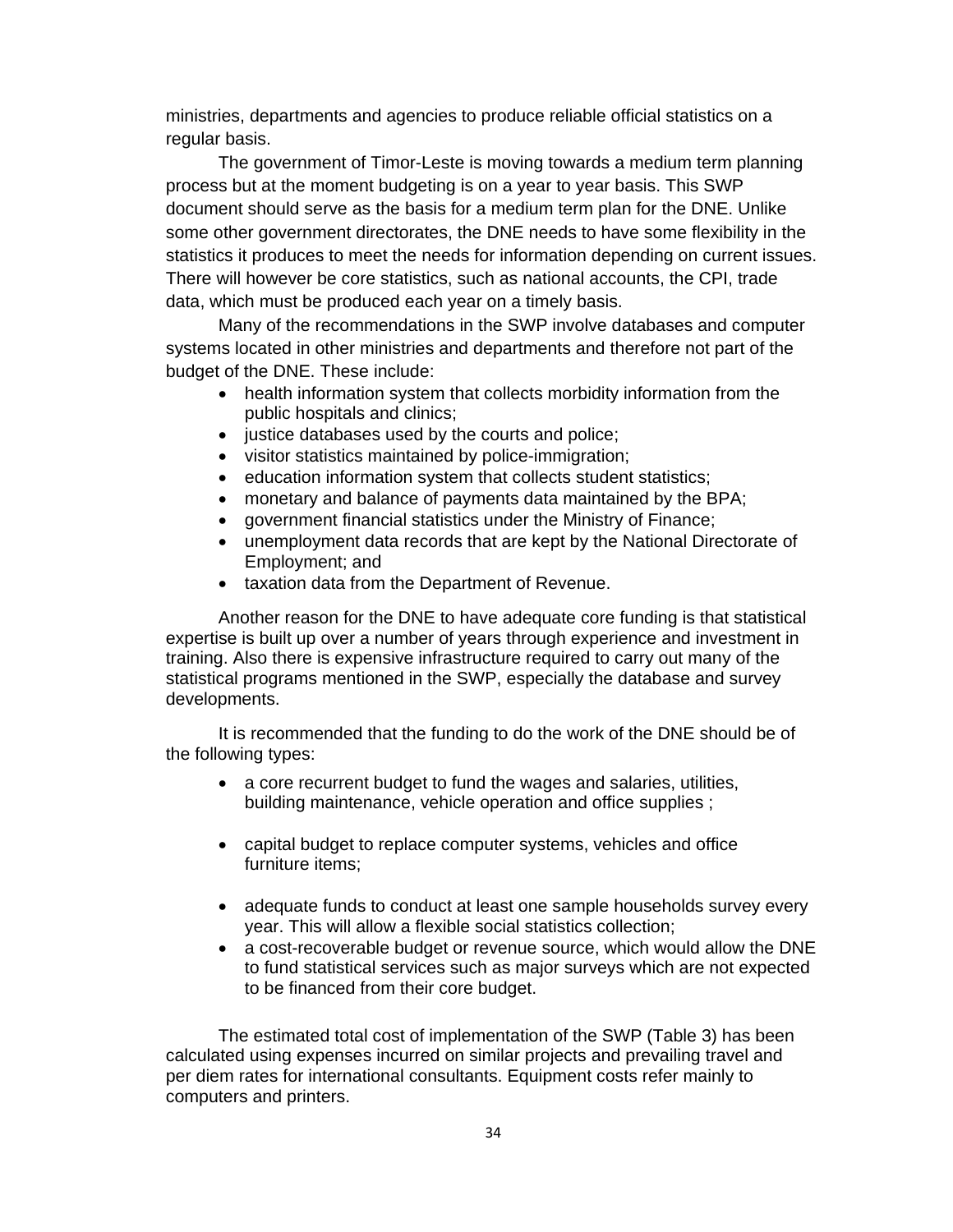The government portion of the recurrent cost of implementing the core work program includes what is already budgeted in its forward work program. That amounts to about \$500,000 in 2009. The proposed organization structure includes an additional 13 permanent employees for the 13 districts and 4 employees for selected line ministries, Health, Agriculture, Trade and Education. The wage cost of these new positions would be around \$50,000 per year and costs for minor capital items would be fairly small. It is recommended that the restructuring process looks into re-training and redeploying staff whose current technical and statistical skills are well below reasonable acceptable standard.

## Table 3: Estimated cost of implementing the SWP<sup>42</sup>

#### (In constant 2009 US Dollars)

|                                             |                                  | Travel |                     |                            |          |                 |
|---------------------------------------------|----------------------------------|--------|---------------------|----------------------------|----------|-----------------|
|                                             | Technical<br>assistance expenses | and    | <b>NDE</b><br>staff | <b>Materials Equipment</b> |          | Total           |
| Maintaining existing statistical activities | 0                                |        |                     | 01,546,1341,316,000        | 0        | 2,862,134       |
| Statistical legislation revision            | 39,600                           | 4,000  | 0                   | 0                          | 0        | 43,600          |
| Capacity building (DNE management)          | 291,400                          | 16,000 | 0                   | $\Omega$                   | 0        | 307,400         |
| National Accounts capacity building         | 291,400                          | 16,000 | 0                   | 0                          | $\Omega$ | 307,400         |
| National Accounts overseas training*        | 50,000                           | 0      | 0                   | $\Omega$                   | $\Omega$ | 50,000          |
| Basic statistical skills course**           | 77,600                           | 4,000  | 0                   | 2,000                      | 0        | 83,600          |
| <b>Business Activity Survey</b>             | 64,800                           | 8,000  | 0                   | 8,000                      | 2,000    | 82,800          |
| <b>Agricultural Production Survey</b>       | 64,800                           | 8,000  | 0                   | 8,000                      | 2,000    | 82,800          |
| CPI re-base                                 | 64,800                           | 8,000  | 0                   | 0                          | 0        | 72,800          |
| Price statistics WPI, PPI                   | 64,800                           | 8,000  | 0                   | 0                          | 0        | 72,800          |
| IT capacity building                        | 64,800                           | 8,000  | $\Omega$            | $\Omega$                   | $\Omega$ | 72,800          |
| Graduate courses - local (DIT)***           | $\mathbf 0$                      | 0      | 10,000              | 0                          | 0        | 10,000          |
| <b>Total</b>                                | 1,074,000                        |        |                     | 80,000 1,556,134 1,334,000 |          | 4,000 4,048,134 |
| Estimated cost of censuses and surveys      |                                  |        |                     |                            |          |                 |
| (In constant 2009 US Dollars)               |                                  |        |                     |                            |          |                 |
| Demographic Health Survey                   | 0                                | 0      | 0                   | 0                          | 0        | 1,300,000       |
| Labour Force Survey                         | $0^{\prime}$                     |        | 0                   | 0                          | 0        | 1,500,000       |
| Census of Population and Housing            | 0                                | 0      | 0                   | 0                          | 0        | 4,000,000       |
| Household Income and Expenditure Survey     | 0                                | 0      | 0                   | 0                          | 0        | 2,000,000       |
| <b>Agriculture Census</b>                   | 0                                | 0      | 0                   | 0                          | 0        | 3,500,000       |
| <b>Total</b>                                | 0                                | 0      | 0                   | 0                          |          | 012,300,000     |

\* Study in the IMF Institute - Singapore

\*\* Study in India/Indonesia

\*\*\* Study in DIT /National University - Timor-Leste

## **Implementation time table**

The implementation plan and the activities scheduled in Figure 4 take into account the assessed statistical needs. In terms of sequencing, the activities

 $42$  Detailed financing of SWP activities over 2010-2019 are shown in Annex XIII.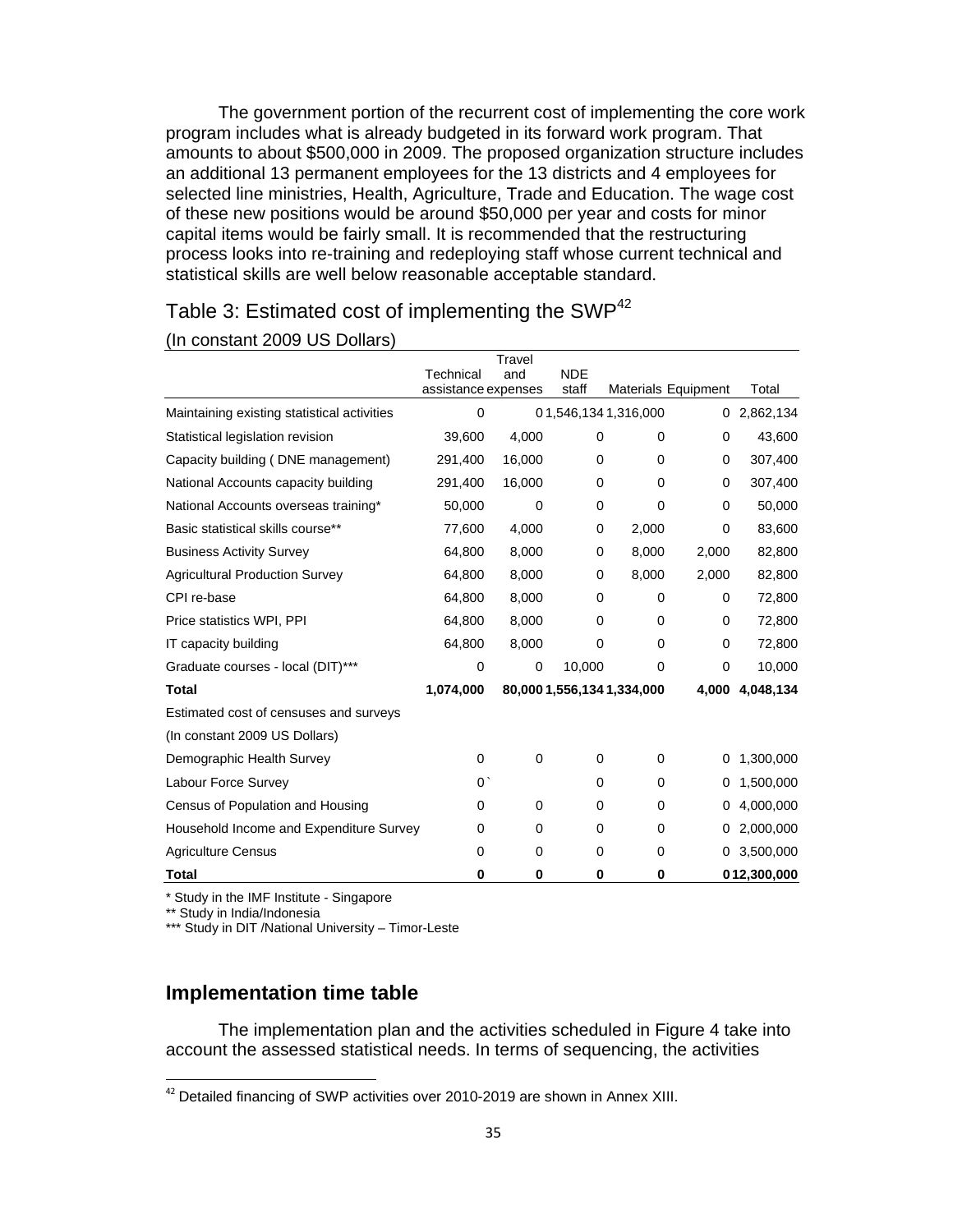pertaining to review of statistical legislation, conducting an in-house basic statistical training course for DNE staff, and building management capacity should be seen as launching activities.

Censuses form the cornerstone of the DNE's statistical work. They provide accurate estimates for small areas and allow detailed cross-classification of data not possible with sample surveys. The information collected in censuses enables the DNE to construct a sampling frame from which samples for subsequent surveys can be drawn. The new Statistics Act should very specific about the timing of censuses.

Planning for the 2010 Population and Housing Census has already begun. The question then arises as to the best timing for the other two censuses. It is appropriate to carry out the agricultural census as soon after the population census as possible. In that way the agricultural census can benefit from an up-todate frame, given the high volatility in the agricultural sector and benefit from the information already collected in the population census.

There is an urgent need to carry out a census of business establishments for the whole of Timor-Leste. Considerable listing work will be required to set up a good frame of businesses. Close liaison between different ministries, especially with the Ministry of Trade and Tourism, will be a prerequisite for the success of this exercise. The census will be invaluable in providing aggregates of turnover and employment for use in preparing the national accounts.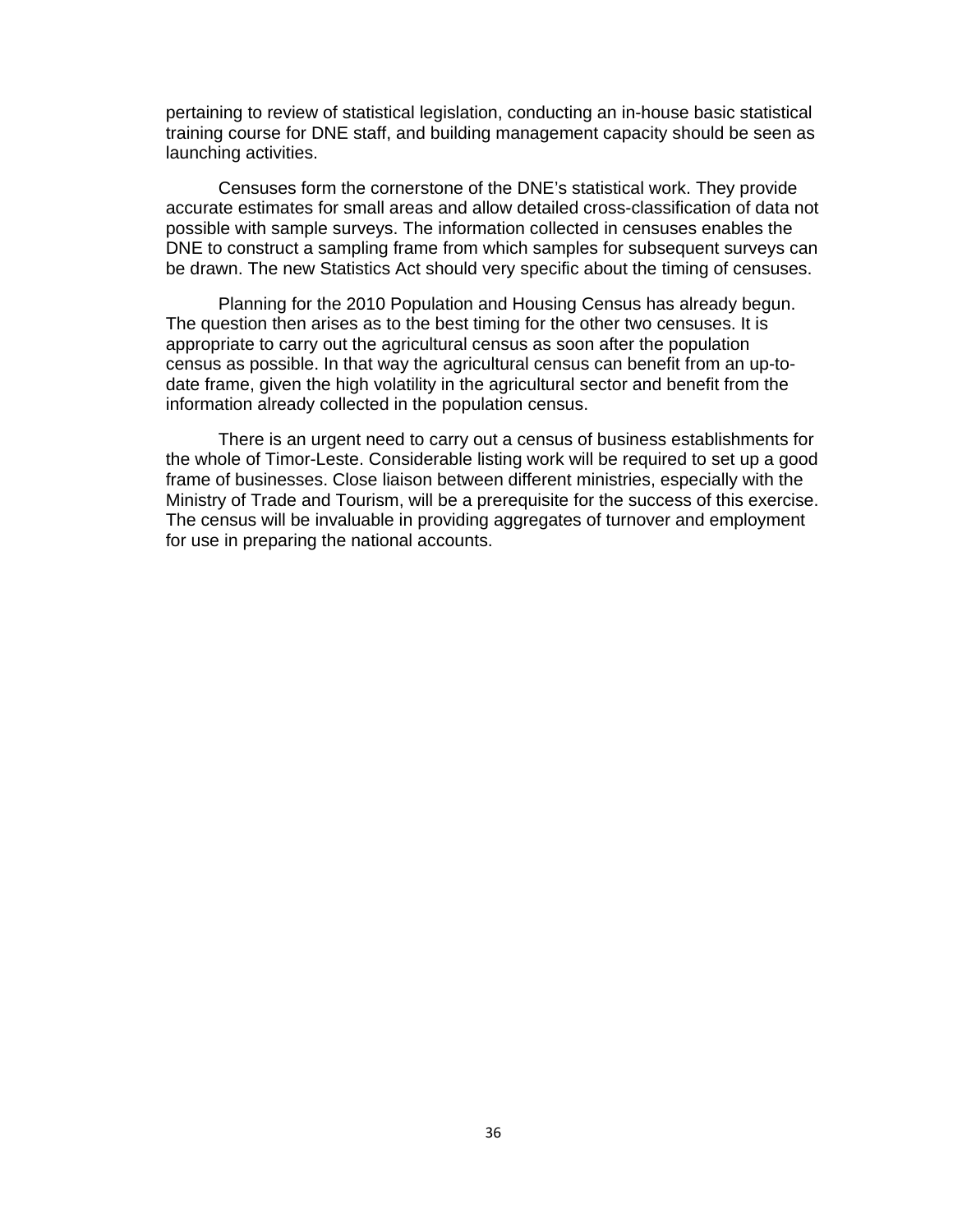|                                                                      |                  | Key policy steps                                                                                                                    | Censuses                                                       | Surveys                                                                                                                                                                |                                                                      |
|----------------------------------------------------------------------|------------------|-------------------------------------------------------------------------------------------------------------------------------------|----------------------------------------------------------------|------------------------------------------------------------------------------------------------------------------------------------------------------------------------|----------------------------------------------------------------------|
| 2009<br>2010<br>2011<br>2012<br>2013<br>2014<br>2015<br>2016<br>2017 | Work plan starts | Monitoring of<br>the indicators<br>for DNE<br>Report on<br>DNE's Work<br>plan results<br>Monitoring of<br>the indicators<br>for DNE | Population<br>Agriculture<br><b>Business</b><br>establishments | Demographic<br>Household<br>budget (CPI)<br><b>Business</b><br>activity<br>Labour force<br>Crops and<br>livestock<br>Standard of<br>Living<br>Sub-district/<br>Village | 2009<br>2010<br>2011<br>2012<br>2013<br>2014<br>2015<br>2016<br>2017 |
| 2018                                                                 |                  |                                                                                                                                     |                                                                |                                                                                                                                                                        | 2018                                                                 |
| 2019                                                                 | plan completed   | Review of the first statistical work                                                                                                |                                                                |                                                                                                                                                                        | 2019                                                                 |

# Figure 4: Indicative time table for censuses and surveys and monitoring of the statistics work plan

# **Sequencing of activities and implementation responsibilities**

Some key activities that should be implemented in the next 12 months and afterwards are listed in Figure 5. Drafting the legal basis for implementation of the restructured organization should start immediately. It is also important to appoint a project manager to oversee the development of the SWP43. The project manager would be responsible for seeking donor and government funding for implementation of the project. A monitoring committee needs to be set up to monitor and evaluate progress with implementation of the SWP after 12 months.

|  |  | Figure 5: Capacity development and responsibilities |
|--|--|-----------------------------------------------------|
|  |  |                                                     |

| <b>Statistical</b><br>strategy | 12 months (in<br>2009 and 2010) | <b>Beyond 12</b><br>months | <b>National</b> | <b>International</b> |
|--------------------------------|---------------------------------|----------------------------|-----------------|----------------------|
|                                |                                 |                            |                 |                      |
| <b>Statistics</b>              | Review and                      |                            | Government and  |                      |
| legislation                    | change                          |                            | parliament      |                      |

 $^{43}$  He/she could play a dual role as technical adviser to the director, DNE, as well as the SWP implementation coordinator.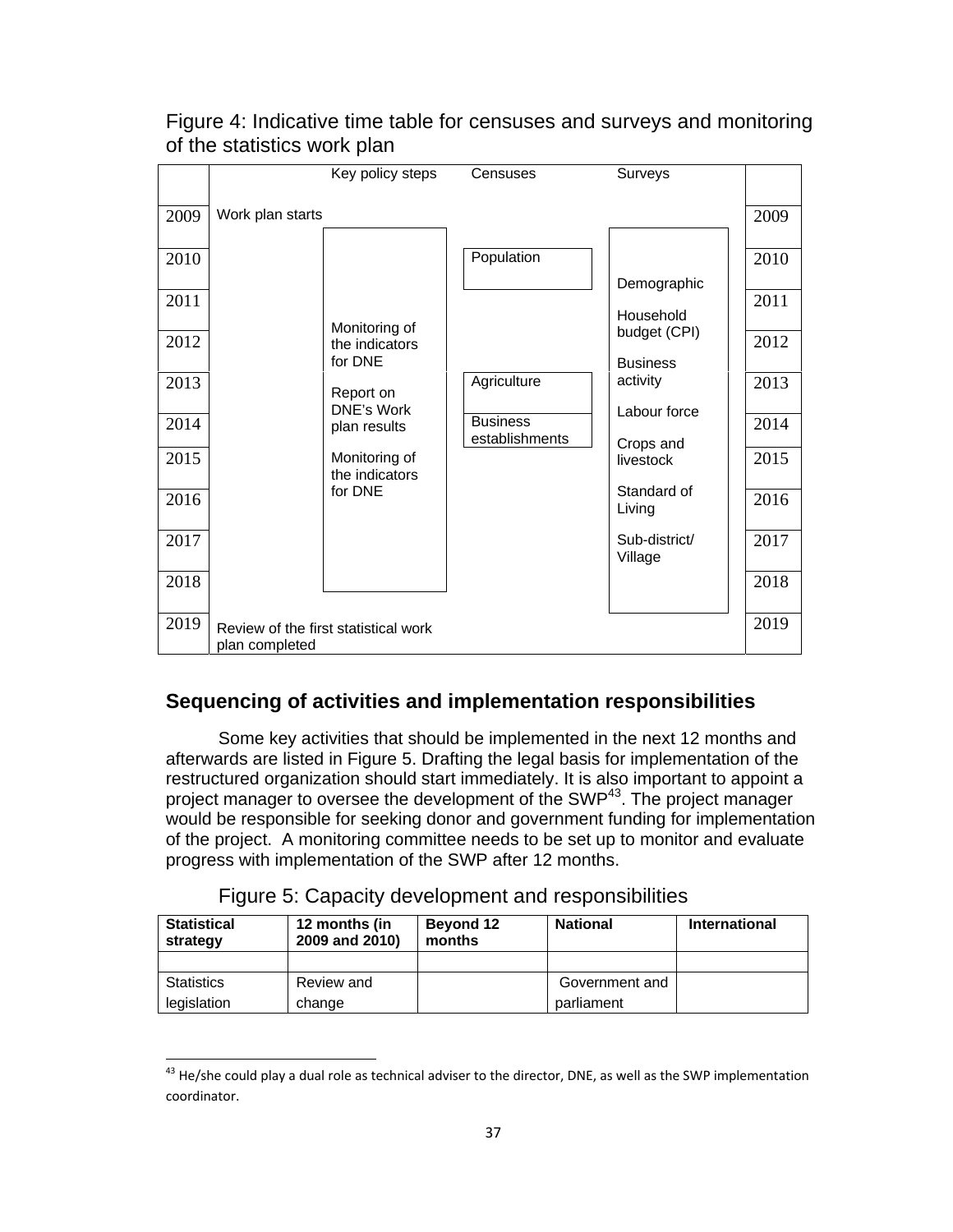| <b>Statistical</b><br>strategy                  | 12 months (in<br>2009 and 2010)                                                                 | <b>Beyond 12</b><br>months                                                | <b>National</b>                                           | <b>International</b> |
|-------------------------------------------------|-------------------------------------------------------------------------------------------------|---------------------------------------------------------------------------|-----------------------------------------------------------|----------------------|
| <b>DNE</b><br>organizational<br>development     | Implement new<br>structure staff<br>overseas training                                           | New staff for<br>district offices\<br>line ministries                     | Approval of<br>government<br>budget                       |                      |
| Institutional<br>strengthening of<br><b>DNE</b> | Managing<br>resources and<br>priority setting                                                   | Further<br>developed                                                      | Approval of<br>government<br>budget for extra<br>manpower | Technical support    |
| National<br>accounts                            | Capacity-building<br>and national<br>accounts<br>estimates                                      | Implement data<br>collection<br>programs. Mini-<br>statistical<br>surveys | Approval of<br>government<br>budget for<br>annual surveys | Technical support    |
| <b>Statistical</b><br>infrastructure            | Design surveys,<br>create business<br>register,<br>concepts,<br>classification and<br>standards | Gradually<br>developed                                                    | Cooperation of<br>line ministries                         | Technical support    |
| IT, databases,<br>dissemination,<br>mass media  | Design and<br>implement<br>national<br>statistical<br>database                                  | Gradually<br>developed                                                    | Approval of<br>government<br>budget                       | Technical support    |

# **Sustainability of the proposed plan**

As in many other developing countries, manpower and infrastructure resources allocated to a statistical system in Timor-Leste have to be according to government priorities, so government commitment to support the Statistical Work Plan is indispensable to initiate and maintaining the process, particularly if systems set up through foreign-assisted technical assistance are to be continued.

The process of sequencing IT training, introduction of new management techniques, and assigning added responsibilities should be handled with caution. The trust the public places in official statistics depends to a great extent on datagathering, analysis and dissemination respecting Timorese fundamental values and principles.

## **Monitoring and evaluation**

An important part of the SWP is the monitoring and evaluation of the program suggested in the priority work plan because it will help to assess deficiencies, and find out what extra resources are needed to get it right. Recent work done by the PARIS21 consortium has indicated an approach that could be adopted for monitoring statistical capacity, including the examination of the impact, outcome, output and their sub-components. It has mentioned measuring the following key variables:

• user satisfaction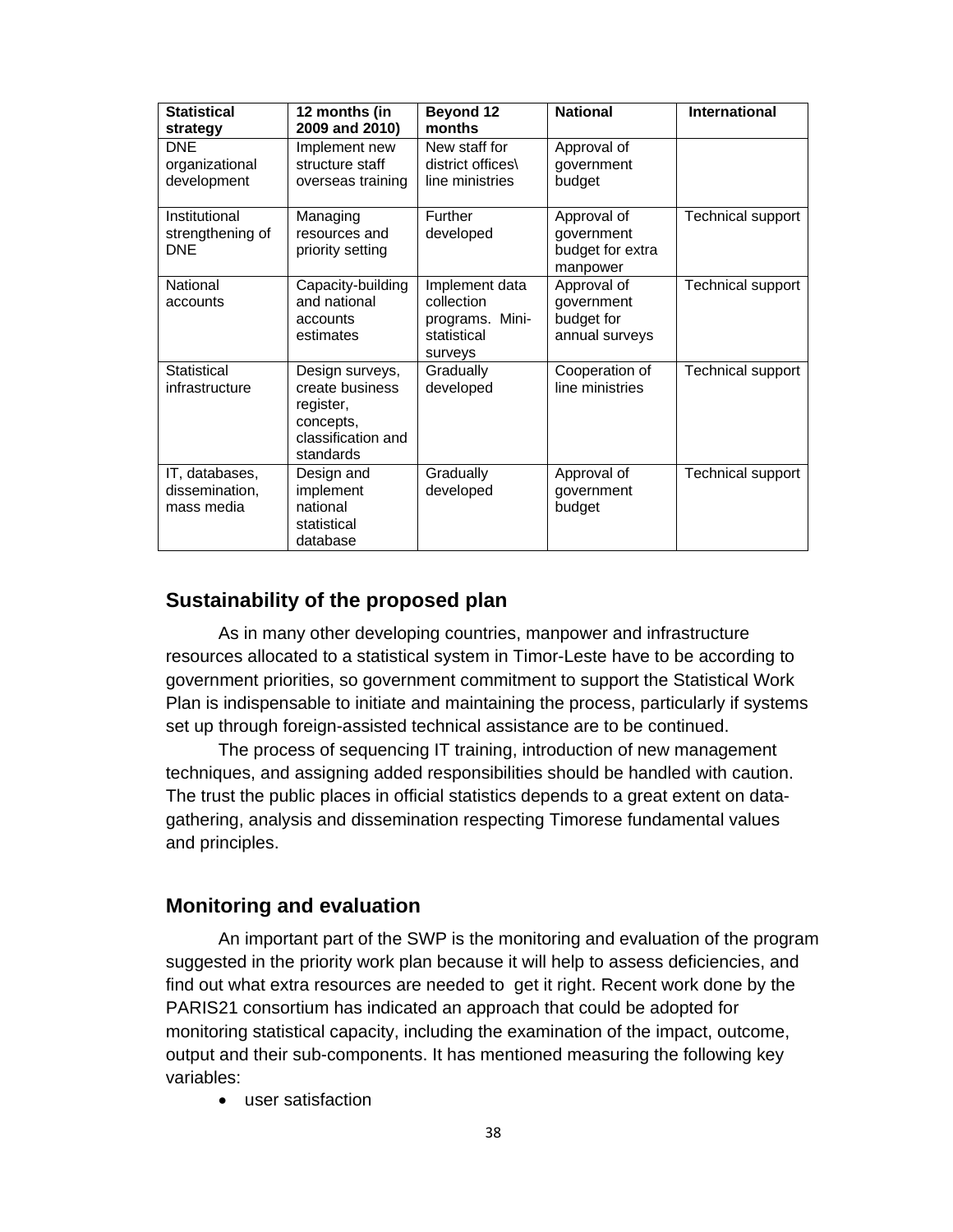- statistical quality (validation from a sample of users)
- timeliness (reduce time lag between data collection and dissemination)

Until an evaluation mechanism is developed, outputs listed in the work plan could be used as proxies of progress.

Measuring the impact of better statistics on improved decision-making and better resource management is more difficult than measuring outputs. The impact will be positive only if government, the private sector, and civil society use statistics in their decision-making processes.

At the end of the ten year period, there should be an evaluation to assess the most significant constraints, the most successful activities, and generally to assess how well the strategies have met the set objectives. It is also important that as part of the monitoring framework, reporting mechanisms are put in place by the DNE.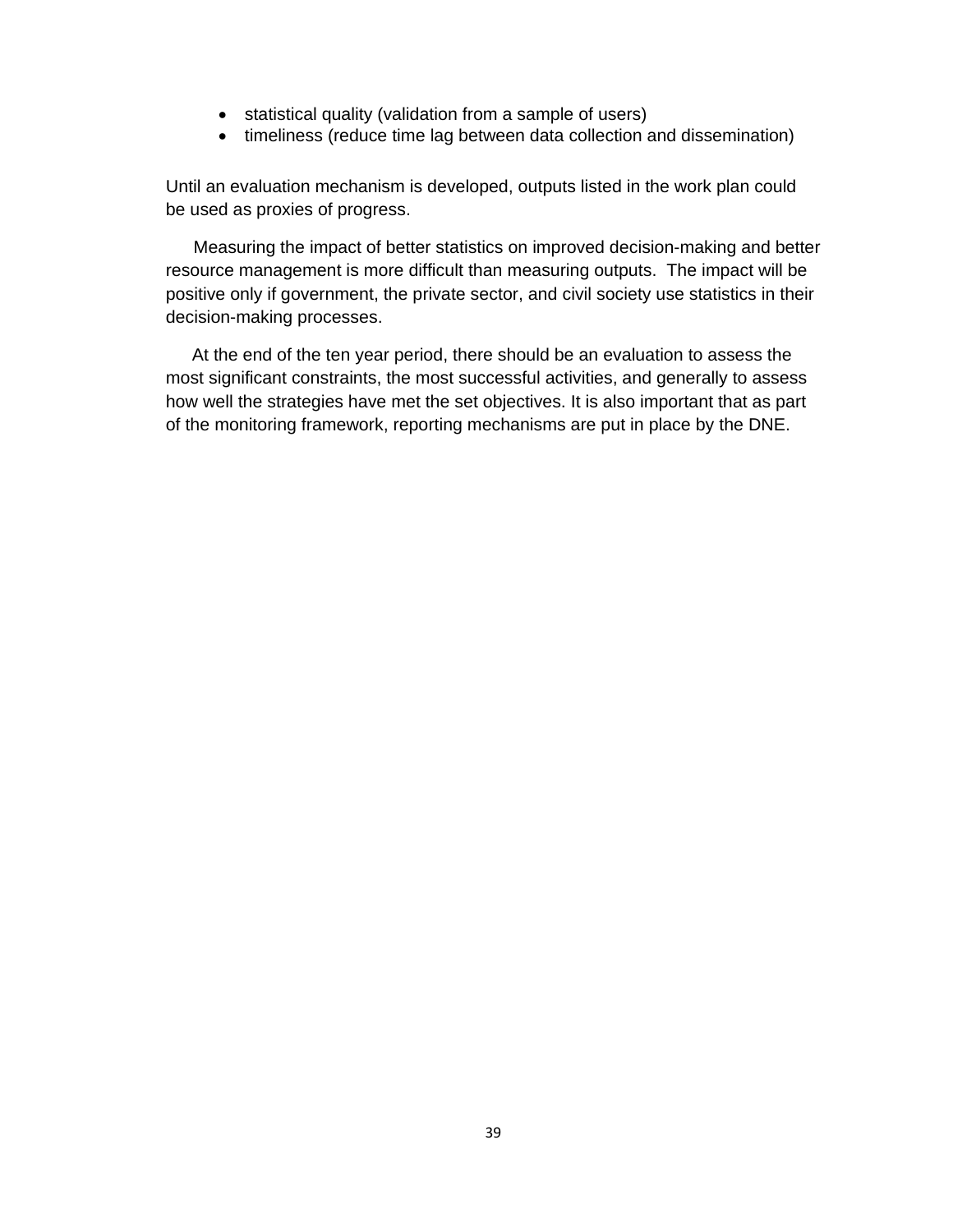# **Annexes**

# **Annex I: Terms of Reference for a short-term international consultant:**

The objective of the consultancy is set out in the project document, memorandum of agreement, short-term individual international consultant, contract No.CA:31.

*"The main objective of this assignment is to develop a statistical work program plan for the official statistics service in Timor-Leste that is within the capacity of the Timorese to implement over the next 5 years. Because of the very low statistical base existing in Timor-Leste at present, it is expected that the statistical work program plan will be modest and will take into account the report by Turnbull for the IMF-ADB and the recent ADB-sponsored exercise".*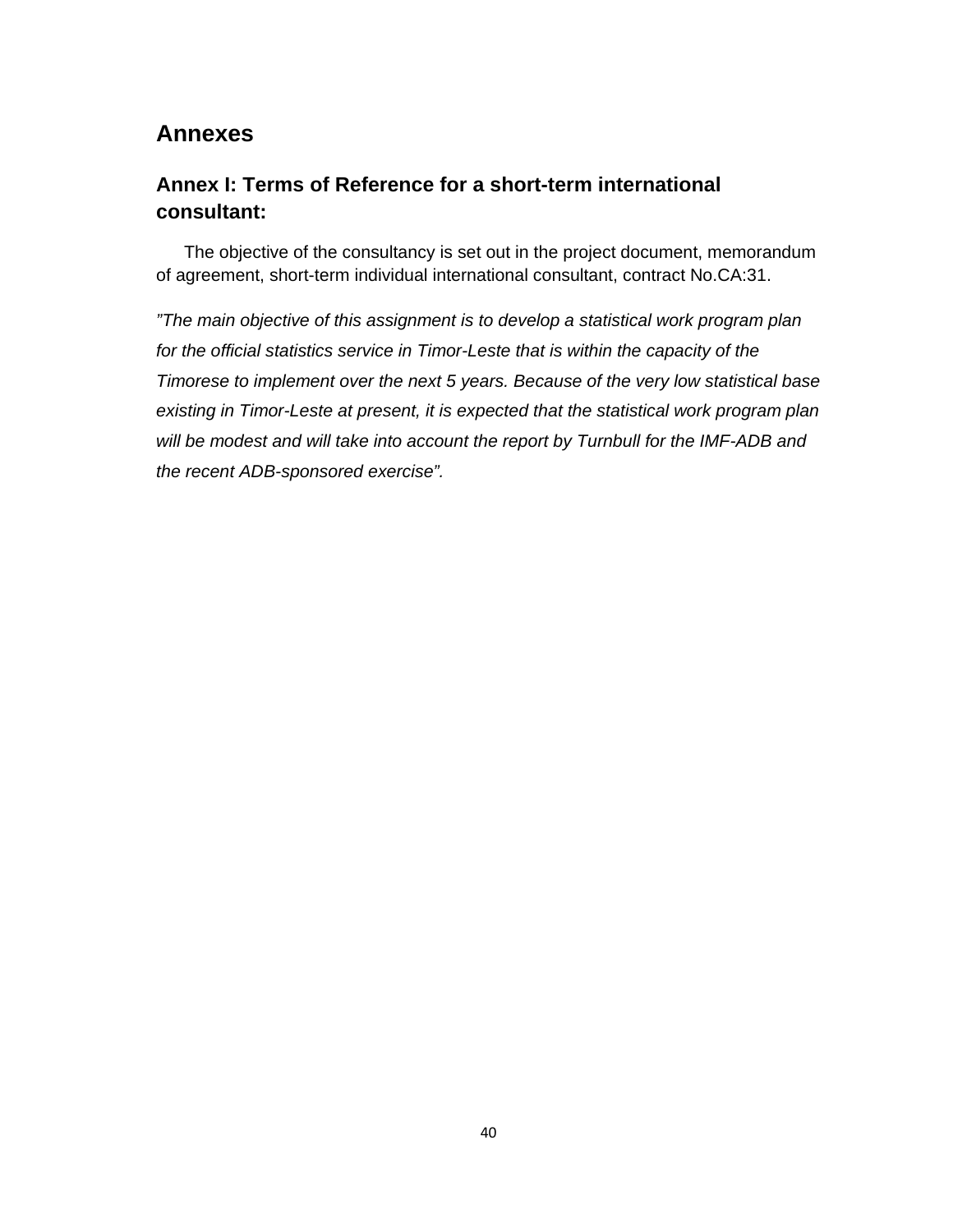# **Annex II: List of persons met**

| His Exc. Rui Manuel Hanjam<br>Vice Minister Economy and Development                                                                                                                                                                                                                                                     |
|-------------------------------------------------------------------------------------------------------------------------------------------------------------------------------------------------------------------------------------------------------------------------------------------------------------------------|
| Nikunj Soni<br>Senior Adviser, Ministry of Finance                                                                                                                                                                                                                                                                      |
| Joao Saldanha<br>Director General, Policy and Research, Ministry of Finance                                                                                                                                                                                                                                             |
| Direcção Nacional de Estatística<br>Elias dos Santos Ferreira, Acting Director<br>Juselina Corte-Real, Head of the Economic Statistics Division<br>Rudolfo Soares, Head of the Demographic Statistics Division<br>Paulina R.C. Viegas, Head of the Administration and Finance<br>Silvino Lopes, Head of the IT Division |
| Banking and Payments Authority<br>Gastao M G de Sousa, Manager, Economic and Statistics                                                                                                                                                                                                                                 |
| Ministry of Health<br>Marcelo Emanuel, Head of Planning Ministry of Education<br>Afonso Soares, Director, Planning and Statistics                                                                                                                                                                                       |
| United Nations Children's Fund (UNICEF)<br>Siping Wang, Project Officer-Planning, Monitoring and Evaluation                                                                                                                                                                                                             |
| International Monetary Fund (IMF)<br>Tobias Nybo Rasmussen, Resident Representative<br>Margaret Fitzgibbon, Senior Economist (written submission)                                                                                                                                                                       |
| United Nations Development Program (UNDP)<br>Rui A Gomes, Policy Specialist, Head, Pro-poor Policy Unit                                                                                                                                                                                                                 |
| United Nations Fund for Population Activities (UNFPA)<br>Fredrick O Okwayo, Chief Technical Adviser-Census project                                                                                                                                                                                                      |
| <b>World Bank</b><br>Paul Keogh, Governance Analyst<br>Habib Rab, Country economist (written submission together with<br>colleagues in the Development Data Group at the World Bank)                                                                                                                                    |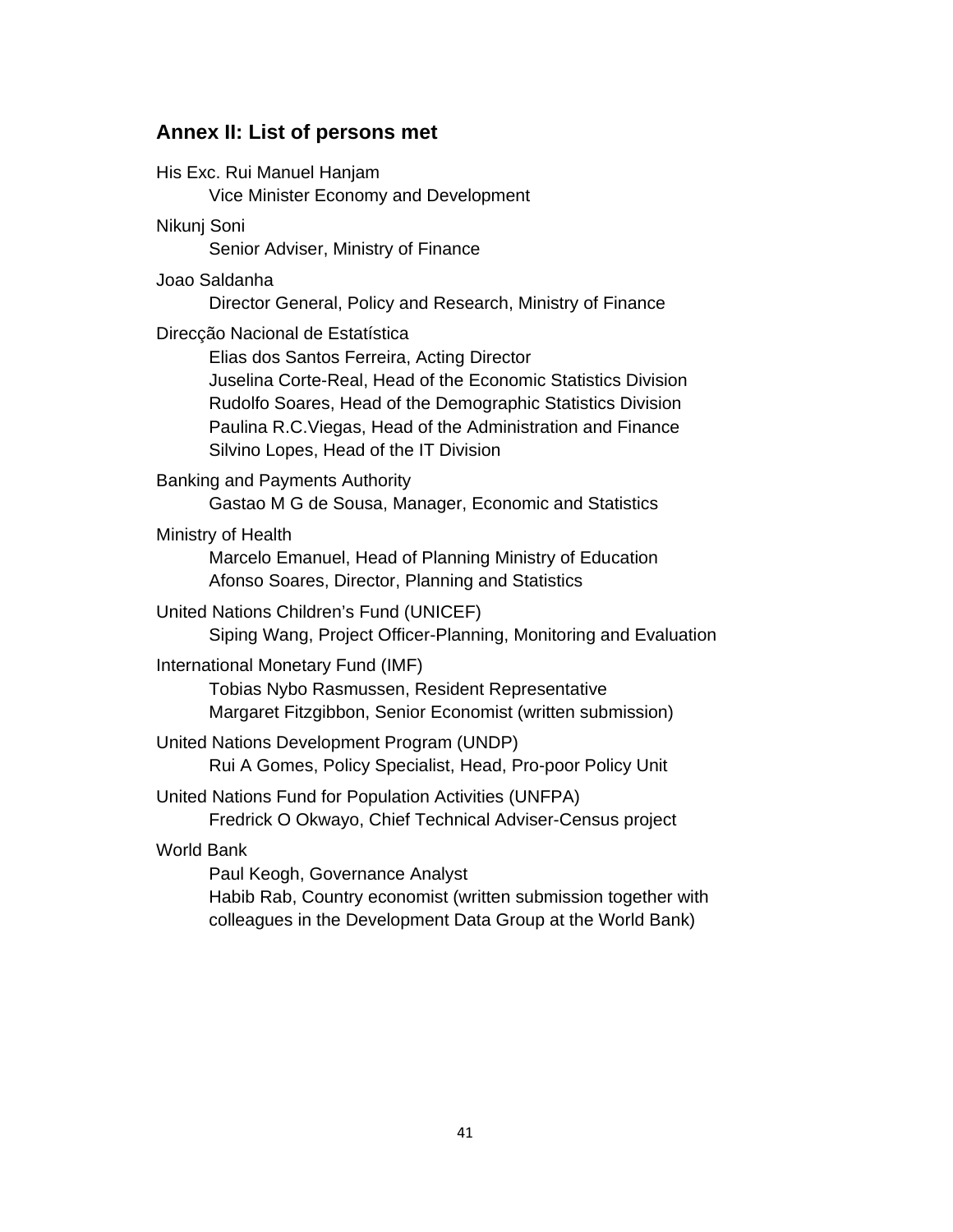## **Annex III: Assessment of user needs**

- 1 Do you use statistics in your work?
- 2 If yes, what type of statistics do you use?
- 3 Are they from the DNE or from other sources (if not from DNE then what are those sources)?
- 4 If they are available from the DNE, are they regular and on timely basis?
- 5 Are you satisfied with the statistics provided by the DNE in respect of their quality, accuracy, completeness, and level of dis-aggregation, presentation, and use of international standards?
- 6 What are your perceived future statistical requirements?
- 7 Do you have any priority on those statistical needs?
- 8 Do you think that these priority needs can be met by current context of DNE?
- 9 If not, do you have any suggestions to improve the capacity of the DNE?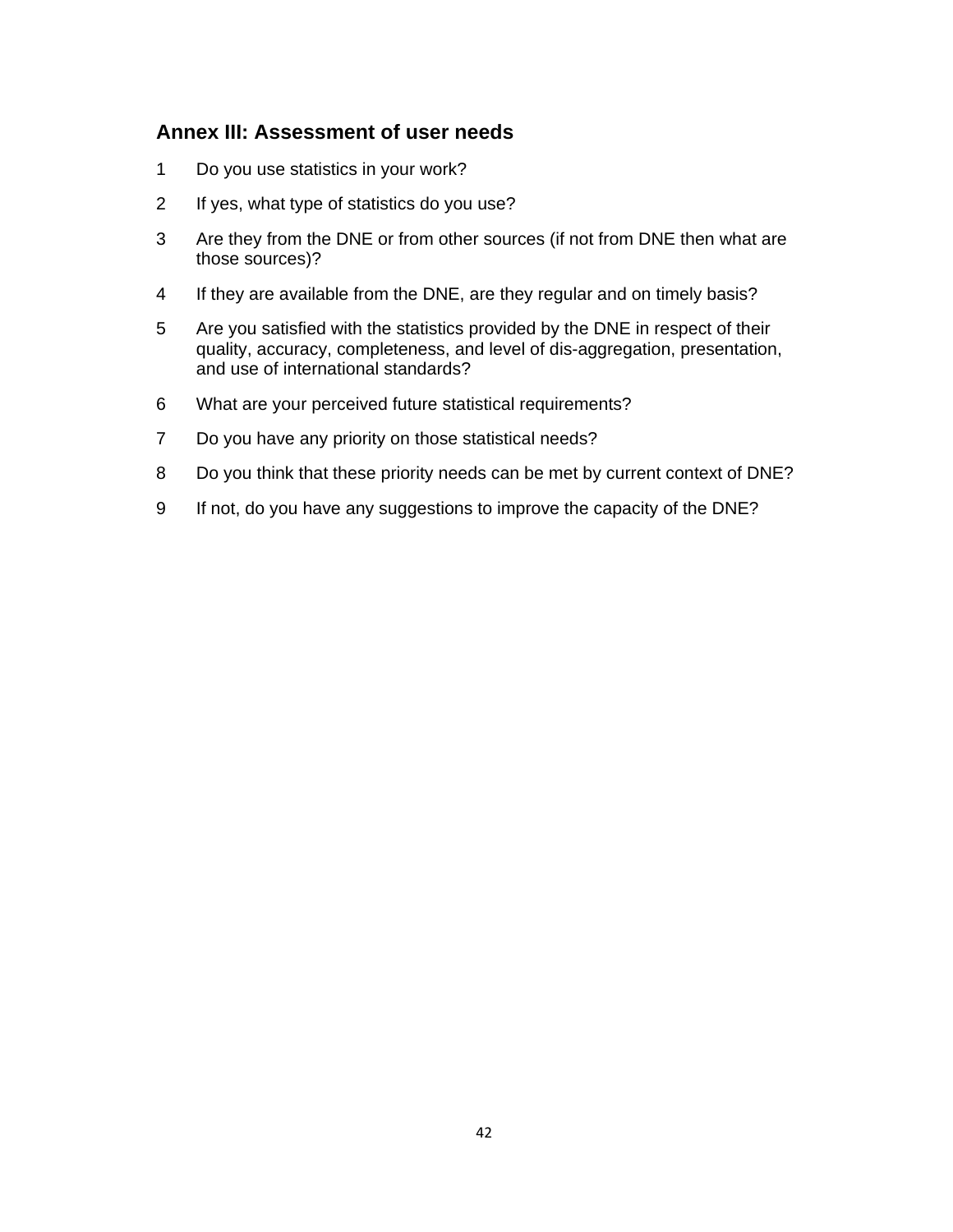# **Annex IV: Development Goals in National Development Plan – Timor-Leste**

The NDP outlines 16 points as the main development goals.

- a) Improve the education, health and nutritional status of the people of East Timor, promote gender equality and the empowerment of women, improvement of economic, social and cultural wellbeing of the individuals, families and communities in East Timor; create human resources that are skilled and professional in accordance with the interests and talents in each field; and ensure equal opportunities to obtain work and effective utilization of labour.
- b) Transform the subsistence economy into a market economy, achieve food and security; protect the environment.
- c) Achieve and sustain rapid economic growth, utilizing to the optimums the country's human, financial and natural resources; with low inflation and increased employment adequate to cater to the growing labour force; a stronger banking and finance sector; maintain a competitive real exchange rate with more exports and less imports; create equitable business opportunities and increase incomes, especially in rural areas.
- d) Reduce poverty among women and men; establish a social safety net to reduce the burden on those in society who are unable to work/help themselves.
- e) Promote private initiatives, innovation and investment by creating enabling and supportive environments – including policies, legislations, reliable supplies and electricity, water, roads and transport, marketing and banking systems, and a competent, productive and disciplined labour force.
- f) Secure and maintain the unity, territorial integrity and sovereignty of the nation; create and maintain durable internal peace, security and stability prevent crime and involve the community in the reduction of crime; and make the country attractive and safe to citizens and visitors.
- g) Promote integral rural development to generate remunerative employment and sustainable livelihoods, increase rural incomes, reduce poverty, accelerate economic growth and reduce the gap between rural and urban areas.
- h) Promote an orderly development of cities and towns that are pleasant (e.g. with parks and playgrounds), not crowded, affordable and friendly to the environment.
- i) Achieve balanced regional development to reduce poverty, improve the lives of East Timorese in all regions, enhance and exploit complementarities between regions and agro-ecological areas, accelerated economic growth, and reduce regional disparities.
- j) Achieve growth in government (budget) revenues to improve financial independence; effective manage oil and gas revenues and savings to benefit present and future generations; and ensure responsible, efficient and productive management of government (budget) expenditures to promote poverty reduction and growth.
- k) Develop and administer an effective, accessible and impartial system of justice, which is prompt and transparent, and in conformity with the positive values and cultural heritage of East Timor, create an effective and independent system to oversee, monitor and remedy the potential excesses of the government and its functionaries.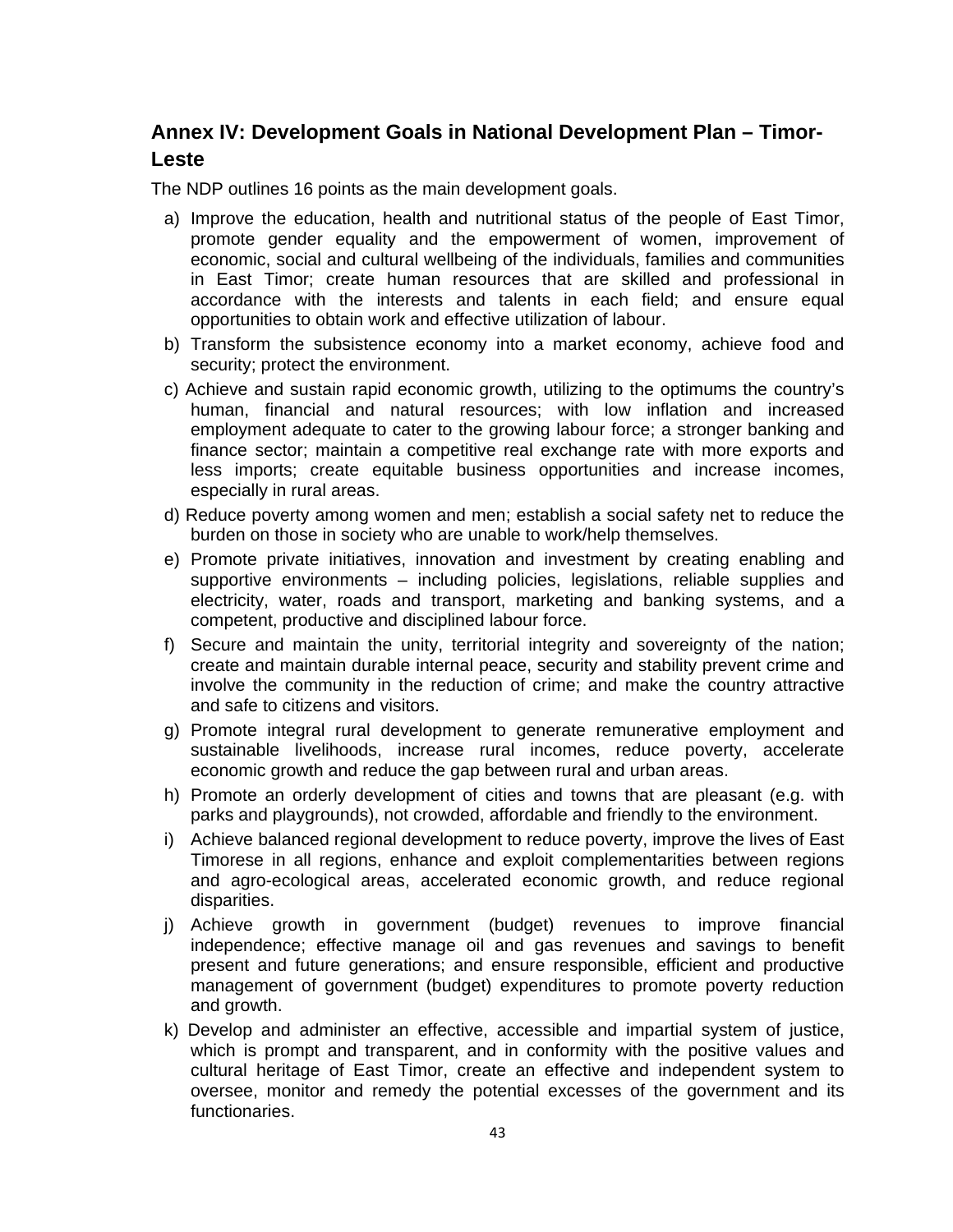- l) Strengthen an already robust civil society, and create opportunities for its constructive engagement and participation in national life, and enhance the participation of citizens in public and national affairs.
- m) Foster a culture of respect for human rights (particularly for women, children and other vulnerable groups, including the poor) and the rule of law; create public trust in fair and just public administration; establish control mechanisms to monitor levels of responsibility amongst government officials and public authorities.
- n) Promote good governance through popular participation; a responsible and responsive government including a lean, efficient, effective, accountable and transparent civil service and effective, professional, non-political defence and police forces; a decentralized administration with simple and transparent norms, so that governance and public administration is closer to the people; a socially responsible private sector; transparent and accountable civil society organizations; and a responsible independent and effective media.
- o) Foster a robust multiparty democratic system; establish and sustain a system of checks and balances between the judiciary, the legislature and the executive (i.e. the Courts, the Parliament, the Council of Ministers and the President).
- p) Build and strengthen regional and international political, economic, scientific and cultural cooperation.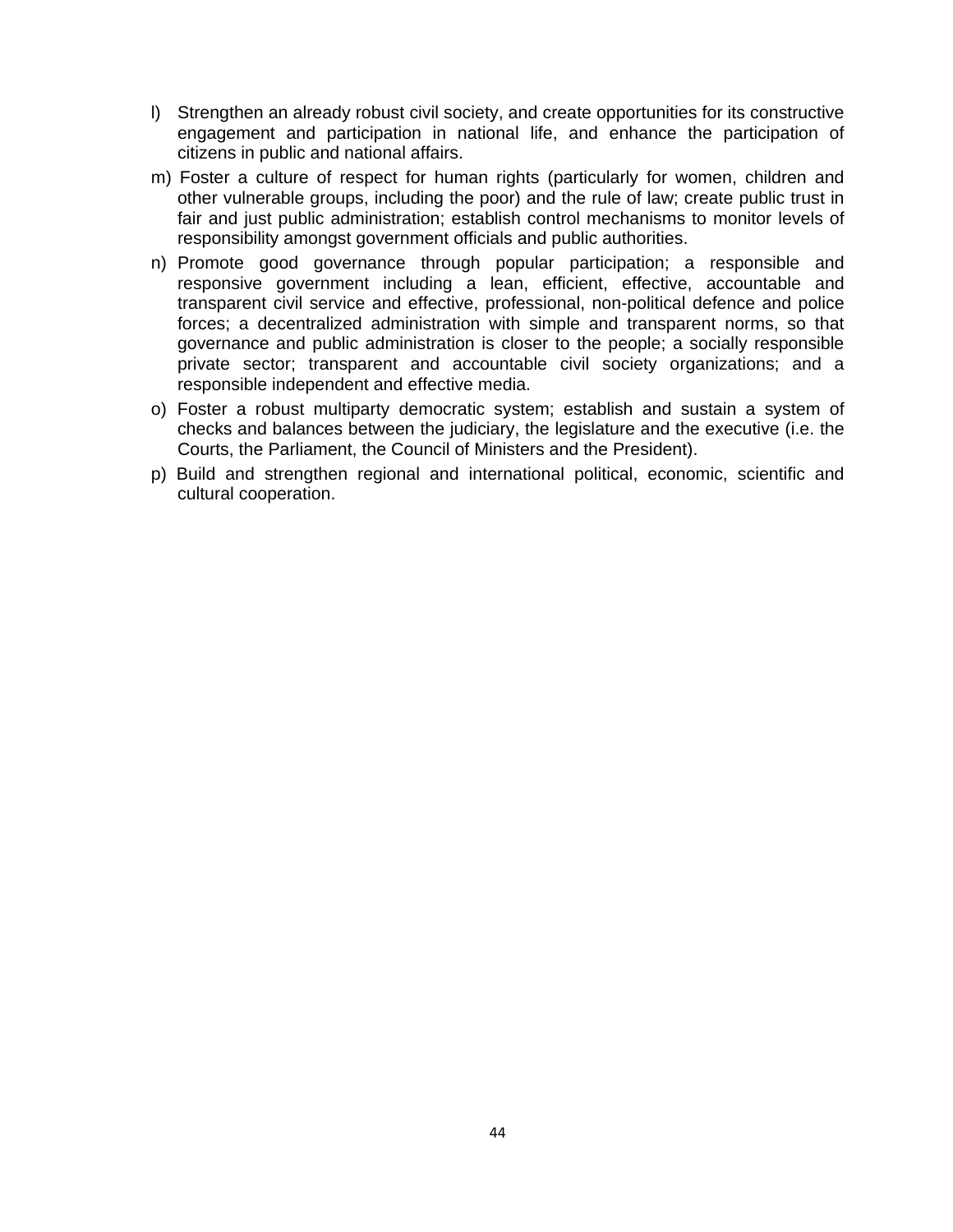# **Annex V: The United Nations - Fundamental Principles of Official Statistics**

#### Preamble

The Statistical Commission,

- bearing in mind that official statistical information is an essential basis for development in the economic, demographic, social and environmental fields and for mutual knowledge and trade among the States and peoples of the world,

- bearing in mind that the essential trust of the public in official statistical information depends to a large extent on respect for the fundamental values and principles which are the basis of any society which seeks to understand itself and to respect the rights of its members,

- bearing in mind that the quality of official statistics, and thus the quality of the information available to the Government, the economy and the public depends largely on the cooperation of citizens, enterprises, and other respondents in providing appropriate and reliable data needed for necessary statistical compilations and on the cooperation between users and producers of statistics in order to meet users' needs,

- recalling the efforts of governmental and non-governmental organizations active in statistics to establish standards and concepts to allow comparisons among countries,

- recalling also the International Statistical Institute Declaration of Professional Ethics,

- having expressed the opinion that resolution C (47), adopted by the Economic Commission for Europe on 15 April 1992, is of universal significance,

- noting that, at its eighth session, held in Bangkok in November 1993, the Working Group of Statistical Experts, assigned by the Committee on Statistics of the Economic and Social Commission for Asia and the Pacific to examine the Fundamental Principles, had agreed in principle to the ECE version and had emphasized that those principles were applicable to all nations,

- noting also that, at its eighth session, held at Addis Ababa in March 1994, the Joint Conference of African Planners, Statisticians and Demographers, considered that the Fundamental Principles of Official Statistics are of universal significance, adopts the present principles of official statistics:

Principle 1. *Official statistics provide an indispensable element in the information system of a democratic society, serving the Government, the economy and the public with data about the economic, demographic, social and environmental situation. To this end, official statistics that meet the test of practical utility are to be compiled and made available on an impartial basis by official statistical agencies to honor citizens' entitlement to public information.*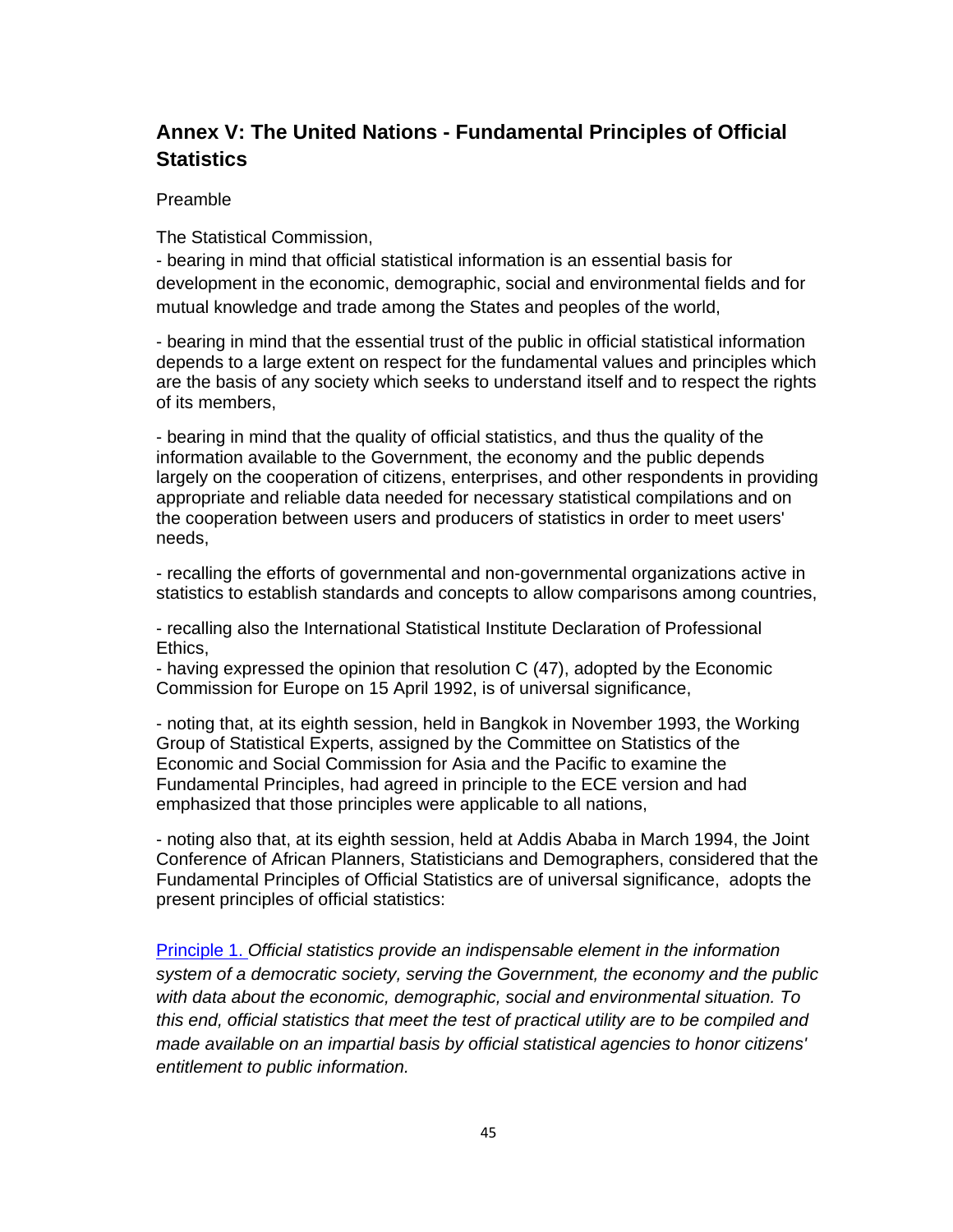Principle 2. *To retain trust in official statistics, the statistical agencies need to decide according to strictly professional considerations, including scientific principles and professional ethics, on the methods and procedures for the collection, processing, storage and presentation of statistical data.* 

Principle 3. *To facilitate a correct interpretation of the data, the statistical agencies are to present information according to scientific standards on the sources, methods and procedures of the statistics.* 

Principle 4. *The statistical agencies are entitled to comment on erroneous interpretation and misuse of statistics.* 

Principle 5. *Data for statistical purposes may be drawn from all types of sources, be they statistical surveys or administrative records. Statistical agencies are to choose the source with regard to quality, timeliness, costs and the burden on respondents.* 

Principle 6. *Individual data collected by statistical agencies for statistical compilation, whether they refer to natural or legal persons, are to be strictly confidential and used exclusively for statistical purposes.* 

Principle 7. *The laws, regulations and measures under which the statistical systems operate are to be made public.* 

Principle 8. *Coordination among statistical agencies within countries is essential to achieve consistency and efficiency in the statistical system.* 

Principle 9. *The use by statistical agencies in each country of international concepts, classifications and methods promotes the consistency and efficiency of statistical systems at all official levels.* 

Principle 10. *Bilateral and multilateral cooperation in statistics contributes to the improvement of systems of official statistics in all countries.*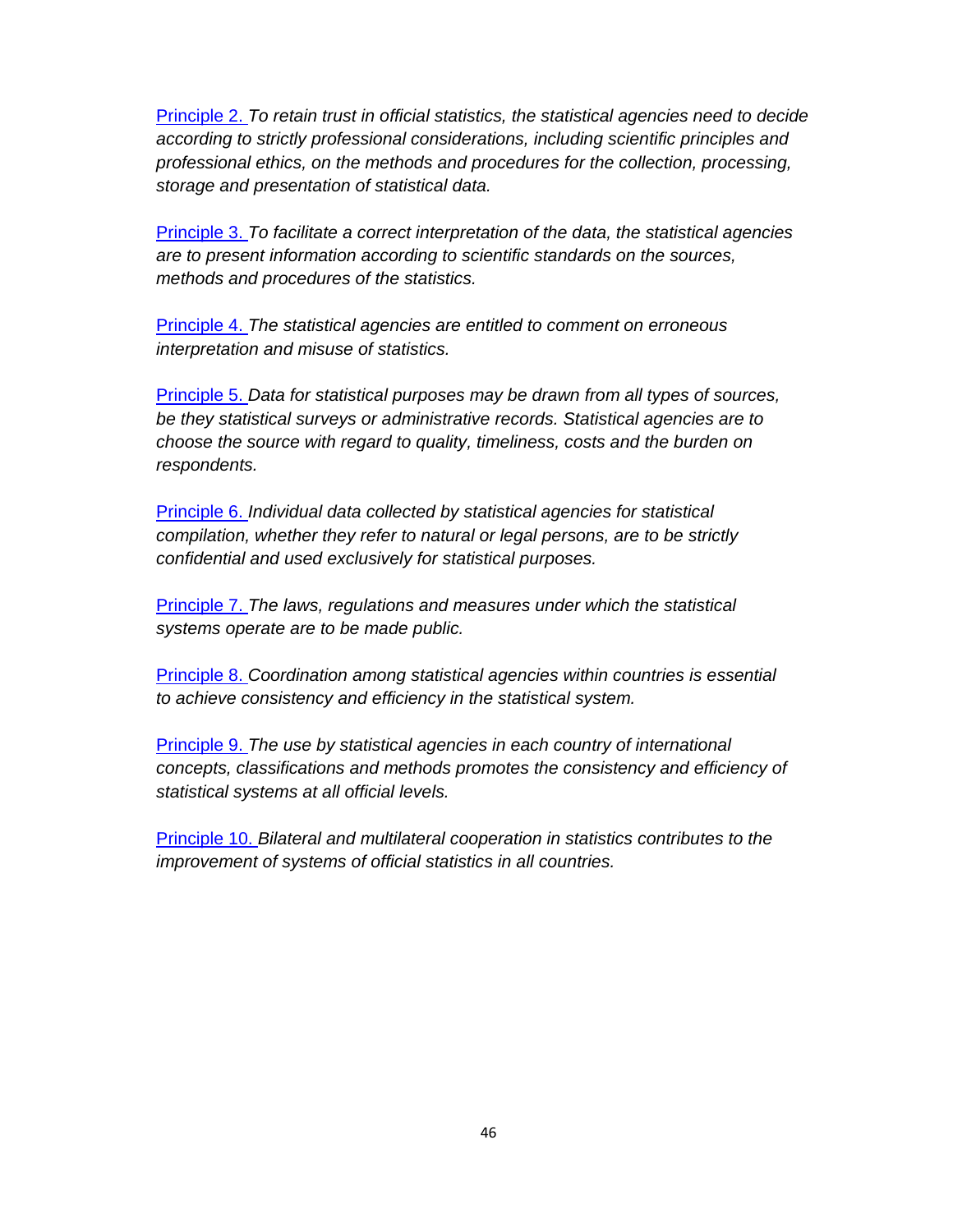# **Annex VI: Duties of the Director - DNE**

The director has overall responsibility for the quality of all outputs comprising official statistics produced in Timor-Leste. The director will:

- establish the planning framework for the DNE and the appropriate statistics advisory board structure for delivering planning and management functions, and propose appointments to this board;
- produce a detailed annual work plan for the DNE that reflects the needs of users and which brings together the key elements of the statistical work plan across government, and present this plan to the Minister of Finance;
- establish quality assurance processes for DNE including a program of reviews of key outputs at least every five years with assistance of external expertise;
- be responsible for definitions and methodology of official statistics within the framework of international agreements and conventions;
- set professional standards for official statistics, including standards for release arrangements and quality assessment;
- promote Timor-Leste and international co-operation on statistical matters and ensure an effective contribution is made to international statistical developments including work on definition and methodology;
- act as head of the DNE and be responsible for maintaining personnel and staff development functions to ensure the availability of skilled professional statistical staff across government;
- facilitate and promote the development of statistical methodologies, classifications and standards, and information systems;
- work with heads of ministries and departments to meet users' needs and promote comparable statistics across Timor-Leste;
- work with heads of ministries and departments to ensure effective sharing of statistical information between various ministries and departments;
- prepare an annual report on the performance of the DNE to the Minister of Finance.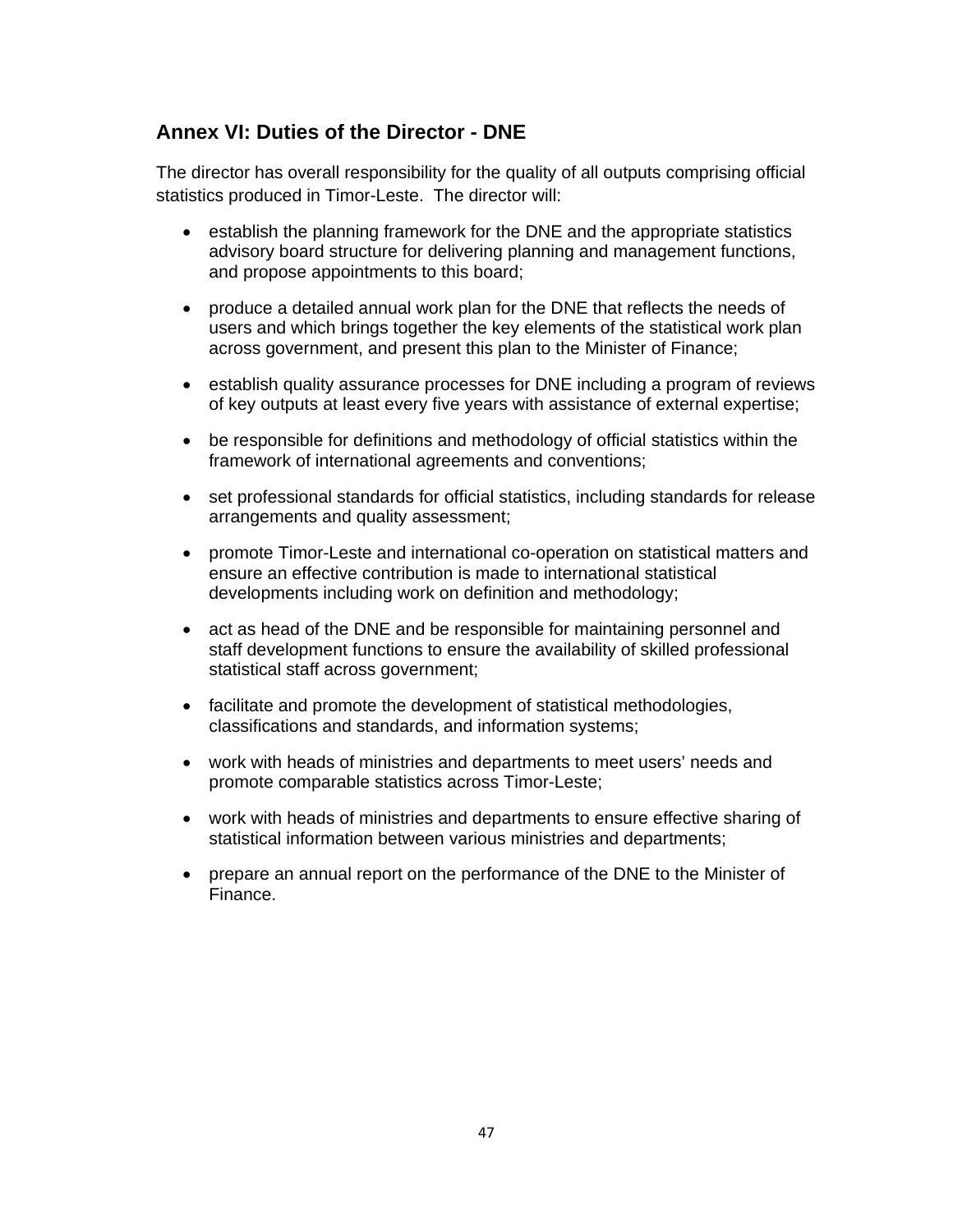# **Annex VII: Duties of the Statistics Advisory Board**

The Statistics Advisory Board will:

- ensure that it is able to assess the needs of users;
- consider and comment to the Minister of Finance on the high-level program for official statistics in Timor-Leste, drawing on the views of users and suppliers, taking account of:
	- (i) the resources available for official statistics;
	- (ii) the compliance costs of providers of raw data; and

(iii) the management needs of organisations required to supply raw data.

- advise the Minister of Finance about the quality of official statistics, so that the minister can take these considerations into account in determining priorities and making decisions about the DNE;
- comment on the arrangements for promoting professional standards across all official statistics and the quality assurance process of the DNE outputs;
- review the need for statistical legislation every five years and report back to the minister;
- take account of compliance costs of responding to statistical enquiries and the need to secure value for money when commenting on the annual statistical work program of the DNE;
- submit an annual report to the Minister of Finance commenting on the annual report of the director DNE and on the way the board has fulfilled its terms of reference.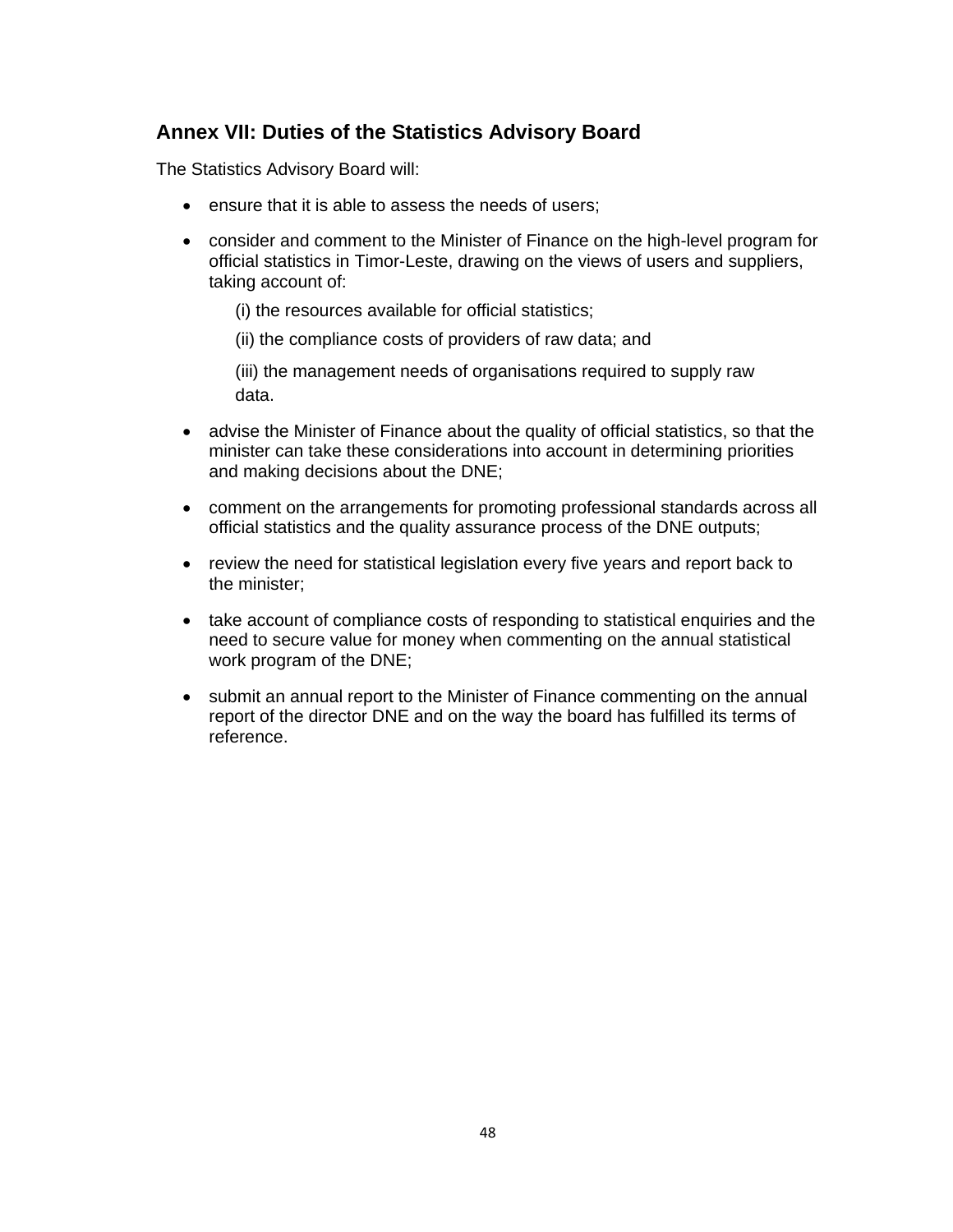# **Annex VIII: Suggested format for a Corporate Plan 2010-2013 , DNE**

The DNE's vision is to:

be recognised as a responsible organization that provides good quality, timely and reliable data about Timor-Leste.

The mission of the DNE's shall be to:

- Collect, process, analyse and disseminate statistical data and information;
- Co-ordinate and support government ministries, departments and other agencies within the system of official statistics of Timor-Leste;
- Take an active part in international statistical cooperation.

To meet these aims, the corporate plan recognizes that the DNE adheres to following operational values and principles:

- relevance all statistical activities of the DNE shall aim at meeting data needs and expectation of users;
- integrity the selection, compilation, presentation and dissemination shall be done in transparent manner and according to professional and ethical standards to reflect the public interest and allow for assessment of the performance of the government;
- quality statistics produced and disseminated will be enhanced through training, research and reference to best international practice and professional expertise;
- confidentiality compact with respondents for provision of accurate information on condition that such information shall be treated with strict confidentiality as required by the Statistics Act. Data will be released in such way that does not permit the identification of the respondents concerned;
- access for all official statistics are a 'public good' for the benefit of all citizens of Timor-Leste. Everything will be done to ensure that official statistics can be accessed and used by the government, business community, civil society, research and training institutions and the wider public;
- efficiency the DNE will strive to be efficient and to provide value for money in both its costs and its prices.

## *Strategic objectives*

The strategic objectives are to:

- achieve organizational and institutional development by creating greater awareness about the importance of statistics through data dissemination workshops and websites, raising the profile of statistics by engaging in policy discussions, and strengthening the Statistics Act;
- develop human resources by recruiting, training and developing staff;
- develop more effective infrastructure by developing databases, developing and maintaining a central business register and geographical information system, and establishing effective management;
- make better and accurate data available by enhancing data quality, timeliness and accuracy, improving sampling, improving administrative data, national accounts data, employment, and prices data;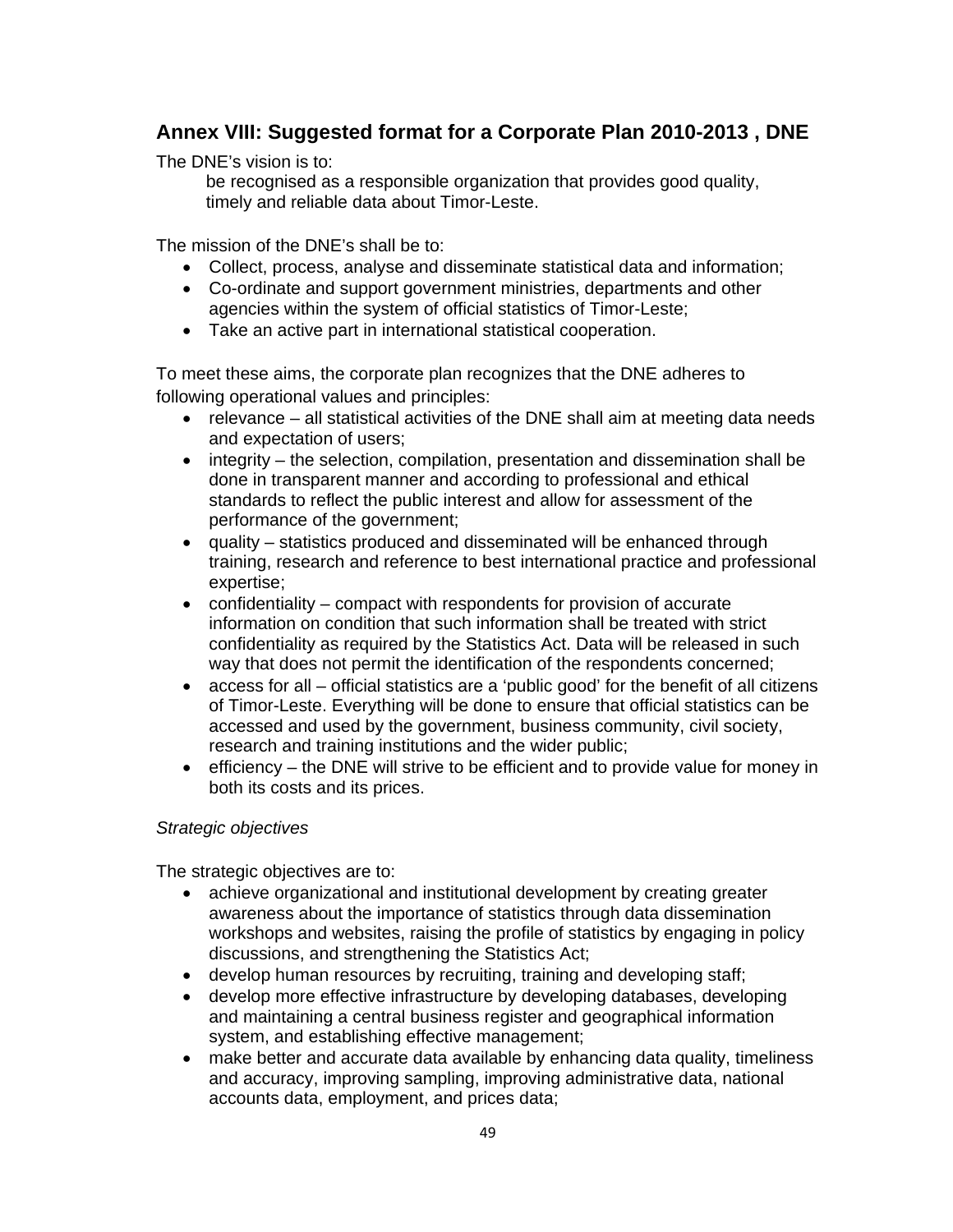• improve data management, dissemination and access by improving data dissemination policy, building analytical skills, and initiating statistical research.

The DNE is planning to carry out the following four overarching priorities:

**Priority 1: Impact** The production of statistics is not an end in itself. It is important that users (and potential users) are aware that the statistics exist, can access them easily in the format needed, and can obtain advice and guidance to ensure that they are fit for their intended purpose. We are planning to hold a statistics seminar, focusing on the different sources and uses of statistics in Timor-Leste.

**Priority 2: Building capacity** We have finite resources and in order to extend our products and services in the way we would like we will need to improve the efficiency with which we operate and to stop or change activities that do not add value. We will review our internal structures to better support the new demands being placed upon us, and this will be a continual process to ensure we make the best use of our skills.

**Priority 3: Maintaining standards** During periods of change it is important not to lose sight of the need for our outputs and services to maintain their quality. We will be developing quality reporting and performance monitoring for all of our activities to ensure that they remain fit for purpose and that we are able to demonstrate continuous improvement.

**Priority 4: Sustainability** We are building a service to meet the needs of our customers for years to come and therefore need to focus, not just on short-term achievement, but also on longer-term development. Personal qualities such as flexibility, customer care and delivery management will need to sit alongside technical competence and we will continue to support the ongoing training and development of all of our staff across all of these areas.

## *Strategic activities*

Strategic objectives define the principal development directions that are followed in various strategic areas, of which statistical data production is the most important. Other activities are: data dissemination, IT applications, staff development, finance and interaction with government ministries, departments and agencies that produce statistics for the country as well as with international organizations.

#### *Statistical data production*

The production of statistical data includes the following:

Economic statistics

National accounts, Annual business statistics (NDE survey), Annual crop statistics (DNE survey), Consumer price indices (DNE survey), Money and banking statistics (from BPA), Government finance statistics (from MOF),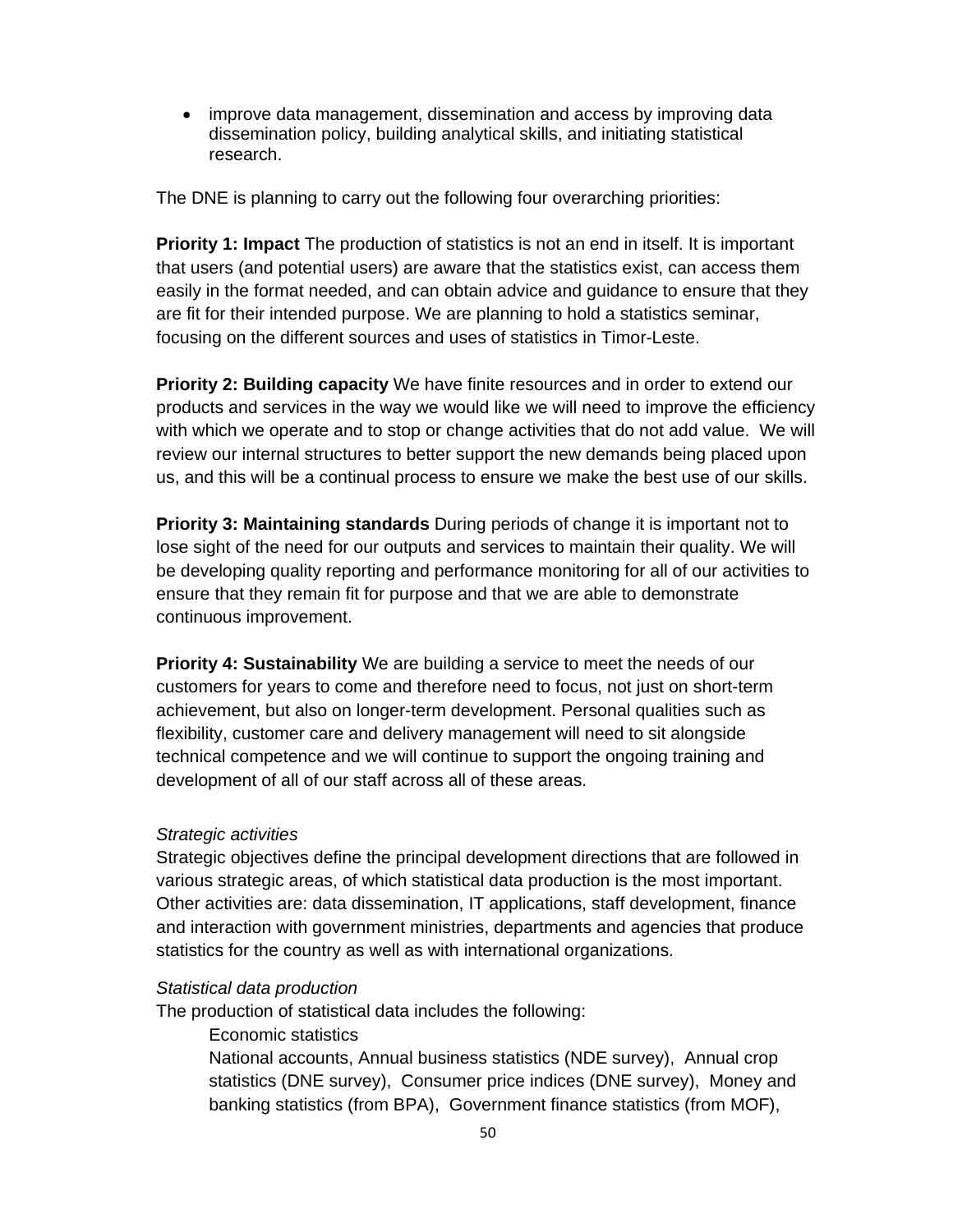Imports and exports (from the Customs), Visitors (from the Department of Police Immigration and the Ministry of Defense)

## Social statistics

Health-related data (from the Ministry of Health), Education administrative statistics (from the Ministry of Education), Justice and prison administrative statistics (from the Ministry of Justice), Social services administrative data (from National Directorate of Social Administration), Labour statistics (from the National Directorate of Employment)

### *Data dissemination*

User-oriented dissemination policy will be established and this policy will give priority to principal users such as the Ministry of Finance, Banking and Payment Authority and international agencies. It is planned to create dissemination data bases to support efficient data provision.

## *Information Technology policy*

We plan to adopt the IT applications that allow dissemination of statistics from data bases in order to meet user demand speedily.

### *Staff*

Good work organization is of crucial importance for efficient and rationalized statistical operations. Project-based work programs will be introduced in order to have better flexibility and monitoring of achievement against the agreed tasks. Employees will be given the opportunity of pursuing professional training and career advancement.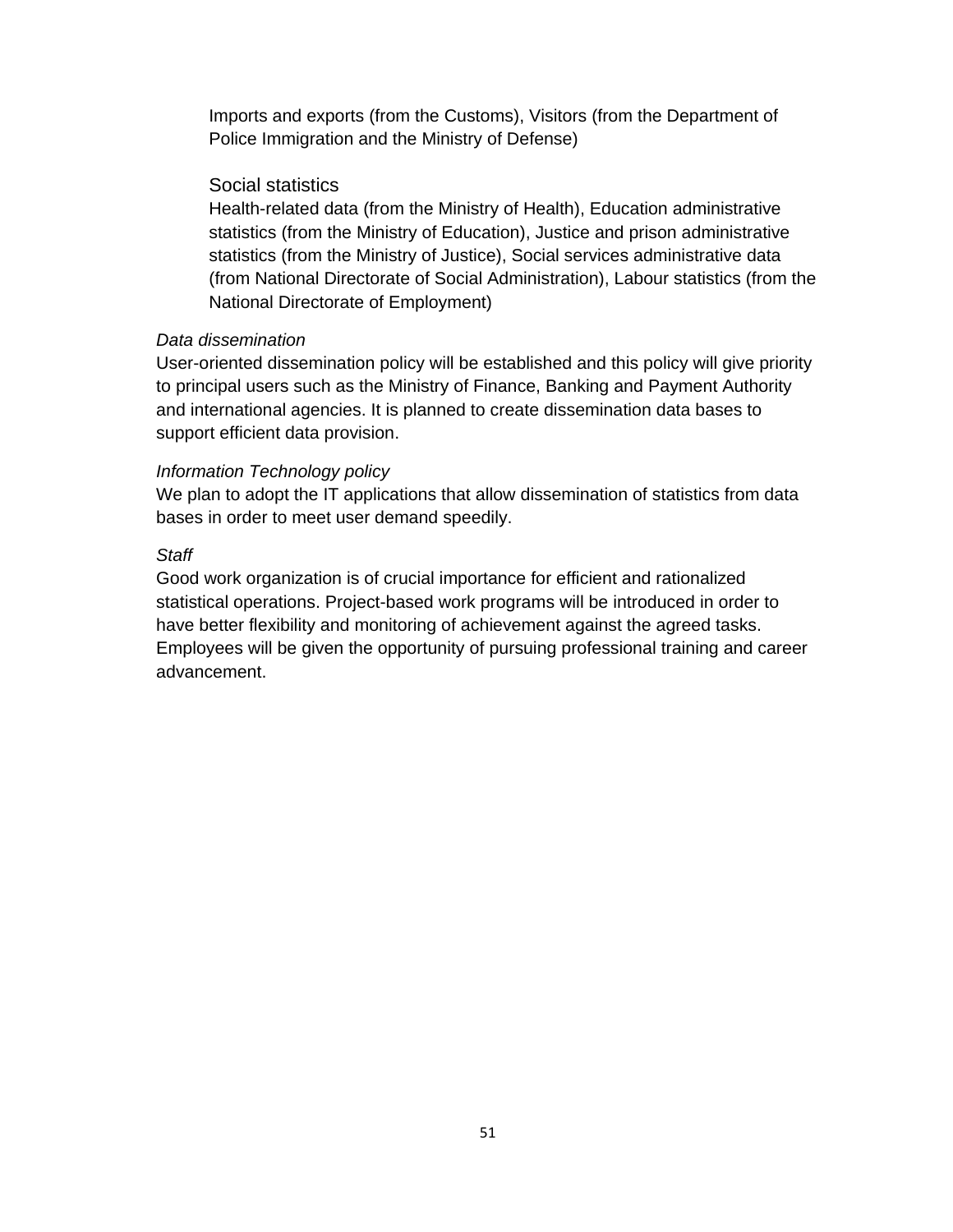# **Annex IX: Sections of Statistical Law44**

The duties of the Direcção Nacional de Estatística are:

- (a) to collect, compile, analyze and publish statistical information relating to the commercial, industrial, financial, social, economic, environmental and general activities and condition of Timor-Leste and its people;
- (b) to collaborate with ministries and departments of government in the collection, compilation and publication of statistical information, including statistics derived from the activities of those ministries and departments**;**
- (c) to promote the avoidance of duplication in the information collected by ministries and departments of government; and
- (d) generally, to promote and develop integrated social and economic statistics pertaining to the whole of the government.

The duties of the director of the Direcção Nacional de Estatística are to:

- (a) advise on matters pertaining to statistical programs of the ministries and departments of the Government of Timor-Leste, and confer with those departments to that end;
- (b) decide on the manner in which data for statistical purposes are collected, how they are compiled and when and how statistics are published.
- (c) supervise generally the administration of this Act and control the operations and staff of the Direcção Nacional de Estatística.
- (d) represent the Direcção Nacional de Estatística in international statistical meetings or designate one or more staff members of the Direcção Nacional de Estatística to do so.

Work plan, release calendar and annual report

- (a) Three months before the beginning of each new fiscal year, the director shall submit to the Minister a work plan for the next fiscal year, setting out all major statistical collections and planned publications, as well as estimates of expenditure and revenues related to this;
- (b) At the beginning of each new fiscal year, the director shall publish a calendar of the most important releases of new statistics in that fiscal year;
- (c) Within three months after each fiscal year the director shall present a report to the Minister with regard to the activities of the Direcção Nacional de Estatística in the preceding fiscal year.

Statistics Advisory Board

- (a) There shall be a Statistics Advisory Board whose role is to:
	- (i) advise the director on statistical work plans; its advice shall be added when the work plan is submitted to the Minister;
	- (ii) comment on the annual report that the director submits to the Minister; its comments shall be added to this report;
	- (iii) advise the director of the DNE on any other statistical issues.
- (b) The board shall be chaired by the director of the DNE;
- (c) The board shall meet at least four times a year;

 <sup>44</sup> Extracted from Annex 1 of the *UN Handbook of Statistical Organization*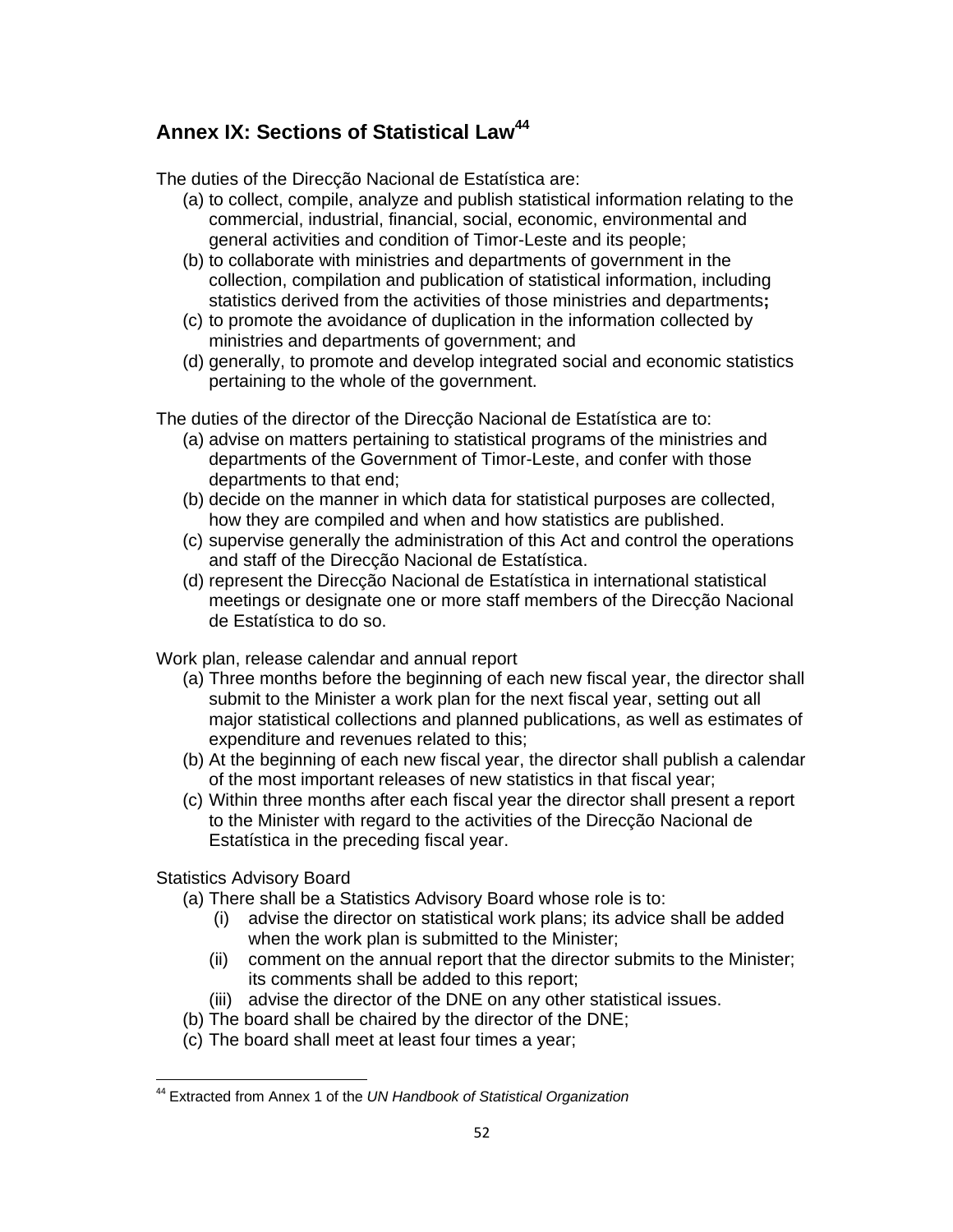- (d) The board may set up subcommittees and ad hoc advisory groups;
- (e) The board shall have at least 15 members, representing the most important users of official statistics, in particular government departments, the business community and academia;
- (f) Members of the board shall be appointed by the Minister, at the recommendation of the director for renewable terms of four years;
- (g) The board's rules of procedure shall be approved by the Minister.

#### Statistical personnel

The director may employ such commissioners, enumerators, agents or other persons as are necessary to collect such statistics and information as the director deems useful and in the public interest relating to such commercial, industrial, financial, social, economic and other activities as the director may determine, and the duties of the commissioners, enumerators, agents or other persons shall be those duties prescribed by the director.

The Minister who is politically responsible for official statistics has the power to recruit civil servants outside the Direcção Nacional de Estatística to perform statistical duties.

#### Contracted services

Any persons retained under contract to perform special services for the director pursuant to this Act and the employees and agents of those persons shall, for the purposes of this Act, be deemed to be persons employed under this Act while performing those services.

#### Sharing of information

The director may enter into an agreement with any ministry, department or municipal or other corporation for the sharing of information collected from a respondent. Such an agreement shall provide that:

- (a) the respondent be informed by notice that the information is being collected on behalf of the Direcção Nacional de Estatística and the department or corporation, as the case may be; and
- (b) where the respondent gives notice in writing to the director that the respondent objects to the sharing of the information by the Direcção Nacional de Estatística, the information not be shared with the ministry, department or corporation unless the ministry, department or corporation is authorized by law to require the respondent to provide that information.

#### Access to records

A person having the custody or charge of any documents or records that are maintained in any ministry, department or in any municipal office, corporation, business or organization, from which information sought in respect of the objects of this Act can be obtained or that would aid in the completion or correction of that information, shall grant access thereto for those purposes to a person authorized by the director to obtain that information or aid in the completion or correction of that information.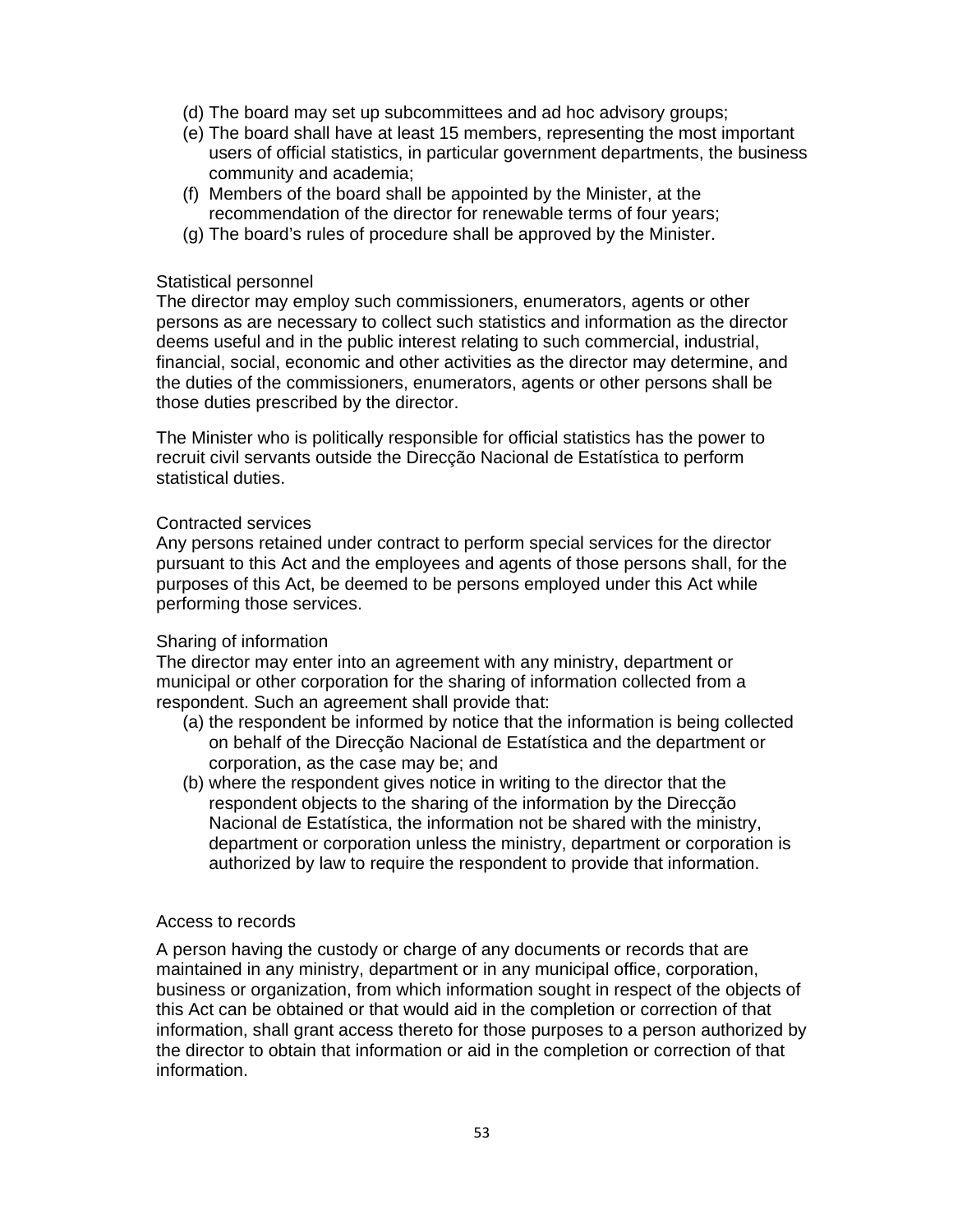False or unlawful information

Every person who, without lawful excuse,

- (a) refuses or neglects to answer, or willfully answers falsely, any question requisite for obtaining any information sought in respect of the objects of this Act or pertinent thereto that has been asked of him by any person employed or deemed to be employed under this Act, or
- (b) refuses or neglects to furnish any information or to fill in to the best of his knowledge and belief any schedule or form that the person has been required to fill in, and to return the same when and as required of him pursuant to this Act, or knowingly gives false or misleading information or practices any other deception there under is, for every refusal or neglect, or false answer or deception, guilty of an offence and liable on summary conviction to a fine not exceeding \$xxx or to imprisonment for a term not exceeding \$xxx or to both.

Refusal to grant access to records

Every person,

- (a) who, having the custody or charge of any documents or records that are maintained in any department or in any municipal office, corporation, business or organization, from which information sought in respect of the objects of this Act can be obtained or that would aid in the completion or correction of the information, refuses or neglects to grant access to the information to any person authorized for the purpose by the director, or
- (b) who otherwise in any way willfully obstructs or seeks to obstruct any person employed in the execution of any duty under this Act is guilty of an offence and liable on summary conviction to a fine not exceeding \$xxx or to imprisonment for a term not exceeding \$ xxx or to both.

#### *Forms for statistical data*

Instead of or in addition to using agents or employees for the collection of statistics under this Act, the director may prescribe that a form be sent to a person from whom information authorized to be obtained under this Act is sought. A person to whom such a form is sent shall answer the inquiries thereon and return the form and answers to the Direcção Nacional de Estatística properly certified as accurate, not later than the time prescribed therefore and indicated on the form or not later than such extended time as may be allowed in the discretion of the director.

#### *Returns under Income Tax Act*

For the purposes of this Act

- (a) the Director or any person authorized by the director to do so may inspect and have access to any returns, certificates, statements, documents or other records obtained on behalf of the Minister of National Revenue for the purposes of the Income Tax Act, and
- (b) the Minister of National Revenue shall cause the returns, certificates, statements, documents, or other records to be made available to the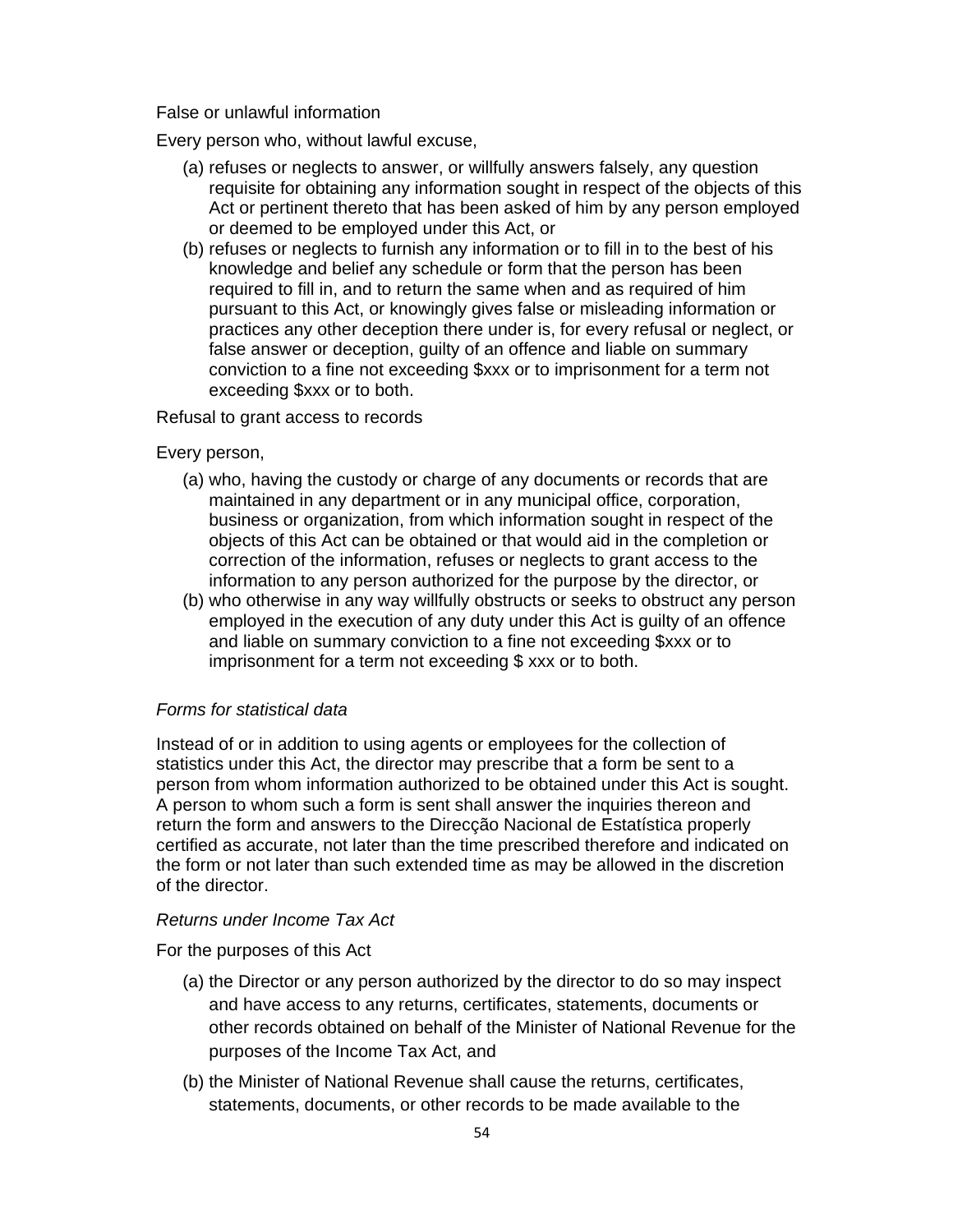director or person authorized by the director to inspect the records.

### *Return of exports and imports from Customs*

For the purposes of this Act, the Minister of National Revenue shall cause to be sent to the Director returns of imports and exports into and from Timor-Leste and details of the means of transportation used therefore.

#### Population census

- (a) A census of population of Timor-Leste shall be taken by the Direcção Nacional de Estatística in the month of .... in the year ....., and every tenth year thereafter.
- (b) The census of population shall be taken in such a manner as to ensure that counts of the population are provided for each district of Timor-Leste, as constituted at the time of each census of population.

#### Agriculture Census

A census of agriculture of Timor-Leste shall be taken by the Direcção Nacional de Estatística in the year 2011and in every tenth year thereafter.

#### Data confidentiality

Prohibition against divulging information

Except for the purpose of communicating information in accordance with any conditions of an agreement made under this Act and except for the purposes of a prosecution under this Act but subject to this section:

- (a) no person, other than a person employed or deemed to be employed and sworn in under this Act, shall be permitted to examine any identifiable individual return made for the purposes of this Act; and
- (b) no person who has been sworn in under this Act shall disclose or knowingly cause to be disclosed, by any means, any information obtained under this Act in such a manner that it is possible from the disclosure to relate the particulars obtained from any individual return to any identifiable individual person, business or organization.

#### Oath of office

The Director and every person employed or deemed to be employed pursuant to this Act shall, before entering on his duties, take and subscribe the following oath or solemn affirmation:

I, ........, do solemnly swear (or affirm) that I will faithfully and honestly fulfill my duties as an employee of the Direcção Nacional de Estatística in conformity with the requirements of the Statistics Act, and of all rules and instructions there under and that I will not without due authority in that behalf disclose or make known any matter or thing that comes to my knowledge by reason of my employment.

Where a person retained under contract to perform special services for the director pursuant to this Act is a legal person, the chief executive officer thereof and such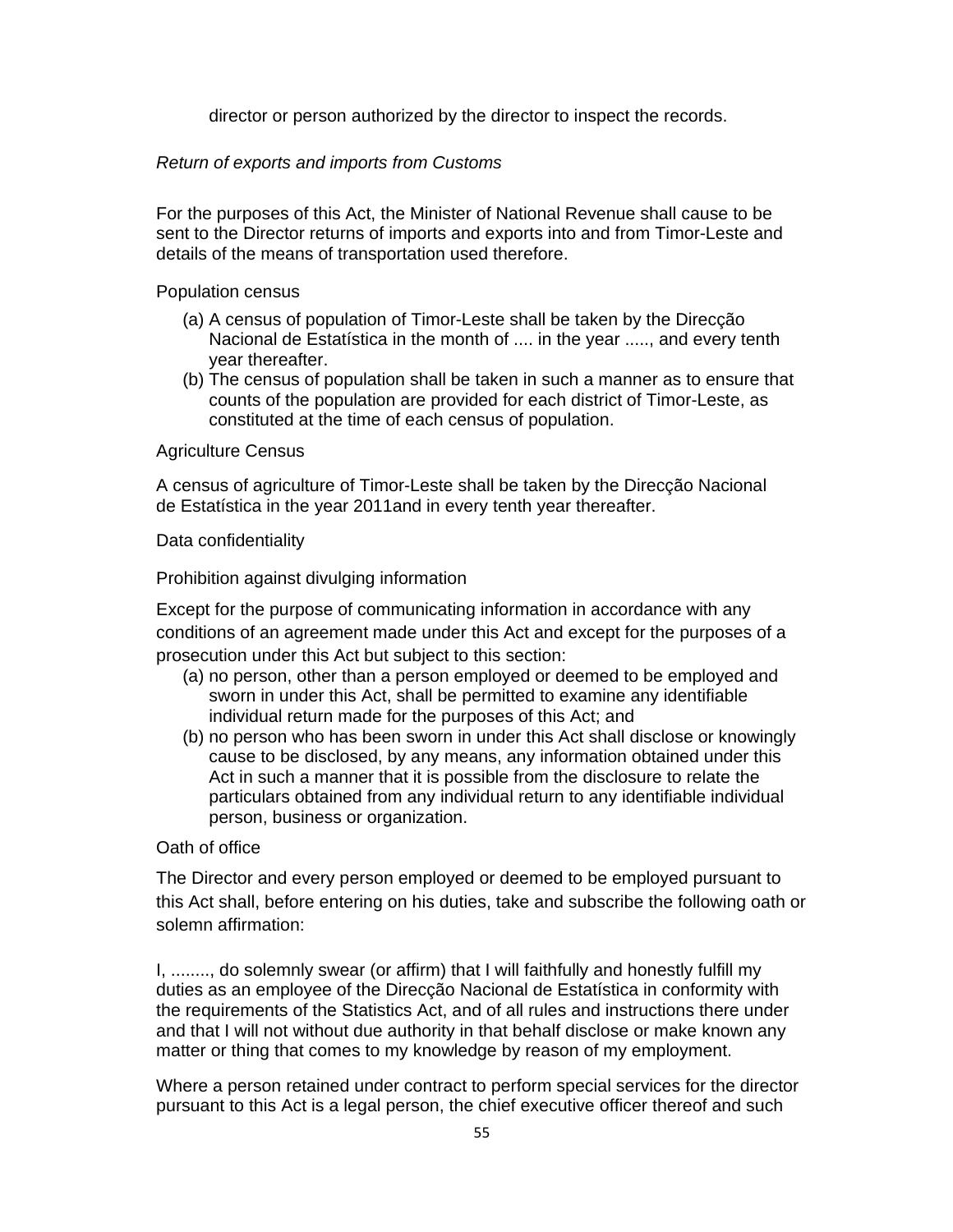other officers, employees and agents thereof as are used to perform the special services shall, before entering on any of the duties required under the contract, take and subscribe the following oath or solemn affirmation:

I, ........., do solemnly swear (or affirm) that I will faithfully and honestly fulfill my duties as an employee of (name legal person) in respect of my employment in carrying out ...... in conformity with the requirements of the Statistics Act, and of all rules and instructions there under and that I will not without due authority in that behalf disclose or make known any matter or thing that comes to my knowledge by reason of my employment as described herein.

#### Information is privileged

Except for the purposes of a prosecution under this Act, any return made to the Direcção Nacional de Estatística pursuant to this Act and any copy of the return in the possession of the respondent is privileged and shall not be used as evidence in any proceedings whatever. No person sworn under this Act shall by an order of any court, tribunal or other body be required in any proceedings whatever to give oral testimony or to produce any return, document or record with respect to any information obtained in the course of administering this Act.

#### Disclosing secret information

Every person who, after taking the oath under this Act:

- (a) willfully discloses or divulges directly or indirectly to any person not entitled under this Act to receive the same any information obtained by him in the course of his employment that might exert an influence on or affect the market value of any stocks, bonds or other security or any product or article, or
- (b) uses any information described in paragraph (a) for the purpose of speculating in any stocks, bonds or other security or any product or article is guilty of an offence and liable on summary conviction to a fine not exceeding ....... or to imprisonment for a term not exceeding ........or to both.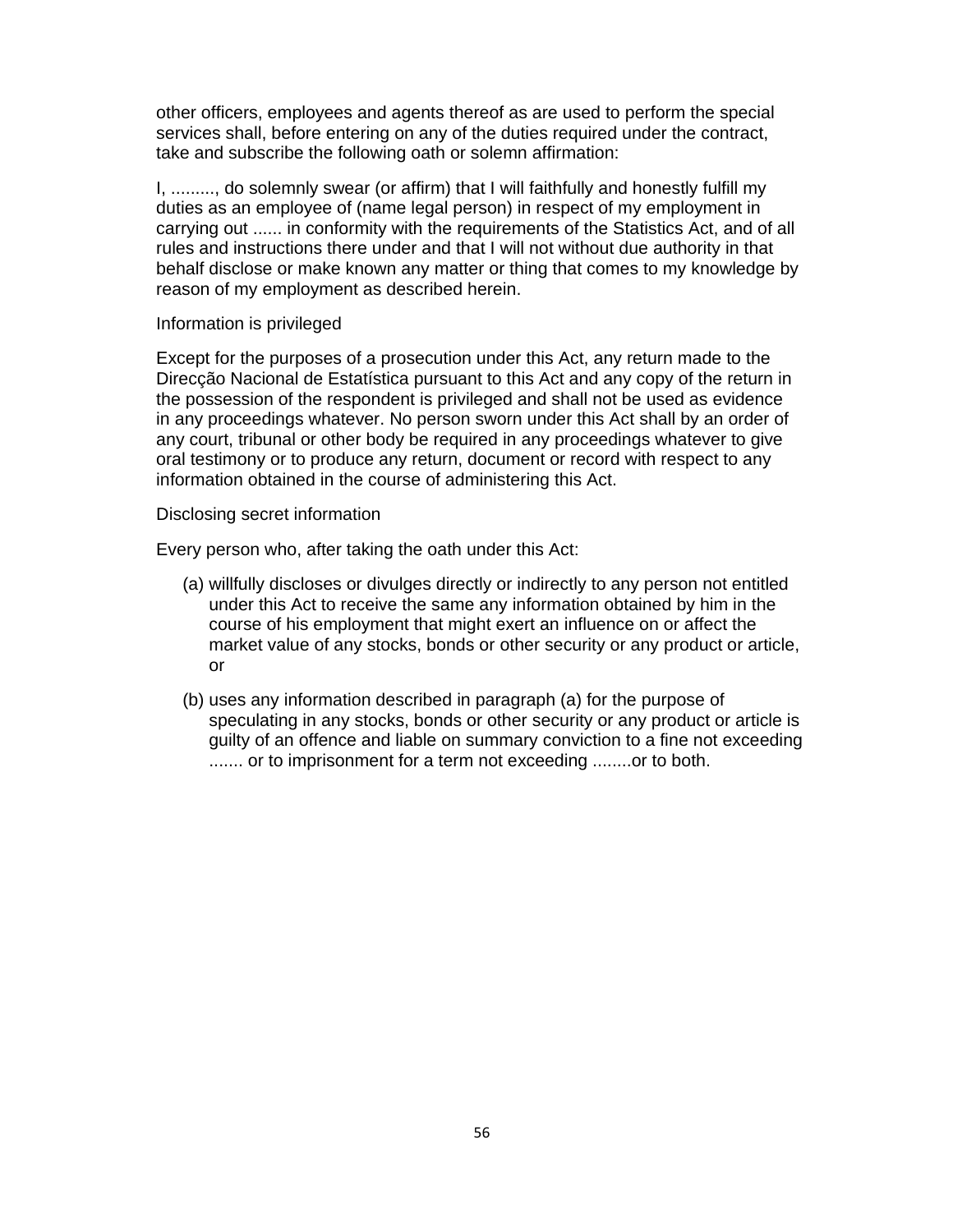|                                                    | Source         |          | Comments                         |  |  |
|----------------------------------------------------|----------------|----------|----------------------------------|--|--|
|                                                    |                | Surveys  |                                  |  |  |
|                                                    | Administrative | and      |                                  |  |  |
|                                                    | records        | Censuses |                                  |  |  |
| <b>Economic Statistics</b>                         |                |          |                                  |  |  |
| <b>National Accounts</b>                           |                |          | Derived                          |  |  |
| Household expenditure                              |                | x        | Income and Expenditure<br>survey |  |  |
| Government expenditure                             | х              |          | From MoF                         |  |  |
| Employment and income                              |                | х        | <b>Annual Business Survey</b>    |  |  |
| Agriculture production                             |                | x        | <b>Annual Crop Survey</b>        |  |  |
| Retail sales                                       |                | x        | <b>Annual Business Survey</b>    |  |  |
| Tourism                                            | х              |          |                                  |  |  |
|                                                    |                |          |                                  |  |  |
| <b>Prices Statistics</b>                           |                |          |                                  |  |  |
| Consumer Price Index (CPI)                         |                | х        | Price collection                 |  |  |
| Producer Price Indexes (PPI)                       |                | x        | Price collection                 |  |  |
|                                                    |                |          |                                  |  |  |
| Employment                                         |                | x        | Labour Force Survey              |  |  |
| Unemployment                                       |                | X        | Labour Force Survey              |  |  |
|                                                    |                |          |                                  |  |  |
| <b>Fiscal Sector Statistics</b>                    |                |          |                                  |  |  |
| Government finance                                 | x              |          |                                  |  |  |
| Government debt                                    | X              |          |                                  |  |  |
|                                                    |                |          |                                  |  |  |
| Monetary and Financial<br><b>Statistics</b>        | x              | х        | Survey by BPA                    |  |  |
| <b>External Sector Statistics</b>                  |                |          |                                  |  |  |
| <b>Balance of Payments</b>                         | х              | х        | Survey by BPA                    |  |  |
| Merchandise trade                                  | X              |          |                                  |  |  |
| International trade in services                    | х              | х        | Survey by BPA                    |  |  |
|                                                    |                |          |                                  |  |  |
| <b>Social and Demographic</b><br><b>Statistics</b> |                |          |                                  |  |  |
| Population                                         |                | х        | Population census                |  |  |
| Births, deaths                                     | x              |          |                                  |  |  |
| Mortality                                          |                | X        |                                  |  |  |
|                                                    |                |          |                                  |  |  |
| Health                                             | X              | X        | Demographic Health Survey        |  |  |
|                                                    |                |          |                                  |  |  |
| Education                                          |                |          |                                  |  |  |
| Enrolments                                         | X              |          |                                  |  |  |
| Literacy                                           |                | X        | Living standard survey           |  |  |
|                                                    |                |          |                                  |  |  |
| Poverty measures                                   |                | X        | Living standard survey           |  |  |
|                                                    |                |          |                                  |  |  |

# **Annex X: Key statistical outputs**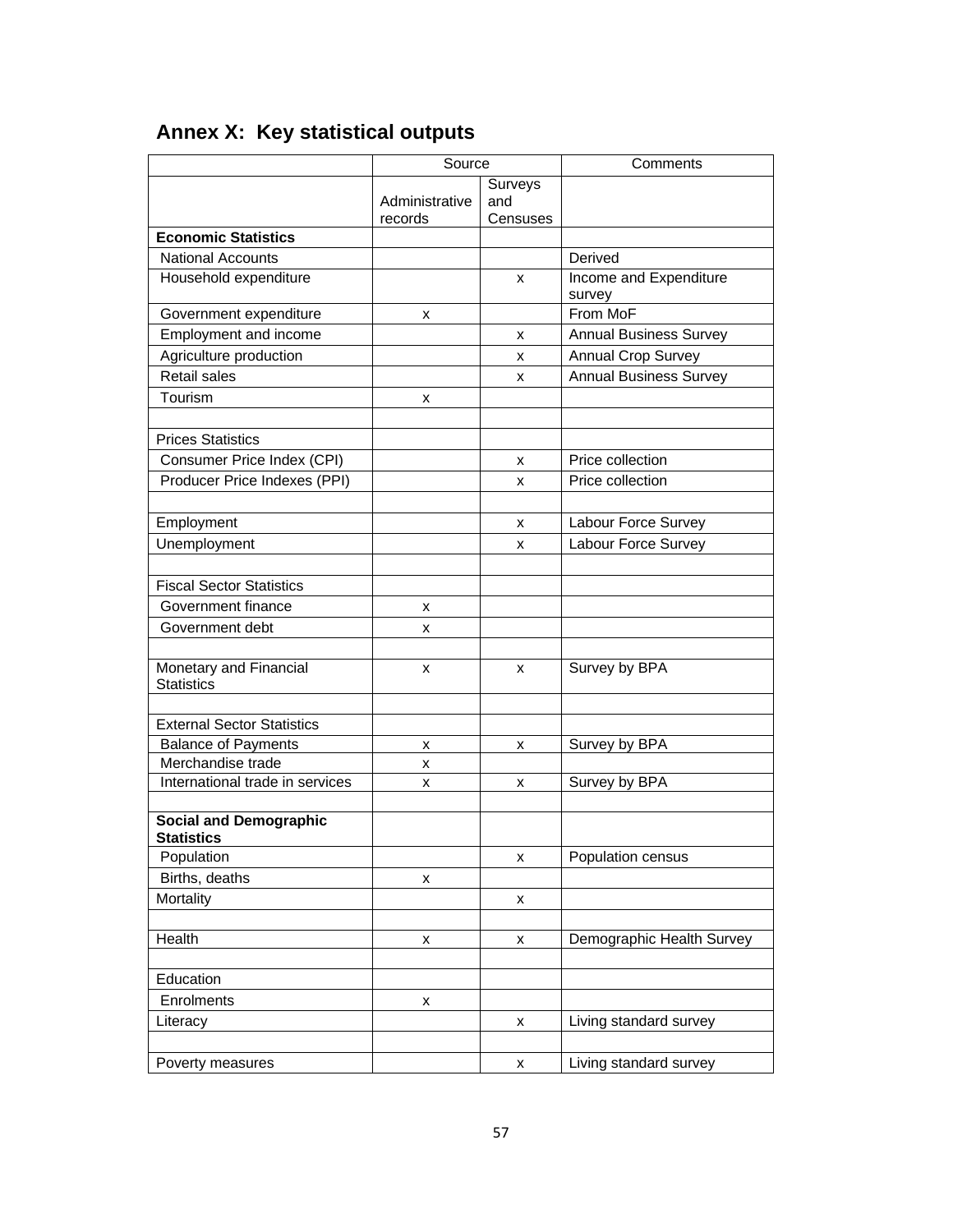# **Annex XI: Immediate action plan for next two years**

|                                                                            | 2009 |                                        |                            | 2010 |                           |                |                |     |                    |
|----------------------------------------------------------------------------|------|----------------------------------------|----------------------------|------|---------------------------|----------------|----------------|-----|--------------------|
| Data collection/processing                                                 |      |                                        |                            |      |                           |                |                |     |                    |
| Activity                                                                   | Q1   | Q2                                     | Q <sub>3</sub>             | Q4   | - Q1                      | Q <sub>2</sub> | Q <sub>3</sub> | Q4  | Responsibility     |
| Annual GDP estimates                                                       |      |                                        |                            |      | (capacity building)       |                |                |     | Adviser/DNE        |
| <b>Business Activity Survey</b><br><b>Agriculture Production</b><br>Survey |      | Capacity building<br>Capacity building | Adviser/DNE<br>Adviser/DNE |      |                           |                |                |     |                    |
| CPI - rebase                                                               |      |                                        |                            |      |                           |                |                |     | <b>DNE</b>         |
| <b>Visitor statistics</b>                                                  |      |                                        | Capacity building          |      | Police $-$<br>immigration |                |                |     |                    |
| Government finance<br>statistics                                           |      |                                        |                            |      |                           |                |                |     | MoF                |
| External trade data                                                        |      |                                        |                            |      |                           |                |                |     | <b>DNE/Customs</b> |
| <b>Monetary statistics</b>                                                 |      |                                        |                            |      |                           |                |                |     | <b>BPA</b>         |
| Balance of payments data                                                   |      |                                        |                            |      |                           |                |                |     | <b>BPA</b>         |
| Electricity and water                                                      |      |                                        |                            |      |                           |                |                |     |                    |
| production                                                                 |      |                                        | Capacity building          |      |                           |                |                |     | Ele-Timor/Water    |
| <b>Health statistics</b>                                                   |      | Capacity building                      |                            |      |                           |                |                |     | MoH                |
| <b>Education statistics</b>                                                |      | Capacity building                      |                            |      |                           |                |                | MoE |                    |
| Labour statistics                                                          |      | Capacity building                      |                            |      |                           |                |                |     | MoSS               |
| Crime statistics                                                           |      | Capacity building                      |                            |      |                           |                |                |     | MoJ                |
| <b>Statistical publications</b>                                            |      |                                        |                            |      |                           |                |                |     |                    |
| <b>Quarterly Statistical</b><br>Indicators                                 |      | Capacity building                      |                            |      |                           |                |                |     | <b>DNE</b>         |
| <b>Statistical Year Book</b>                                               |      |                                        | Capacity building          |      |                           |                |                |     | <b>DNE</b>         |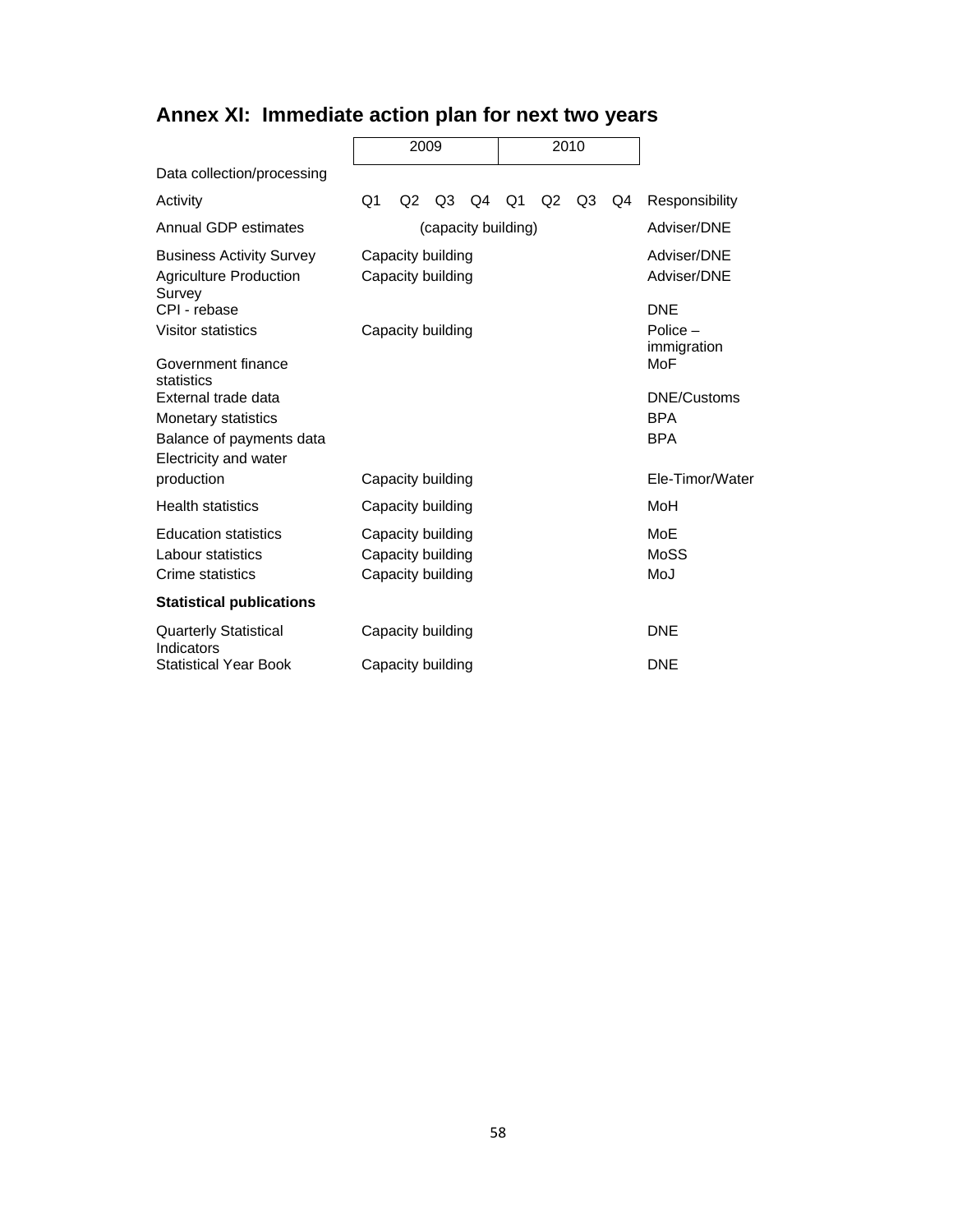## **Annex XII: Human resources development plan**

## Human resources

Statistical processing and analysis require fairly high technical expertise. Unlike other areas of government it is not usually possible to find someone with the required knowledge and skills to fill positions in the statistics office in Timor-Leste. As the DNE becomes more sophisticated in its statistical products, especially after adopting the work program in the Statistical Work Plan, there will be need for staff with skills beyond what currently they have.

Although the responsibility for some statistical activities, such as banking, balance of payments, government finance, health and education will fall on other government ministries and agencies, the DNE still needs to maintain a coordinating role to ensure the quality and consistency of these administrative data.

## Strategy for human resource management

The strategy for human resource management is to be based on the following:

- designing a program to disengage employees demonstrating less potential and low aptitude for further training from the statistics workforce through deployment to other government departments and ministries;
- improving the proportion of professional staff from the present 15 per cent to 50 per cent within the next three years by hiring two new graduates every year ;
- training staff in up-to-date skills necessary for their job;
- developing long-term career potential through career broadening assignments; and
- creating a positive work environment which motivates and promotes productivity.

## Basic statistical training

Staff training will be a major component of the long-term reform proposed in the SWP. The DNE should develop a formal training program that identifies the need for training in key statistical skills and methods. To meet this need, the DNE should contact either National University of Timor-Leste or Dili Institute of Technology to find out whether they are interested in mounting an in-house training program for statistical staff employed at the DNE. It would be useful to contact the Royal Statistical Society (RSS) of the United Kingdom in developing the course materials so that the course should follow the RSS syllabus for its Ordinary Certificate and be externally examined by the RSS. The RSS Ordinary Certificate in statistics is a widely available course by statistical clerks throughout the world and the course concentrates very much on the practical aspects of data collection and simple analyses $45$ .

 $45$  Alternatively, the DNE may try placing a few staff members in the Institute of Statistics Science in Indonesia where statistics is the main subject in the curriculum.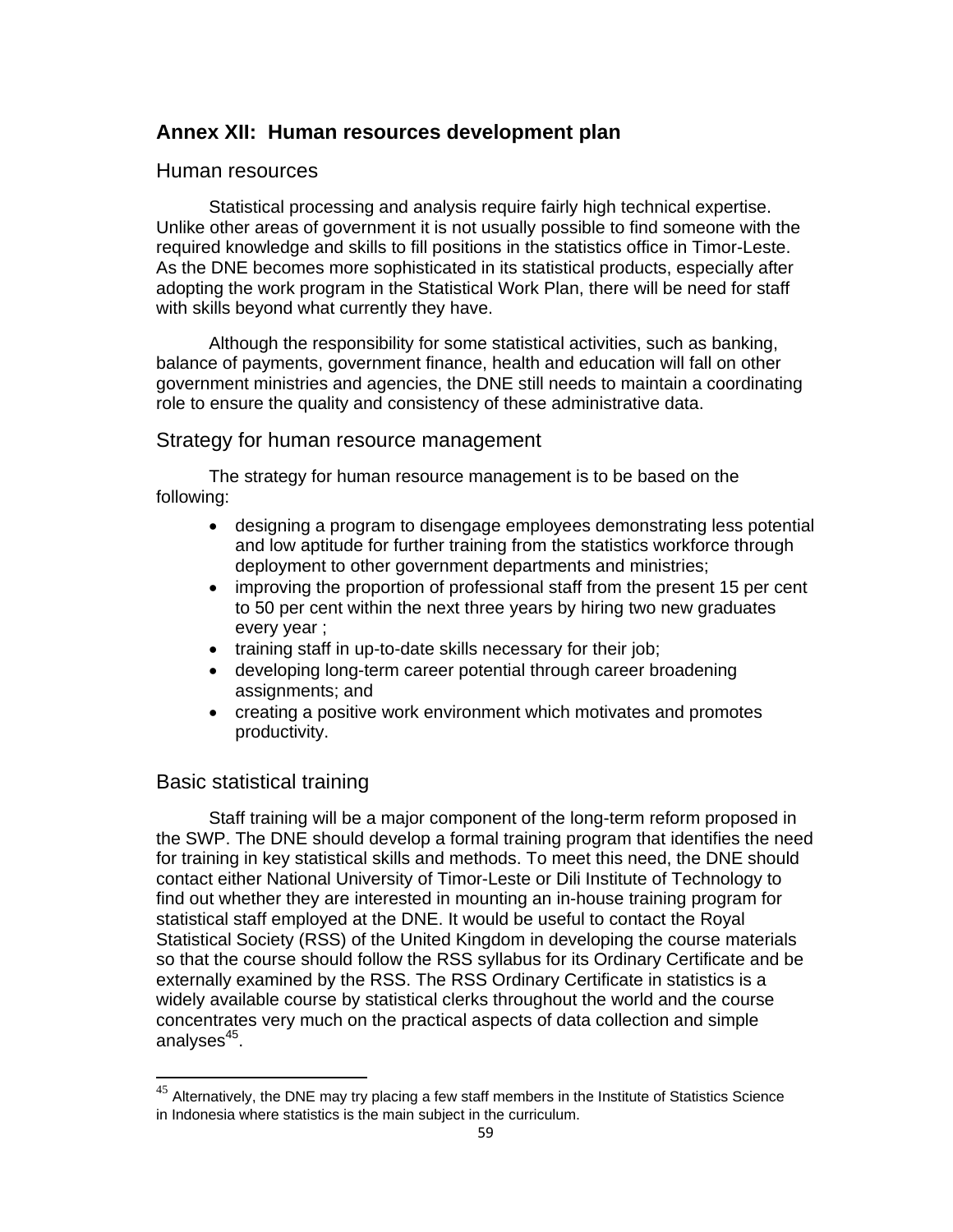Further general skills, such as subject specific material, are also required by the DNE staff in addition to the knowledge gained from the RSS course. These key skills are effective communication, problem solving, improving their own learning and performance, working with others, information technology, and application of numbers.

The Institutional Development Manager, who will assist the DNE director to implement the SWP initiatives, or a leading local management company should prepare a three-year program to train staff for the challenges ahead. The three year training program, besides in-house training, should draw attention to specific specialized statistical analysis training that can be obtained through the following international organizations:

- ILO labour market analysis;
- WHO -health statistical analysis;
- UNESCO education statistical analysis;
- US Bureau of the Census census analysis; and
- IMF economic analysis and national accounts.

Employees should discuss their training needs, both for their current jobs and for planned career moves within the DNE, during their annual performance review. An annual performance review is a frank, open, nonthreatening discussion on work satisfaction and performance. Staff should also have the opportunity to discuss longer-range training to meet career goals in biennial interview with the director.

Two employees should be sent overseas for long duration training courses on survey management and data analysis. This training will address the major technical, professional and management needs of the DNE.

#### New positions

The future organization of the DNE includes an additional layer of professional statisticians, as section heads, just below the director. There is also a need to create the following new positions:

- An economic statistician to handle national accounts. This position will require someone with a degree in economics or statistics so that he/she can start working immediately with the international consultant on national accounts;
- Two statistical officers should be recruited soon so that they are available when international (or domestic) consultants are recruited to conduct the annual business survey and the annual agricultural production survey in 2009. It is important that implementation of these two surveys are launched immediately so that the results will be available by December 2009 for the national accounts compilation process to begin;
- an additional statistician is required to manage the activities of IT, world wide web development, dissemination of statistics and public relations.

#### Human resource costs

<u> La componenta de la componenta de la componenta de la componenta de la componenta de la componenta de la com</u>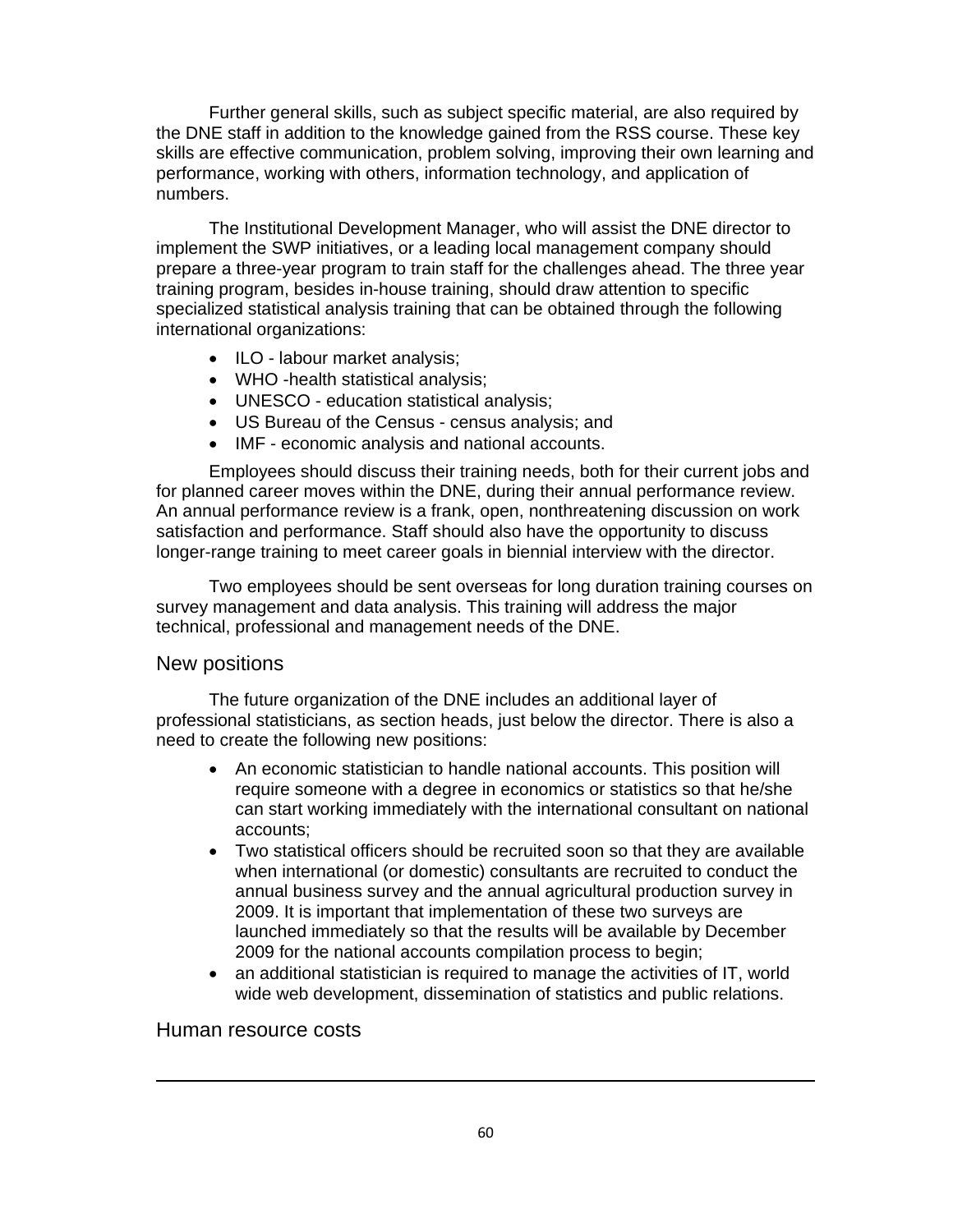The number of staff by salary grade and their salary costs are shown in Table 1. Wages for temporary staff hired to help with surveys processing and interviewing, are generally budgeted for under donor-funded projects such as the Demographic Health Survey and the Population Census.

|      | Grade          |                |                                    |                |          |              |              |  |  |
|------|----------------|----------------|------------------------------------|----------------|----------|--------------|--------------|--|--|
|      | $\mathbf{2}$   | 3              | 4                                  | 5              | 6        | 7            | <b>Total</b> |  |  |
| Year |                |                |                                    |                |          |              |              |  |  |
| 2009 | 3              | 3              | 13                                 | 0              | 0        | 0            | 19           |  |  |
| 2010 | 3              | 3              | 14                                 | $\overline{2}$ | 1        | 0            | 26           |  |  |
| 2011 | 3              | 3              | 16                                 | 4              | 1        | 0            | 28           |  |  |
| 2012 | 3              | 3              | 20                                 | 4              | 1        | 0            | 30           |  |  |
| 2013 | 3              | 3              | 27                                 | 4              | 0        | $\mathbf{1}$ | 32           |  |  |
| 2014 | 2              | $\overline{2}$ | 29                                 | 4              | 0        | $\mathbf{1}$ | 34           |  |  |
| 2015 | 2              | $\overline{2}$ | 29                                 | 4              | 0        | $\mathbf{1}$ | 36           |  |  |
| 2016 | 2              | $\overline{2}$ | 29                                 | 4              | 0        | $\mathbf{1}$ | 38           |  |  |
| 2017 | $\overline{2}$ | $\overline{2}$ | 29                                 | 4              | $\Omega$ | $\mathbf 1$  | 40           |  |  |
| 2018 | 2              | $\overline{c}$ | 29                                 | 4              | 0        | $\mathbf{1}$ | 40           |  |  |
| 2019 | 2              | $\overline{c}$ | 29                                 | 4              | 0        | $\mathbf{1}$ | 40           |  |  |
|      |                |                | Salary cost - 2009 Constant US \$) |                |          |              |              |  |  |
| 2009 | 4,500          | 5,535          | 29,016                             | 0              | 0        | $\mathbf 0$  | 39,051       |  |  |
| 2010 | 4,500          | 5,535          | 31,248                             | 5,789          | 3,671    | 0            | 50,743       |  |  |
| 2011 | 4,500          | 5,535          | 35,712                             | 11,578         | 3,671    | 0            | 60,995       |  |  |
| 2012 | 4,500          | 5,535          | 44,640                             | 11,578         | 3,671    | 0            | 69,923       |  |  |
| 2013 | 4,500          | 5,535          | 60,264                             | 11,578         | 0        | 5,021        | 86,898       |  |  |
| 2014 | 3,000          | 3,690          | 64,728                             | 11,578         | 0        | 5,021        | 88,017       |  |  |
| 2015 | 3,000          | 3,690          | 64,728                             | 11,578         | 0        | 5,021        | 88,017       |  |  |
| 2016 | 3,000          | 3,690          | 64,728                             | 11,578         | 0        | 5,021        | 88,017       |  |  |
| 2017 | 3,000          | 3,690          | 64,728                             | 11,578         | 0        | 5,021        | 88,017       |  |  |
| 2018 | 3,000          | 3,690          | 64,728                             | 11,578         | 0        | 5,021        | 88,017       |  |  |
| 2019 | 3,000          | 3,690          | 64,728                             | 11,578         | 0        | 5,021        | 88,017       |  |  |

Table 1 Total number of staff by grade and cost 2009-2019.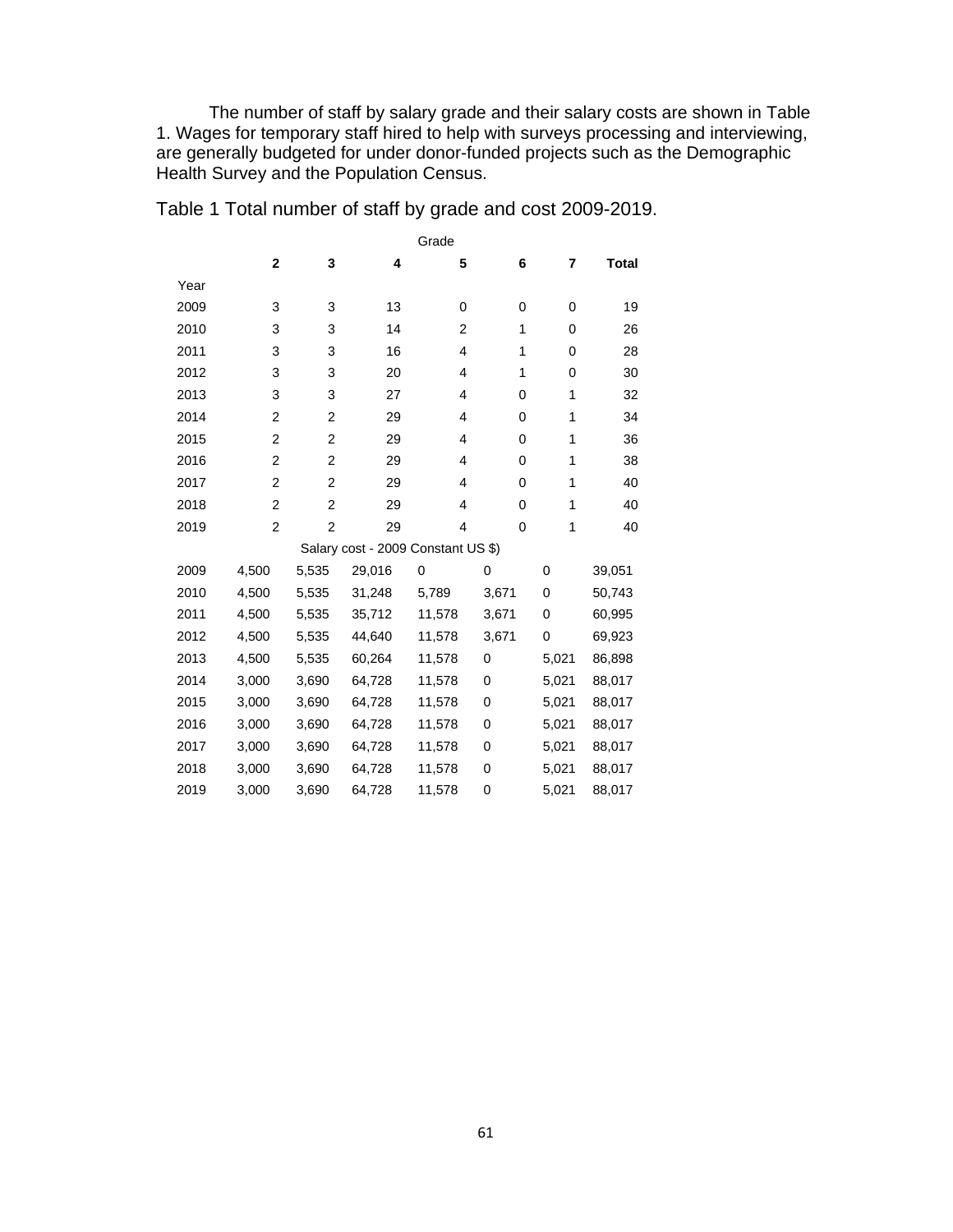# **Annex XIII: Detailed financing of SWP activities 2010-19**

(in constant 2009 US Dollars '000)

| Activity                                                          | 2010           | 2011                 | N<br>201             | ო<br>$\overline{5}$ | 2014              | Ю<br>201             | 2016                    | 2017           | 2018                    | თ<br>$\overline{5}$ | Total       |
|-------------------------------------------------------------------|----------------|----------------------|----------------------|---------------------|-------------------|----------------------|-------------------------|----------------|-------------------------|---------------------|-------------|
| Direcção Nacional de                                              |                |                      |                      |                     |                   |                      |                         |                |                         |                     |             |
| Estatística<br><b>Existing statistical activities</b>             | 204            | 226                  | 247                  | 276                 | 283               | 283                  | 283                     | 293            | 293                     | 293                 | 2,678       |
| Statistical legislation                                           | 44             | 0                    | 0                    | 0                   | 0                 | 0                    | 0                       | 0              | 0                       | 0                   | 44          |
| Institutional Development                                         | 154            | 154                  | 0                    | $\mathbf 0$         | 0                 | 0                    | $\overline{0}$          | 0              | 0                       | 0                   | 308         |
| Adviser                                                           |                |                      |                      |                     |                   |                      |                         |                |                         |                     |             |
| National Accounts capacity<br>building                            | 154            | 154                  | 50                   | 0                   | 0                 | 0                    | 0                       | 0              | 0                       | 0                   | 358         |
| Statistical skills                                                | 34             | 25                   | 25                   | $\mathbf 0$         | 0                 | 0                    | 0                       | 0              | 0                       | 0                   | 84          |
| development                                                       |                |                      |                      |                     |                   |                      |                         |                |                         |                     |             |
| <b>Business Activity Survey</b><br><b>Agricultural Production</b> | 73<br>7,373    | $\overline{2}$<br>20 | $\overline{2}$<br>20 | 2<br>20             | 2<br>20           | $\overline{2}$<br>20 | 0<br>$\overline{0}$     | 0<br>0         | $\mathbf 0$<br>0        | 0<br>0              | 83<br>8,373 |
| Survey Producer &                                                 |                |                      |                      |                     |                   |                      |                         |                |                         |                     |             |
| wholesale price indexes                                           |                |                      |                      |                     |                   |                      |                         |                |                         |                     |             |
| CPI re-base and other                                             | 0              | 0                    | 73                   | $\mathbf 0$         | 0                 | 0                    | 0                       | 0              | $\mathbf 0$             | 0                   | 73          |
| indexes                                                           |                |                      |                      |                     |                   |                      |                         |                |                         |                     |             |
| IT /dissemination                                                 | 73             | 0                    | 0                    | 0                   | 0                 | 0                    | 0                       | 0              | 0                       | 0                   | 73          |
| Graduate courses - local                                          | $\overline{2}$ | $\overline{2}$       | $\overline{2}$       | $\overline{2}$      | $\overline{2}$    | 0                    | $\overline{0}$          | 0              | $\mathbf 0$             | 0                   | 10          |
| $(DIT)***$<br>Labour Force Survey                                 | 0              | 0                    | 1,500                | 0                   | 0                 | 0                    | 0                       | 0              | 0                       | 0                   | 1,500       |
| <b>Population Census</b>                                          | 4,000          | 0                    | 0                    | 0                   | 0                 | 0                    | 0                       | 0              | 0                       | 0                   | 4,000       |
| Household Expenditure                                             | 0              | 2,000                | 0                    | 0                   | 0                 | 0                    | 0                       | 0              | 0                       | 0                   | 2,000       |
| Survey                                                            |                |                      |                      |                     |                   |                      |                         |                |                         |                     |             |
| staff and other costs                                             |                |                      |                      |                     |                   |                      |                         |                |                         |                     | 0           |
| Banking & Payment                                                 |                |                      |                      |                     |                   |                      |                         |                |                         |                     |             |
| Authority                                                         |                |                      |                      |                     |                   |                      |                         |                |                         |                     |             |
| Balance of Payments data                                          | 0              | 0                    | 0                    | 0                   | 0                 | 0                    | 0                       | 0              | 0                       | 0                   | 0           |
| Monetary and financial<br>statistics                              | 0              | 0                    | 0                    | $\mathbf 0$         | 0                 | 0                    | $\overline{0}$          | 0              | 0                       | 0                   | $\Omega$    |
| Ministry of Finance                                               | 0              | 0                    | 0                    | 0                   | 0                 | 0                    | 0                       | 0              | 0                       | 0                   | 0           |
| Government finance                                                | 0              | 0                    | 0                    | $\mathbf 0$         | $\mathbf 0$       | 0                    | $\overline{0}$          | 0              | $\mathbf 0$             | 0                   | 0           |
| statistics                                                        |                |                      |                      |                     |                   |                      |                         |                |                         |                     |             |
| <b>Taxation statistics</b>                                        | 0              | 0                    | 0                    | 0                   | 0                 | 0                    | 0                       | 0              | 0                       | 0                   | 0           |
| Ministry of Agriculture                                           |                |                      |                      |                     |                   |                      |                         |                |                         |                     |             |
| Census of agriculture                                             | 0              | 0                    | 0                    | 0                   |                   | 0 3,500              | 0                       | 0              | $\mathbf 0$             | 0                   | 3,500       |
| Annual data collection                                            | 3              | 1                    | 1                    | $\overline{2}$      | 1                 | 1                    | $\overline{2}$          | 1              | $\mathbf{1}$            | 1                   | 14          |
| Ministry of Health<br>Demographic Health Survey                   | 1,300          | 0                    | 0                    | 0                   | 0                 | 0                    | 0                       | 0              | 0                       | 0                   | 1,300       |
| Admin data (HMIS)                                                 | 3              | 1                    | 1                    | $\overline{2}$      | 1                 | 1                    | $\overline{2}$          | 1              | $\mathbf{1}$            | 1                   | 14          |
| Ministry of Education                                             |                |                      |                      |                     |                   |                      |                         |                |                         |                     |             |
| Admin data (EMIS)                                                 | 3              | 1                    | 1                    | $\overline{2}$      | 1                 | 1                    | $\overline{2}$          | 1              | 1                       | 1                   | 14          |
| Ministry of Trade and                                             |                |                      |                      |                     |                   |                      |                         |                |                         |                     |             |
| Tourism                                                           |                |                      |                      |                     |                   |                      |                         |                |                         |                     |             |
| Manufacturing and tourism                                         | 3              | 1                    | 1                    | 2                   | 1                 | 1                    | 2                       | 1              | $\mathbf{1}$            | 1                   | 14          |
| data<br>Department of Customs                                     |                |                      |                      |                     |                   |                      |                         |                |                         |                     |             |
| External trade data                                               | $\overline{4}$ | 1                    | 1                    | 2                   | $\mathbf{1}$      | $\mathbf{1}$         | 2                       | 1              | $\mathbf{1}$            | 1                   | 15          |
| Other Agencies and                                                |                |                      |                      |                     |                   |                      |                         |                |                         |                     |             |
| Ministries Visitor statistics -                                   |                |                      |                      |                     |                   |                      |                         |                |                         |                     |             |
| Police                                                            |                |                      |                      |                     |                   |                      |                         |                |                         |                     |             |
| Immigration                                                       | 4              | 2                    | $\overline{2}$       | 2                   | 2                 | 2                    | 2                       | 2              | 2                       | $\overline{2}$      | 22          |
| Criminal data - Ministry of                                       | 4              | $\overline{2}$       | $\overline{2}$       | $\overline{2}$      | $\overline{2}$    | $\overline{2}$       | $\overline{2}$          | $\overline{2}$ | 2                       | $\overline{2}$      | 22          |
| Justice                                                           |                |                      |                      |                     |                   |                      |                         |                |                         |                     |             |
| Employ data - Dir of<br>Employment                                | 4              | 2                    | 2                    | $\boldsymbol{2}$    | 2                 | 2                    | $\overline{\mathbf{c}}$ | 2              | $\overline{\mathbf{c}}$ | $\overline{2}$      | 22          |
| Post and telecom - data                                           | 4              | 2                    | $\boldsymbol{2}$     | $\overline{2}$      | 2                 | $\boldsymbol{2}$     | $\overline{2}$          | 2              | $\overline{c}$          | $\overline{c}$      | 22          |
| Electricity and water data                                        | 4              | $\overline{c}$       | $\boldsymbol{2}$     | $\boldsymbol{2}$    | $\overline{2}$    | 2                    | 2                       | $\overline{2}$ | $\overline{2}$          | 2                   | 22          |
| Total financing required                                          | 6,220          | 2,580                | 1,916                |                     | 302 304 3,802 303 |                      |                         | 308 308        |                         | 308                 | 16,348      |
| DNE - core budget                                                 | 437            | 440                  | 447                  |                     | 450 450           |                      | 450 450                 | 450            | 450                     | 450                 | 4,474       |
| Additional financing required                                     | 5,783          | 2,140                | 1,469                | 0                   |                   | 0 3,352              | 0                       | 0              | 0                       | 0                   | 11,874      |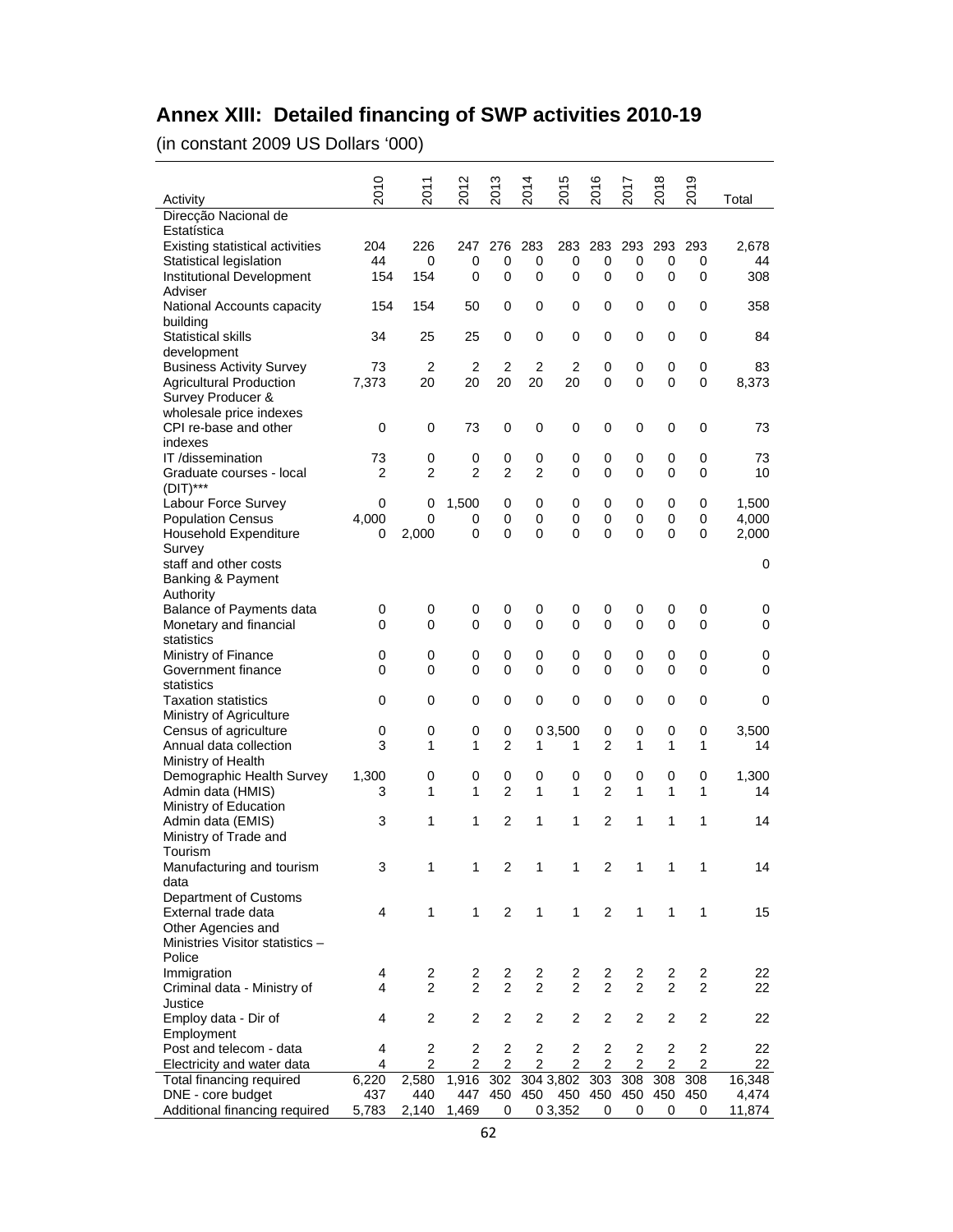# **Annex XIV: Business Activity Survey**

Letter for business activity survey

DNE letter head with logo

Address Label

### Business Activity Survey (BAS) 2008 and 2009

This survey is conducted for the compilation of the National Accounts for Timor-Leste and is essential to establish a benchmark baseline estimates for subsequent monitoring of the state of the economy. The main output of the survey would be estimates of Gross Domestic Product (GDP) for the calendar year 2009.

The completion of this form is compulsory under the Statistics Degree Law 2003 (article 5), which protects the confidentiality of its contents. Staff of the DNE are not permitted under the law to pass any details on this form to others in government or elsewhere. Furthermore, the Act specifies that the figures for your company or business will not be identifiable in the published statistics, unless agreed specially with you.

One of our staff will call to collect this form and if necessary assist you in its completion within the next two months. Alternatively, you can complete the form yourself and return it to the office.

If you have any comments and suggestions, please provide these on our survey forms. Your comments and suggestions are a valuable source of information for improvements.

The DNE is grateful for the cooperation of respondents in returning their completed forms promptly and we look forward to your continued support.

Elias Dos Ferreira Acting Director DNE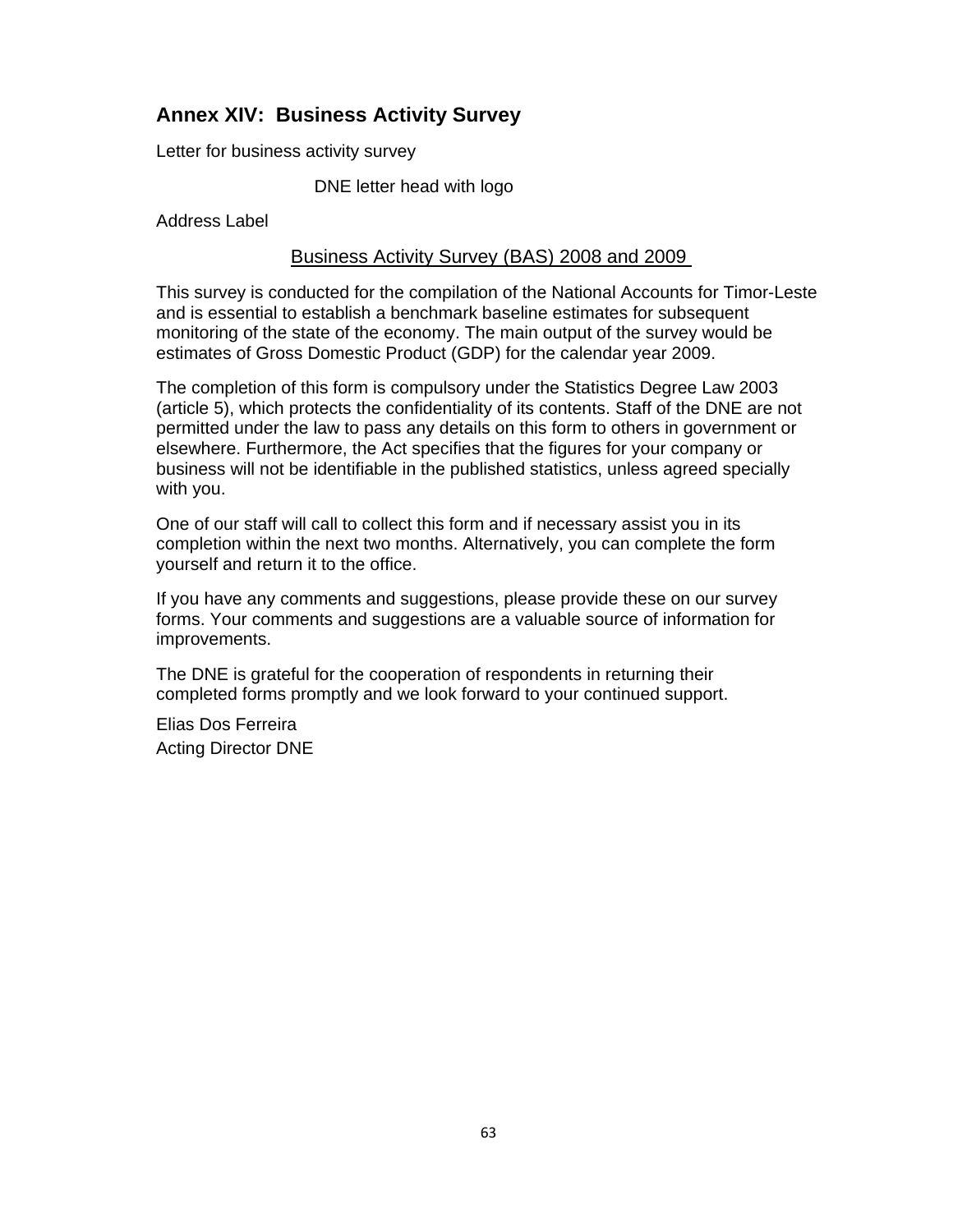## For official use only

| Business/establishment<br>l ID Number | Industry code         |  |
|---------------------------------------|-----------------------|--|
| Form dispatched                       | District/sub-district |  |
| Form received                         |                       |  |

### Statistics Law 2003: confidential

Is this establishment part of a larger enterprise? Yes/no If yes, give name and address of the enterprise:

........................................................................................................................................ ........................................................................................................................................ ........................................................................................................................................

....................................

Ownership and legal status:

| <b>Ownership status (tick one)</b> |  |
|------------------------------------|--|
| Public                             |  |
| Private                            |  |
| Joint                              |  |
| Other: specify                     |  |
|                                    |  |

| Legal status (tick one) |  |
|-------------------------|--|
| Sole proprietorship     |  |
| Partnership             |  |
| Limited liability       |  |
| Other: specify          |  |

Your main business activity: ............................................... State in detail the main activity (ies) of the establishment.

## **Employment (number of employees)**

|                | Timorese | Foreigners | Total |
|----------------|----------|------------|-------|
| Full-time      |          |            |       |
| Part-time      |          |            |       |
| Casual         |          |            |       |
| Total          |          |            |       |
| Of which: Male |          |            |       |
|                |          |            |       |
| Female         |          |            |       |

**Wage bill** (please include total payments made to the above employees including wages, allowances, bonuses and other benefits)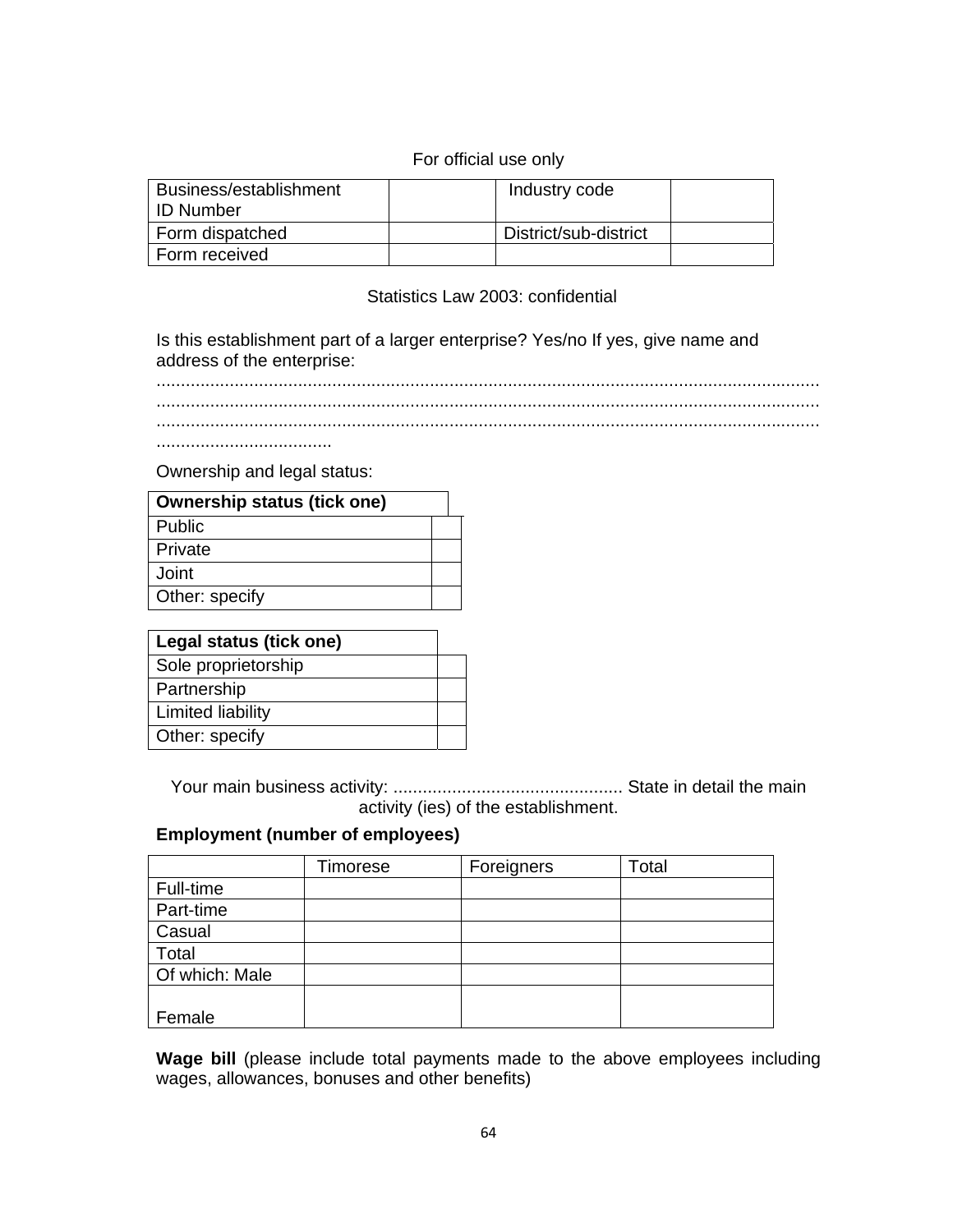|           | Timorese \$ | Foreigners \$ | Total \$ |
|-----------|-------------|---------------|----------|
| Full-time |             |               |          |
| Part-time |             |               |          |
|           |             |               |          |

| Casual         |  |
|----------------|--|
| Total          |  |
| Of which: Male |  |
| Female         |  |

# **Details of your business activities Capital expenditure**

| <b>AGGREGATE</b>                                      | <b>ITEMS</b>                                                                                                 | <b>CODE</b>      | 2008 \$ | 2009 \$ |
|-------------------------------------------------------|--------------------------------------------------------------------------------------------------------------|------------------|---------|---------|
| Sales (A1)                                            | Income from main activity                                                                                    | 301              |         |         |
|                                                       | + Other operating income                                                                                     | $\overline{302}$ |         |         |
|                                                       |                                                                                                              |                  |         |         |
| Gross output (A2)                                     | <b>Sales</b>                                                                                                 | A <sub>1</sub>   |         |         |
|                                                       | -Purchases for resale                                                                                        | 411              |         |         |
|                                                       | + Changes in inventories of<br>finished goods                                                                | A <sub>6</sub>   |         |         |
|                                                       | + Changes in inventories of<br>work in progress                                                              | A <sub>5</sub>   |         |         |
|                                                       | + Capitalised wages and<br>salaries, and purchases of<br>materials for capital work<br>done by own employees | 704              |         |         |
|                                                       |                                                                                                              |                  |         |         |
| Intermediate inputs<br>(A3)                           | Supplies and materials                                                                                       | 403              |         |         |
|                                                       | + Transport                                                                                                  | 4041             |         |         |
|                                                       | + Communication                                                                                              | 4042             |         |         |
|                                                       | + Electricity and water                                                                                      | 405              |         |         |
|                                                       | + Rent paid on land, buildings<br>and equipment                                                              | 407              |         |         |
|                                                       | + Other expenses                                                                                             | 410              |         |         |
|                                                       | -Changes in inventories of<br>raw materials                                                                  | A <sub>4</sub>   |         |         |
|                                                       |                                                                                                              |                  |         |         |
| Changes in<br>inventories of raw<br>materials (A4)    | Closing inventories of raw<br>materials -Opening<br>inventories of raw materials                             | 602<br>502       |         |         |
|                                                       |                                                                                                              |                  |         |         |
| Changes in<br>inventories of work<br>in progress (A5) | Closing inventories of work in<br>progress -Opening<br>inventories of work in<br>progress                    | 603<br>503       |         |         |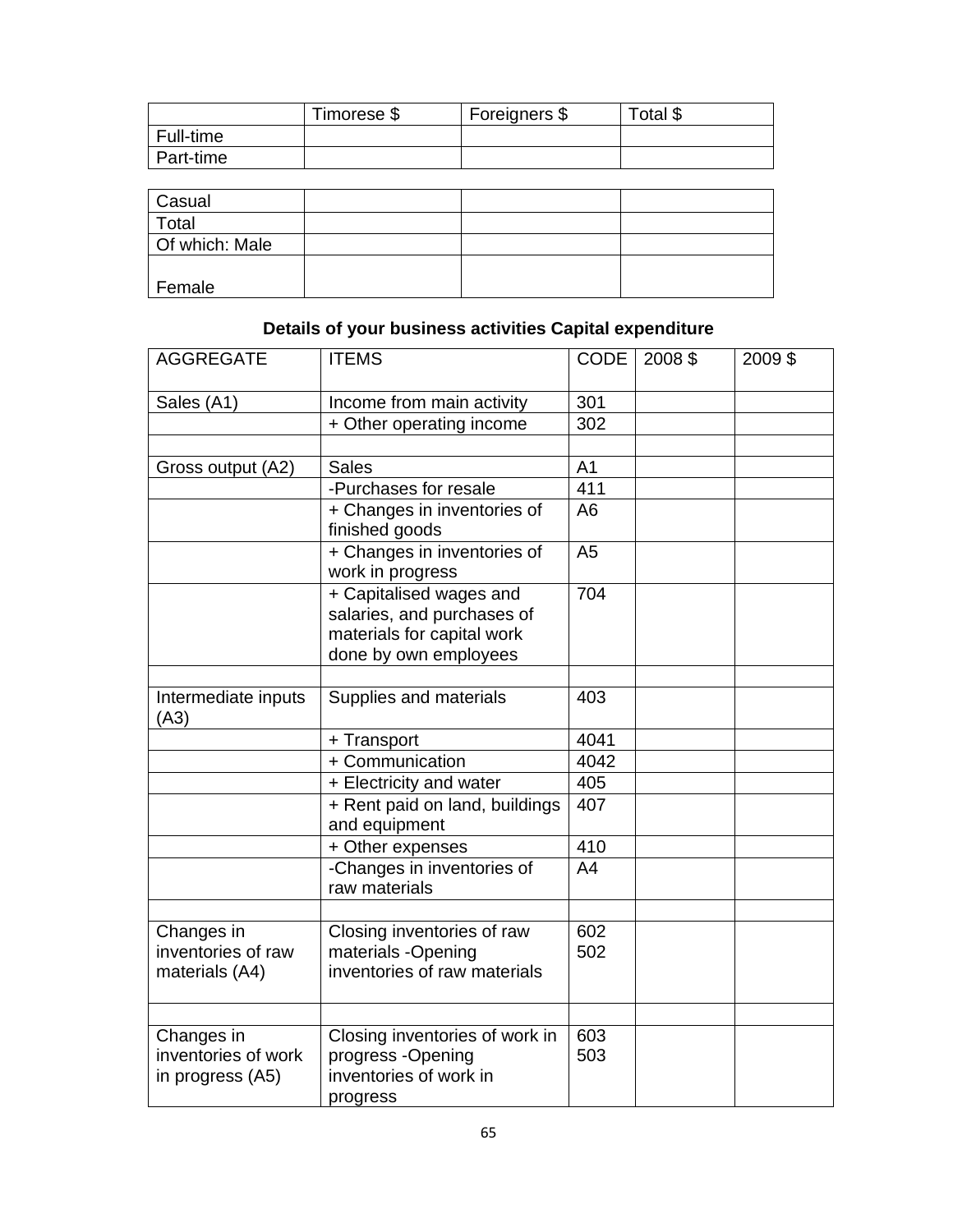| Changes in          | Closing inventories of        | 601 |  |
|---------------------|-------------------------------|-----|--|
| inventories of      | finished goods -Opening       | 501 |  |
| finished goods (A6) | inventories of finished goods |     |  |
|                     |                               |     |  |

| Total changes in<br>inventories (A7)        | Changes in inventories of raw<br>materials      | A <sub>4</sub> |  |
|---------------------------------------------|-------------------------------------------------|----------------|--|
|                                             | + Changes in inventories of<br>work in progress | A <sub>5</sub> |  |
|                                             | + Changes in inventories of<br>finished goods   | A <sub>6</sub> |  |
|                                             |                                                 |                |  |
| Value added (A8)                            | Gross output                                    | A2             |  |
|                                             | -Intermediate inputs                            | A3             |  |
|                                             |                                                 |                |  |
| Compensation of<br>employees (A9)           | Total compensation of<br>employees              | 220            |  |
|                                             |                                                 |                |  |
| Taxes on<br>production and<br>imports (A10) | <b>Customs duties</b>                           | 408            |  |
|                                             | + Excise taxes                                  | 4061           |  |
|                                             | + Business licences and<br>other indirect taxes | 4062           |  |
|                                             |                                                 |                |  |
| <b>Gross operating</b><br>surplus (A11)     | Value added                                     | A <sub>8</sub> |  |
|                                             | -Compensation of employees                      | A <sub>9</sub> |  |
|                                             | -Taxes on production and<br>imports             | A10            |  |
|                                             |                                                 |                |  |
| Derived profit or<br>loss (A12)             | Gross operating surplus                         | A11            |  |
|                                             | + Interest income                               | 310            |  |
|                                             | + All other income                              | 312            |  |
|                                             | -Depreciation allowances                        | 409            |  |
|                                             | -Interest paid                                  | 401            |  |
|                                             | -Bad and doubtful debts                         | 414            |  |
|                                             |                                                 |                |  |

| Capital formation<br>(B2) | I + Purchase of land (net of<br>sales) | 705 |  |
|---------------------------|----------------------------------------|-----|--|
|                           | + Direct imports of capital<br>goods   | 706 |  |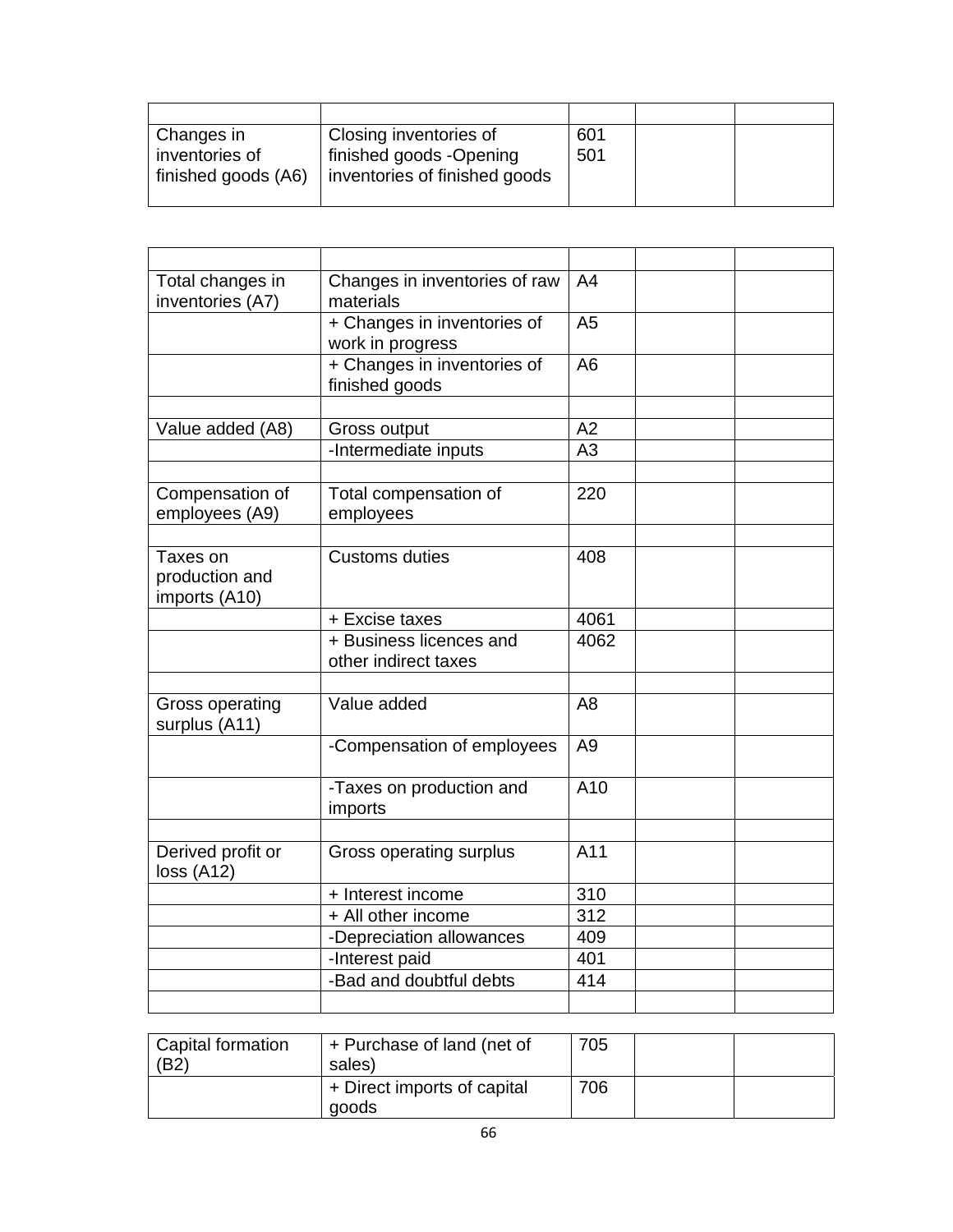| + Purchase of other fixed<br>assets (net of sales)                                                           | 707 |  |
|--------------------------------------------------------------------------------------------------------------|-----|--|
| + Capitalised wages and<br>salaries, and purchases of<br>materials for capital work<br>done by own employees | 704 |  |
|                                                                                                              |     |  |

Your comments/suggestions

Thank you for your corporation in completing this form. Please return the completed form to: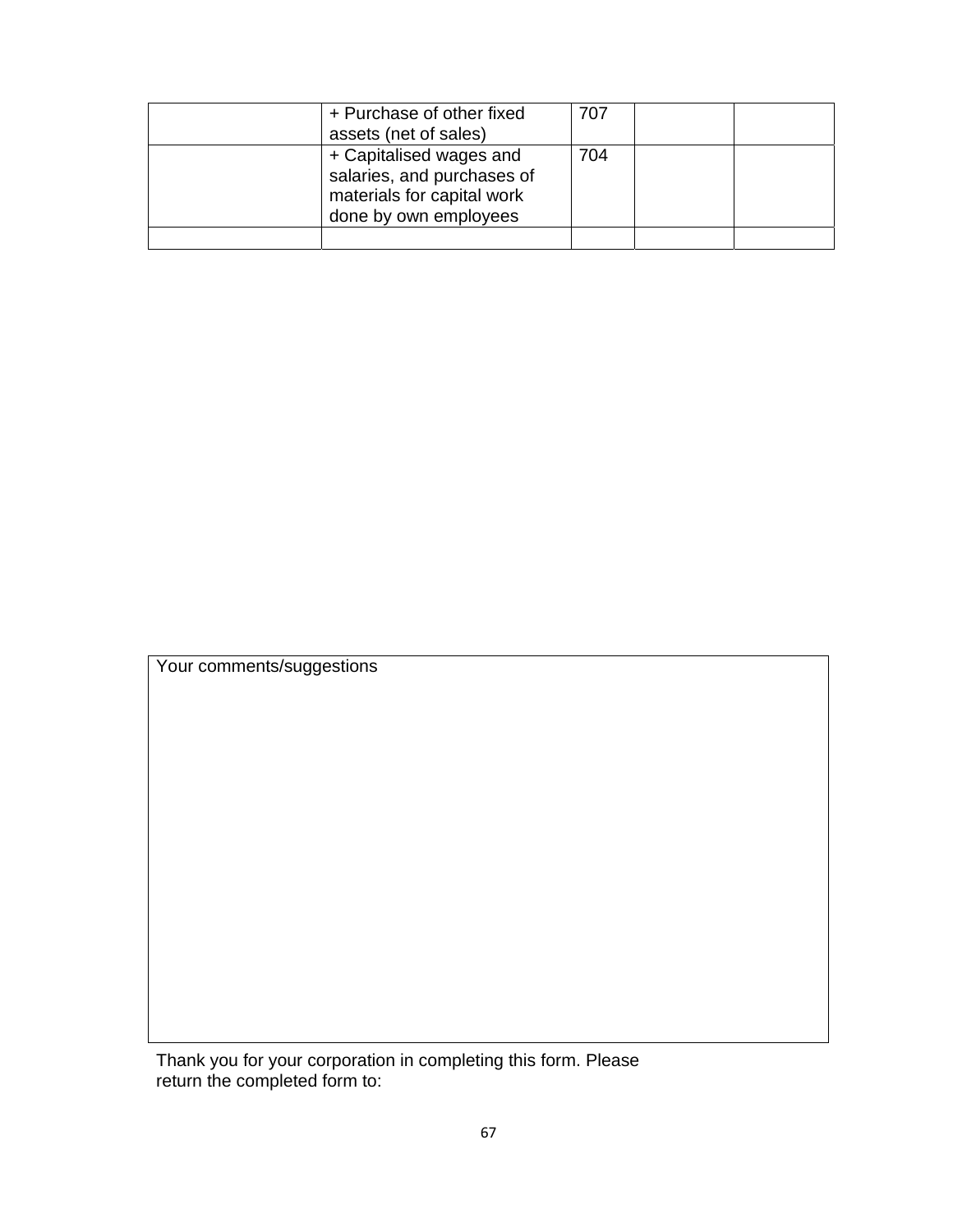Elias Dos Ferreira Acting director DNE

Please sign this form and provide your name and contact details in case we have any queries regarding this form.

| Name:      | <sup>r</sup> elephone no∶ |
|------------|---------------------------|
| Signature: | Facsimile No:             |

Notes to pages:

Income - includes receipts recorded during the calendar year (January to December) from all types of business activities engaged in by your establishment, including commissions and sales tax collected on behalf of the government.

Value added – This is the concept used in national accounts as your establishment's contribution to GDP.

Other operating income – includes grants/assistance from government or any other sources plus any other income not shown in 301.

Depreciation – should be based on the market value of the fixed assets or normal commercial accounting convention adopted by the establishment.

Purchase of fixed assets - include purchase of vehicles, other equipment and computer and telecommunication including software less sales.

Capital work done on own account – includes the costs of construction work undertaken by the staff of your company directly.

Press release Business Activity Survey 2009

The DNE announced today that it is launching its annual Business Activity Survey (BAS). The survey canvasses about 2000 businesses and organizations that operate in Timor-Leste.

The aim of this survey is to collect key economic information from a broad range of businesses and organizations that buy or sell goods and services. Examples include: hotels, restaurants, retail stores, handicraft shops, and churches, just to name a few.

All establishments contribute to the economic growth of the country regardless of how small the operation. The support of the business and social community is vital to develop reliable and accurate data on the economy. Businesses or organizations with five or more employees are automatically selected to participate and businesses and organizations with less than five employees are randomly selected to participate.

The information collected will help to measure the growth of the economy accurately and develop a range of statistics used in comparing the economic performance of the industry. It is for this reason that reliable and relevant economic data will enhance the quality of decision making both in the public and private sectors.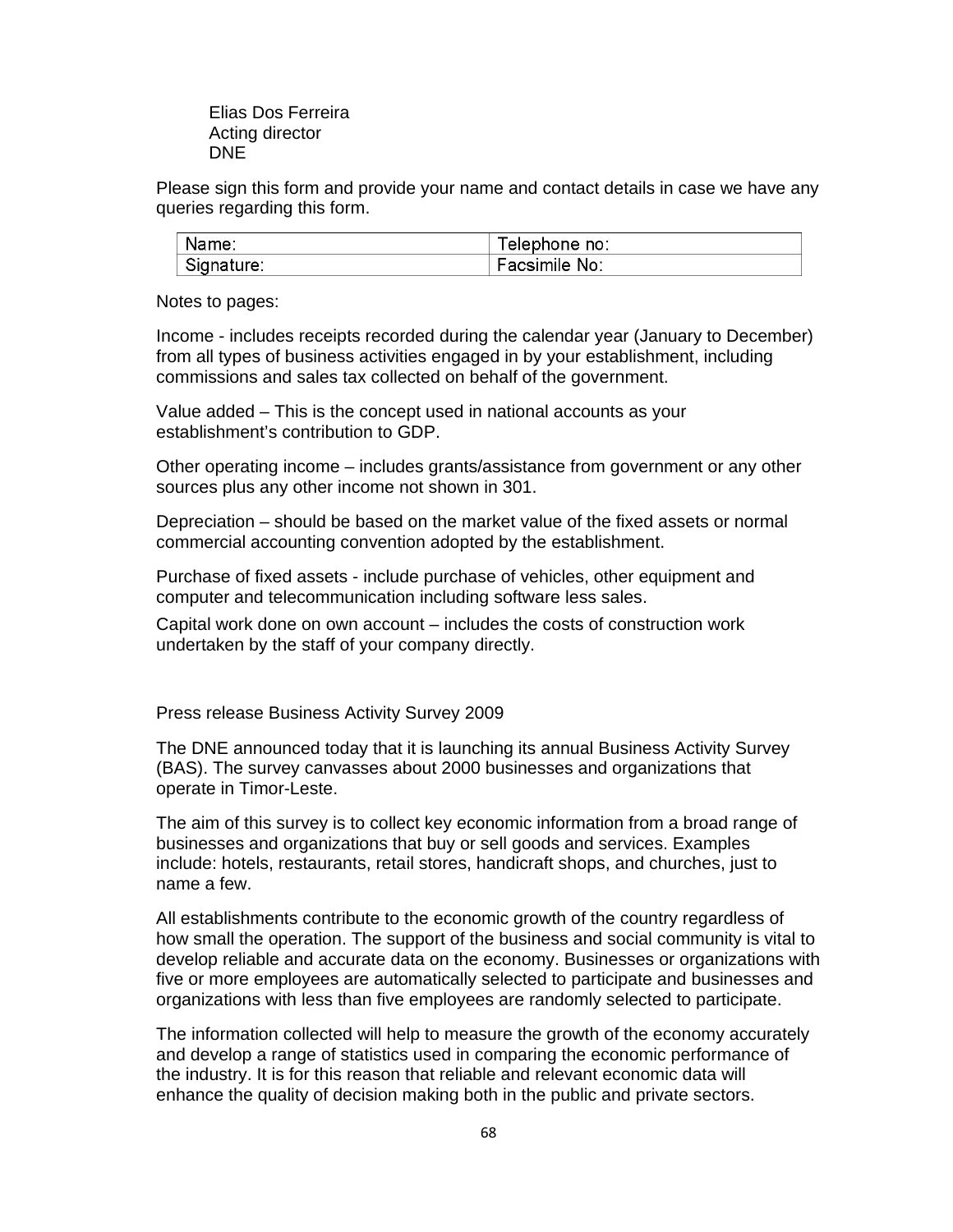The survey is being conducted under the Statistics Act 2003, which guarantees that all information provided by survey respondents will be kept confidential.

The survey will take place during the months of June and August 2009.

Elias Dos Ferreira

Acting Director DNE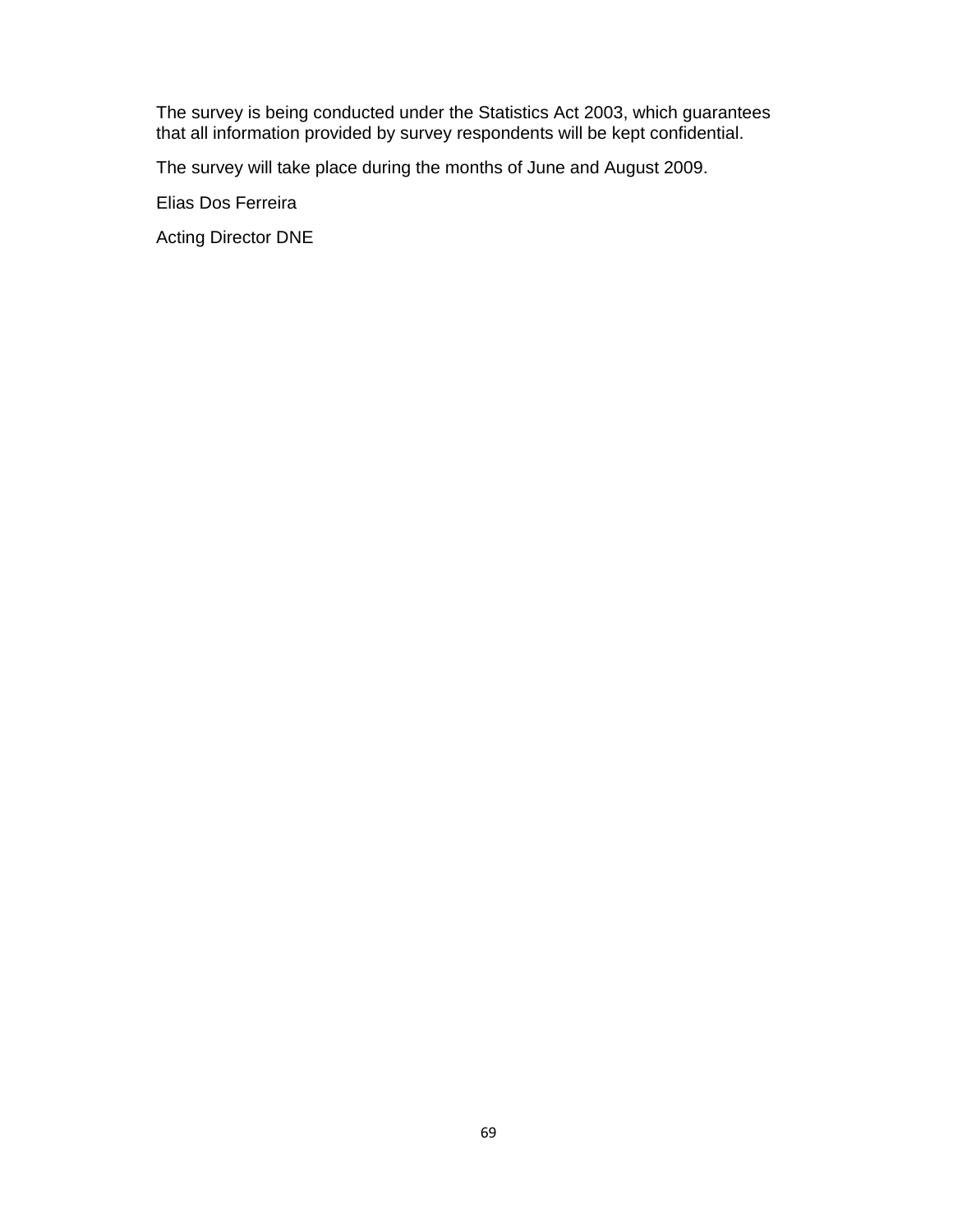# **Annex XV: A system for collection of village/sub-district statistics**

The planning initiatives formulated in the national development plan for decentralizing and delivering effective services in rural areas will require various types of socio-economic indicator statistics at a village/sub-district level. This process is currently constrained by very limited capacity and paucity of data at a district level, so that it is difficult to make informed decisions.

Data on infrastructure and socio-economic condition at village-level important in Timor-Leste in order to create appropriate policy at sub-district levels. These data were not able to be collected from household-level based surveys.

At present, different types of government ministries and departments are functioning in various districts. Some district-level data are available in branch offices of Health, Education and Agriculture ministries; however, major data gaps still exist in many of the sectors and sub-sectors of local economies. Details of major agricultural crops, inland fisheries, and livestock numbers are not available or are occasionally collected at a disaggregate level. Data on employment and unemployment, informal money lending, micro-businesses, marketing channels for distribution of local produce and poverty statistics in the village are not collected, except in the decennial census of population or living standard surveys.

In order to cater for the needs of decentralized planning programs, the Directorate of National statistics (DNE) must develop a system for collecting village/sub-district level statistics with the help of newly-appointed district statistics officers.

The objectives of collecting village/sub-district level data are to:

- provide information on the potential, facilities, and development of socioeconomic condition and infrastructure available at the lowest administrative level;
- provide a database for sub-district spatial planning;
- provide core data for composing small area statistics;
- identify poor villages for the implementation of relief assistance programs;
- provide initial information for geographical mapping and preparing statistical summaries such as village monographs.

Types of data to be collected:

- Area and production of crops;
- Livestock number and related products;
- Trade in livestock, fishery, forestry and other agricultural products;
- Fisheries, particularly inland;
- Forestry (including non-wood products) statistics;
- Production and consumption of food;
- Agricultural inputs (machinery, seed, feed, fertilizers and pesticides);
- Commodity prices;
- Labor force participating in agricultural activities;
- Rural facilities including trading and marketing facilities, livestock market, slaughter house, fish landings etc;
- Rural income sources: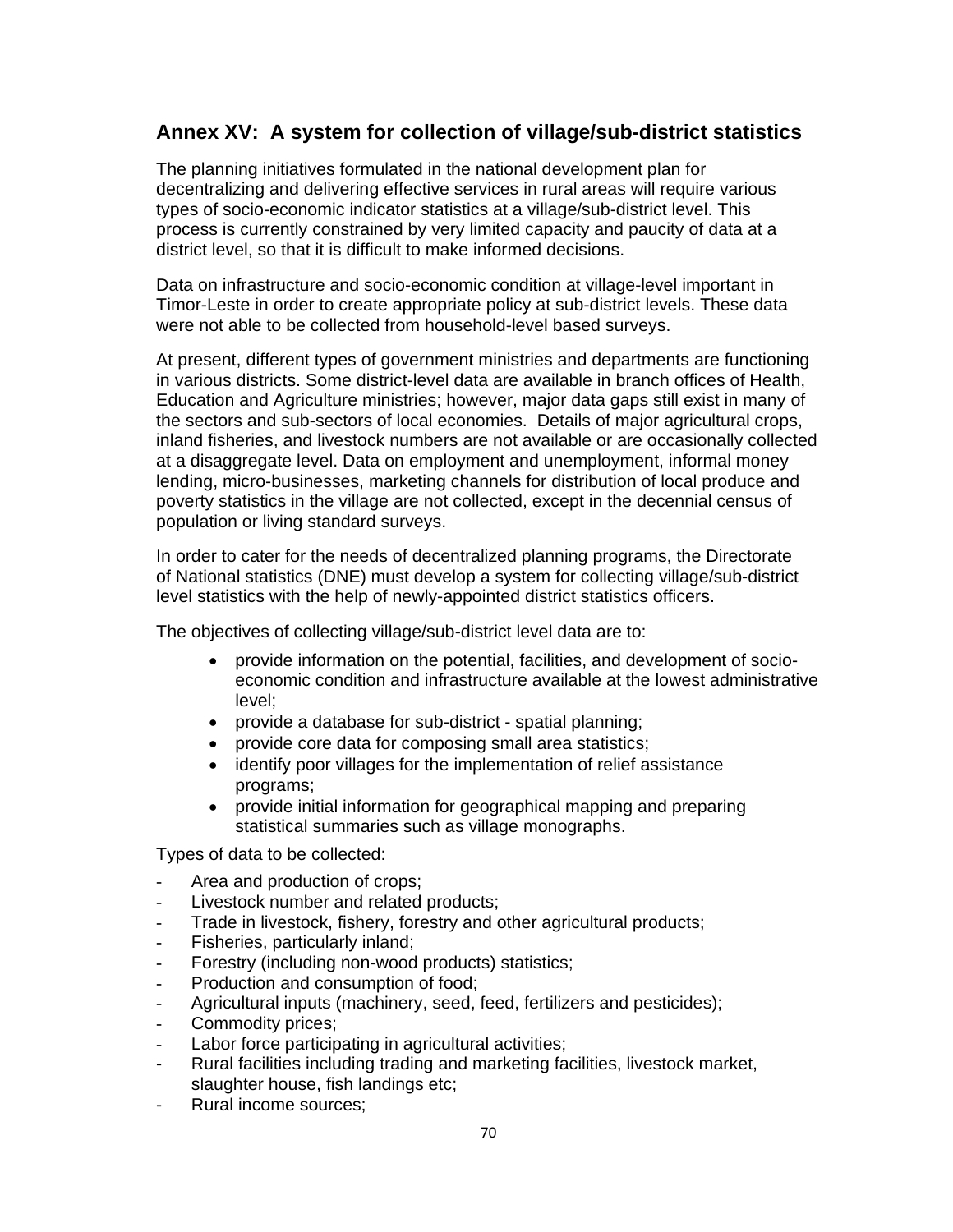- Education and health indicators;
- Type of transportation and machinery used motorcycles, cars, boats including agricultural machinery such as tractors, rice hullers etc.;
- Poverty statistics at village level;
- Data on traditional medicine particularly among remote villages;
- Data on female-headed households;
- Details of population, births, deaths and details of children etc.

The statistics officers attached to the district offices will be responsible for collection of village/sub-district level data from various secondary sources. Tabulation will be done at the district office and summary data for the district will be sent to the DNE for aggregation and publication.

## *The District Statistical Committee (DSC)*

There is at present no system in place capable of collecting and providing statistics sufficient for planning purposes. In order to obtain accurate data at village/subdistrict level it is necessary to collect information with the participation and involvement of local personnel.

The DNE, with assistance of line ministries, should set up a district statistical committee in each district. The director of territorial administration in each district office can act as the chairman of the DSC. The director of district heath services may be designated as vice chairman. The district statistical officer can be the convener. Persons from the other ministries and departments in the district such as education, land and property, agriculture and customs should be represented on the committee.

It will be the responsibility of the committee to identify and assess data requirements in consultation with line departments and the DNE. Data collected from the village/sub-district/district have to be passed on to the DNE for aggregation and scrutiny.

## Recommendations

- 1. There should be a co-ordinated program for the effective collection and flow of information for all levels of district planning, viz. village, subdistrict, district and national.
- 2. In order for data collection to succeed there should be mechanism for public participation.
- 3. Requirements for statistical information has to be identified well in advance so that, with proper and effective planning, the necessary data are available as and when required.
- 4. Adequate training in methods of data collection and storage techniques should be provided both to the officials of the line departments who will be engaged in the collection of data as well as to other village/subdistrict personnel will be involved.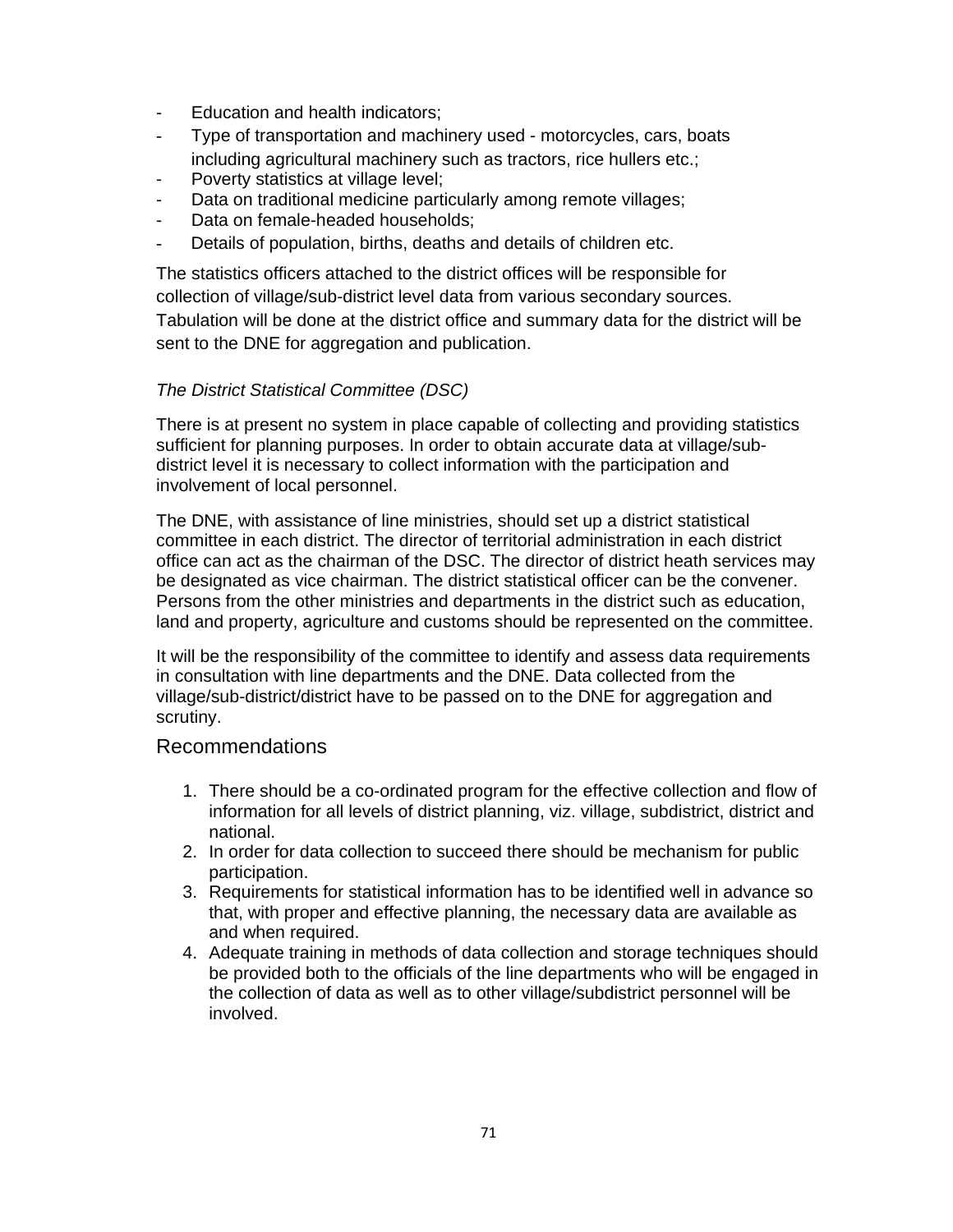# **Annex XVI: Adviser's assessment of the current statistics system in Timor-Leste**

## **Legal framework**

There is a legal framework but it has a number of limitations. For example, the Statistics Act has not stipulated that the statistics agency was established to ensure that a broad range of information is publicly available. Duties and responsibilities of the director of the Direcção Nacional de Estatística (DNE) and his role as the coordinator of statistical activities of government ministries, departments and other agencies are not stated in the Act.

### **Administrative structure**

Timor-Leste has an office for processing and dissemination of general statistics and a coordinating authority for collection of data from line ministries, departments and other institutions.

### **Strategic framework**

There is no operational or applied strategy for a medium and long- term program for national statistical development

### **Dialogue with data users**

There is no established statistical advisory body in the country for promoting dialogue between statistical producers and users such as ministries, BPA, MoF, representative of academic environment, private sector representatives, media and donors.

### **International classifications**

There is no standards and methodology section in the DNE to promote the adoption and use of internationally accepted classifications systems such as ISIC (international standard industrial classification), CPC (central product classification), SITC (standard international trade classification) or HS (harmonized system classification).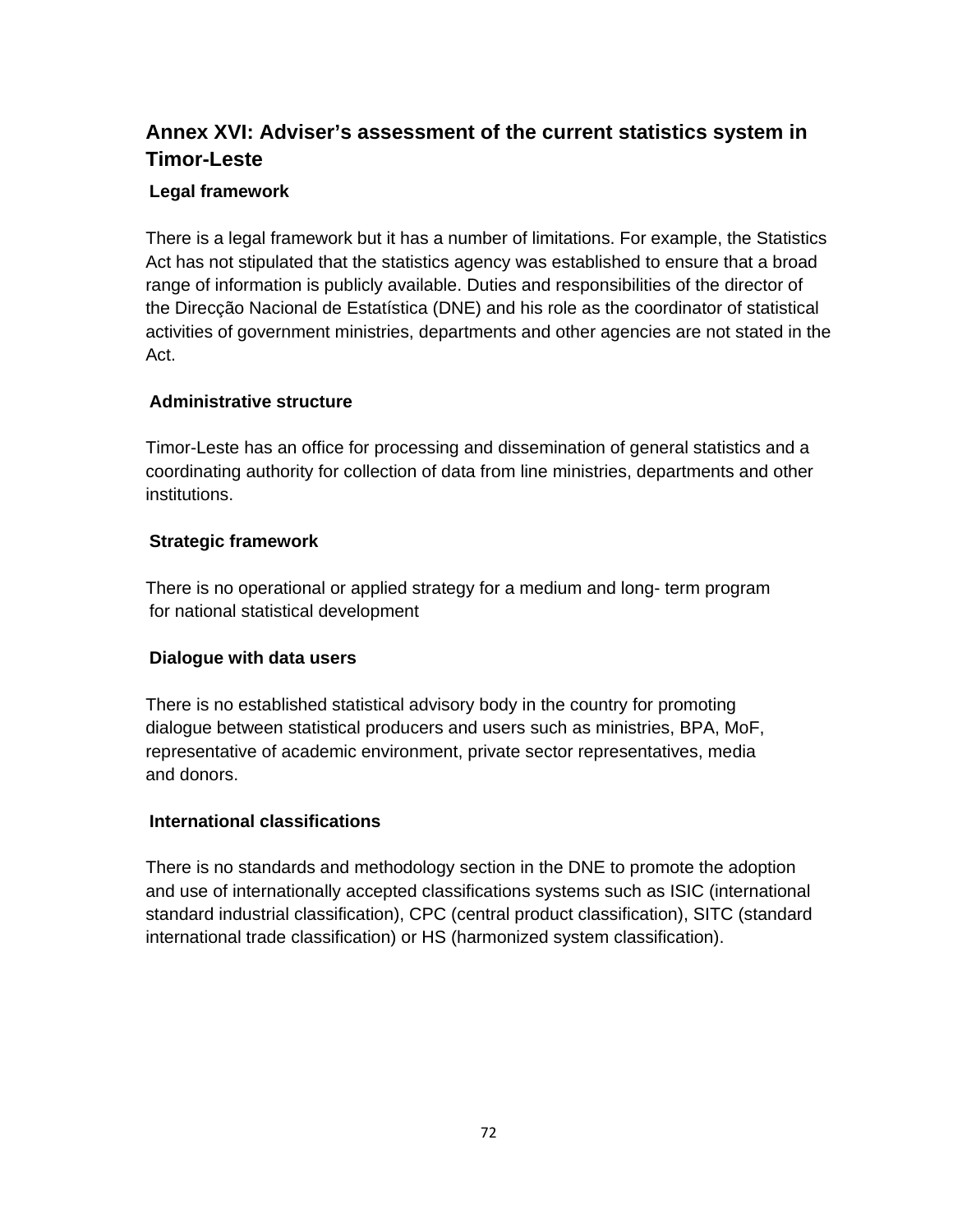## **Availability, coverage and reporting of major statistics**

| Category                                        | <b>Components</b>                                                                                    | <b>Periodicity</b><br><b>GDDS</b> | <b>Periodicity</b><br><b>Timor-Leste</b> | <b>Remarks</b>                                                           |
|-------------------------------------------------|------------------------------------------------------------------------------------------------------|-----------------------------------|------------------------------------------|--------------------------------------------------------------------------|
| National<br>accounts                            | GDP at current and in<br>real terms,<br>expenditure with<br>disaggregated<br>components              | Q                                 | N                                        | A set of basic<br>estimates for<br>2000-2003 was<br>published in<br>2004 |
| Crop and<br>industrial<br>production<br>indexes | Industrial primary<br>commodity, or sector                                                           | Q                                 | N                                        |                                                                          |
| Labour force<br>statistics                      | Employment,<br>unemployment,<br>wages/earnings                                                       | $M$ or Q                          | N                                        |                                                                          |
| Price indexes                                   | Consumer, producer<br>and wholesale prices                                                           | M                                 | Q                                        | DNE releases<br>only consumer<br>price indexes                           |
| Government<br>financial<br>statistics           | Revenue, expenditure                                                                                 | M                                 | M                                        | Prepared by the<br>Ministry of<br>Finance                                |
| Banking<br>statistics                           | Money supply, credit,<br>liquidity, interest rates,<br>exchange rates,<br>banking, foreign<br>assets | M                                 | Q                                        | Published by<br><b>BPA</b>                                               |
| <b>Balance of</b><br>payments                   | Current account,<br>capital account,<br>financial account                                            | Q                                 | Q                                        | Published by<br><b>BPA</b>                                               |
| International<br>reserves                       | Total official reserves,<br>IMF reserve position,<br><b>SDRs</b>                                     | Q                                 | na                                       | na                                                                       |
| Merchandise<br>trade                            | Merchandise<br>imports and<br>exports                                                                | M                                 | Q                                        | <b>DNE</b>                                                               |
| International<br>investment<br>position         | Assets and liabilities<br>by direct, portfolio and<br>other investment                               | Α                                 | na                                       | na                                                                       |
| <b>External debt</b>                            | Debt for the<br>general<br>government                                                                | Q                                 | na                                       | na                                                                       |
| Population                                      | Key distribution by<br>age and sex                                                                   | Every 5 year                      | Census 2004                              | Preparation for<br>2010 census is<br>underway                            |
| Education                                       | Level by type, private<br>and public                                                                 | A                                 | <b>EMIS</b> being<br>developed           | Data available<br>for some years                                         |
| Health                                          | Financial, human by<br>level and type                                                                | A                                 | <b>HMIS</b> being<br>developed           |                                                                          |
| Poverty                                         | Per capita income and<br>consumption                                                                 | Irregular                         | <b>2007 TLSLS</b><br>survey              |                                                                          |

 $M =$  Monthly, Q= Quarterly, A = Annually, N = not published, na = not available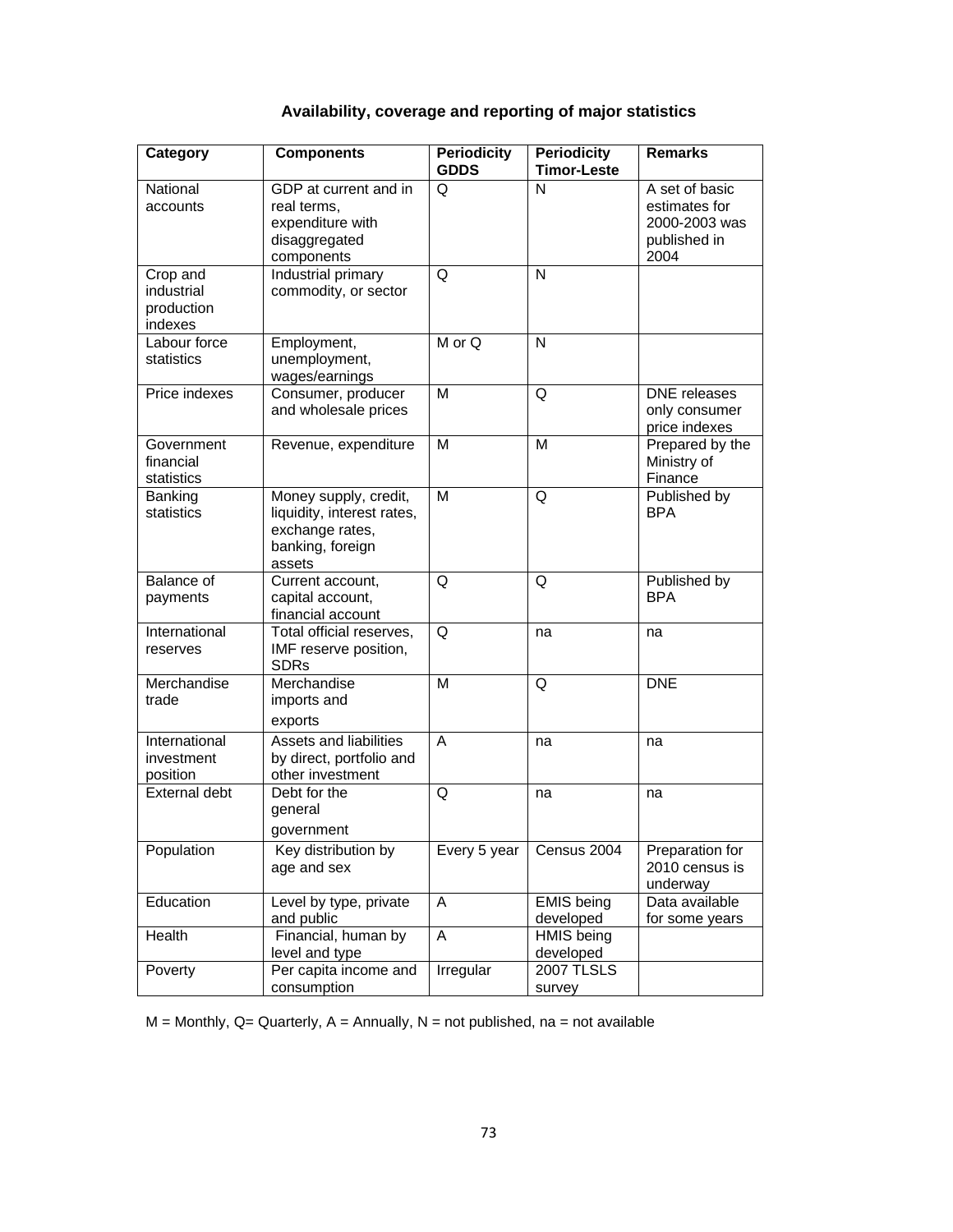## **Regular publications**

Apart from published CPI and trade statistics, there are no regular publications from the DNE. Even one-off publications such as GDP estimates are not based on any business survey or alternative good data sources, only on crude 'guesstimates'. The position on publications of data compared with general data dissemination standards is shown above.

The Ministry of Finance publishes fiscal data in the budget document and actual expenditure and revenue records are posted on the Ministry's website. Banking statistics are published in the quarterly economic bulletin issued by the Banking and Payment Authority and balance of payments data are released annually by the same institution.

Education, health and other administrative statistics are being collected but have never been published on a regular basis.

## **Funding of the DNE**

The annual budget allocation is apportioned to two components: salaries and wages for staff, and materials and goods. Additional external funding is given to undertake specific surveys and censuses. There is no budgetary allocation to other ministries or departments specifically for funding statistical work.

# **Staffing of the DNE**

The DNE has 18 permanent and 45 temporary employees. A significant proportion of them lack professional skills and there are no formal regular training programs for staff. There are no designated statistics staff seconded to line ministries or departments.

### **Information technology**

A website has been developed by the UNFPA but it is not operational due to lack of human resources and technical know-how to update and maintain it. There are sufficient PCs but on-line access to URL is restricted. Data collection and initial processing are done manually and most data dissemination is by hard copy (paper).

# **International cooperation and external assistance**

Since independence the DNE has received technical assistance from various international organizations, including the World Bank, IMF, UNDP, UNFPA, UNICEF etc. Staff have also been on training or study tours abroad during the last few years. The DNE has concentrated on field work and data entry for various surveys promoted and funded by external aid organizations.

# **Data quality**

There is no in-house capacity to monitor data quality.